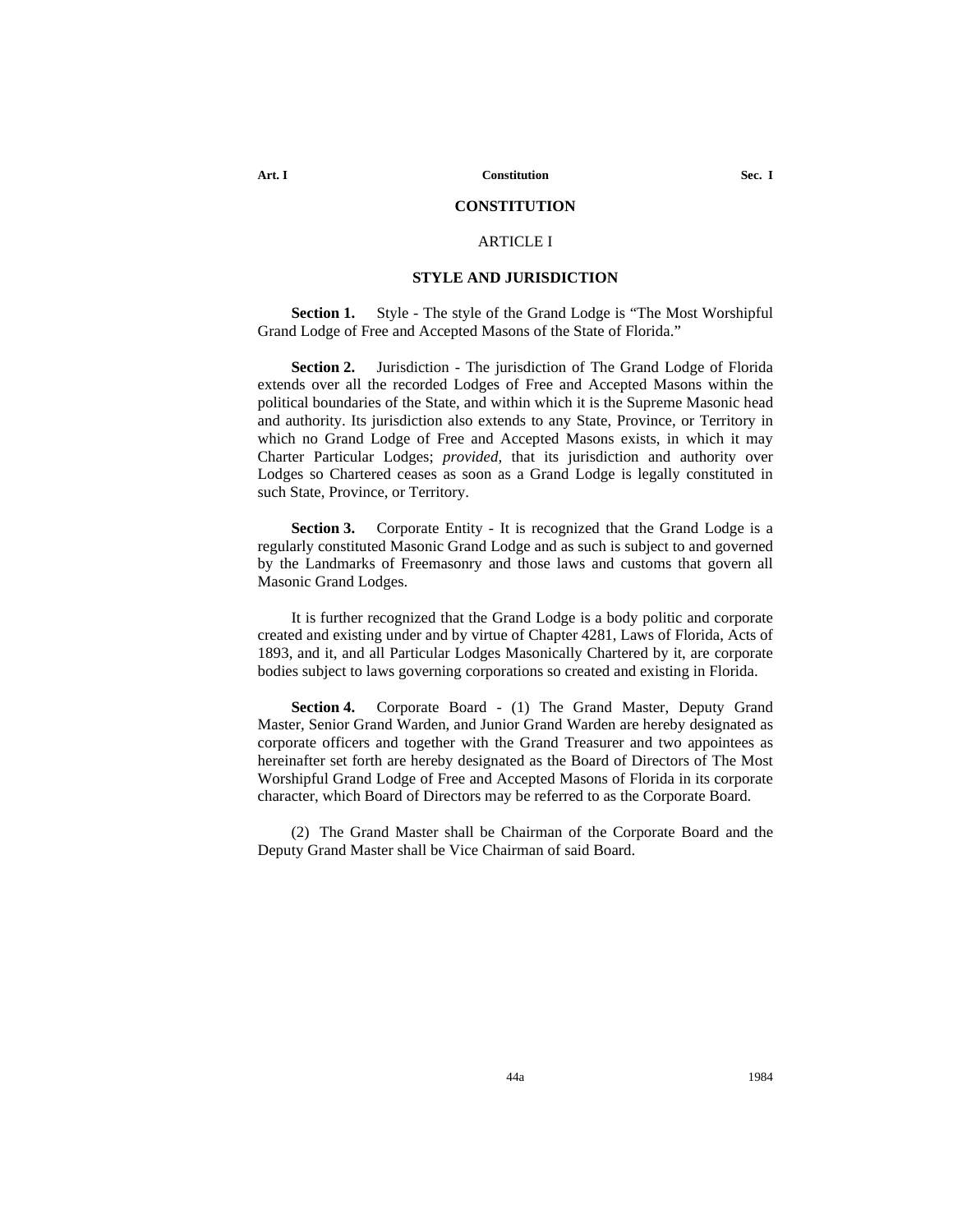#### **Sec. 4 Digest of Masonic Law Art. I**

(3) The Grand Treasurer shall be Treasurer of the Corporation and the internal auditor of all claims and orders for disbursement of corporate funds and shall be responsible for pre-audit of all such claims and orders. When in doubt as to the legality or validity of any such claim or order the Grand Treasurer shall not make payment thereof pending appeal to and decision by majority vote of membership of the Corporate Board. The Corporate Board shall prescribe the procedure for such appeals and the disposition thereof.

(4) The Grand Secretary shall, ex-officio, be Secretary to, but not a member of the Corporate Board and shall be the keeper of the Seal of the Grand Lodge, which Seal shall be the Corporate Seal. In the event the Grand Secretary shall be, for any reason, unable to attend his duties as Secretary to the Corporate Board, the Board may designate a member of said Board to act as Secretary. Full and complete minutes of the proceedings and actions of the Corporate Board shall be made and signed by the Grand Master and by the Secretary or acting Secretary and shall be filed in the office of the Grand Secretary.

(5) The two appointive members of the Corporate Board, one of which shall be a Past Grand Master, shall be appointed by the Grand Master for a term of one year. No appointive member of said Board shall serve for more than three consecutive years.

(6) The Grand Master and any three other members of the Corporate Board shall constitute a quorum. All decisions and actions by said Board shall be by majority vote, which majority shall and must include the Grand Master. There shall be no proxy voting.

(7) In the event of a vacancy arising by death, resignation, removal, or any other cause of an appointive member of the Corporate Board the Grand Master, then in office, shall appoint a successor to serve the unexpired term of such appointive member.

**Section 5.** Grand Master Supreme in Fraternal Matters-In all purely fraternal matters, as hereinafter designated, the Grand Master is the supreme authority and in corporate matters, as hereinafter designated, the Corporate Board is the supreme authority. In the recess of the Grand Lodge all executive powers of the Grand Lodge of fraternal character vest in the Grand Master and all powers of the Grand Lodge of corporate character vest in the Corporate Board.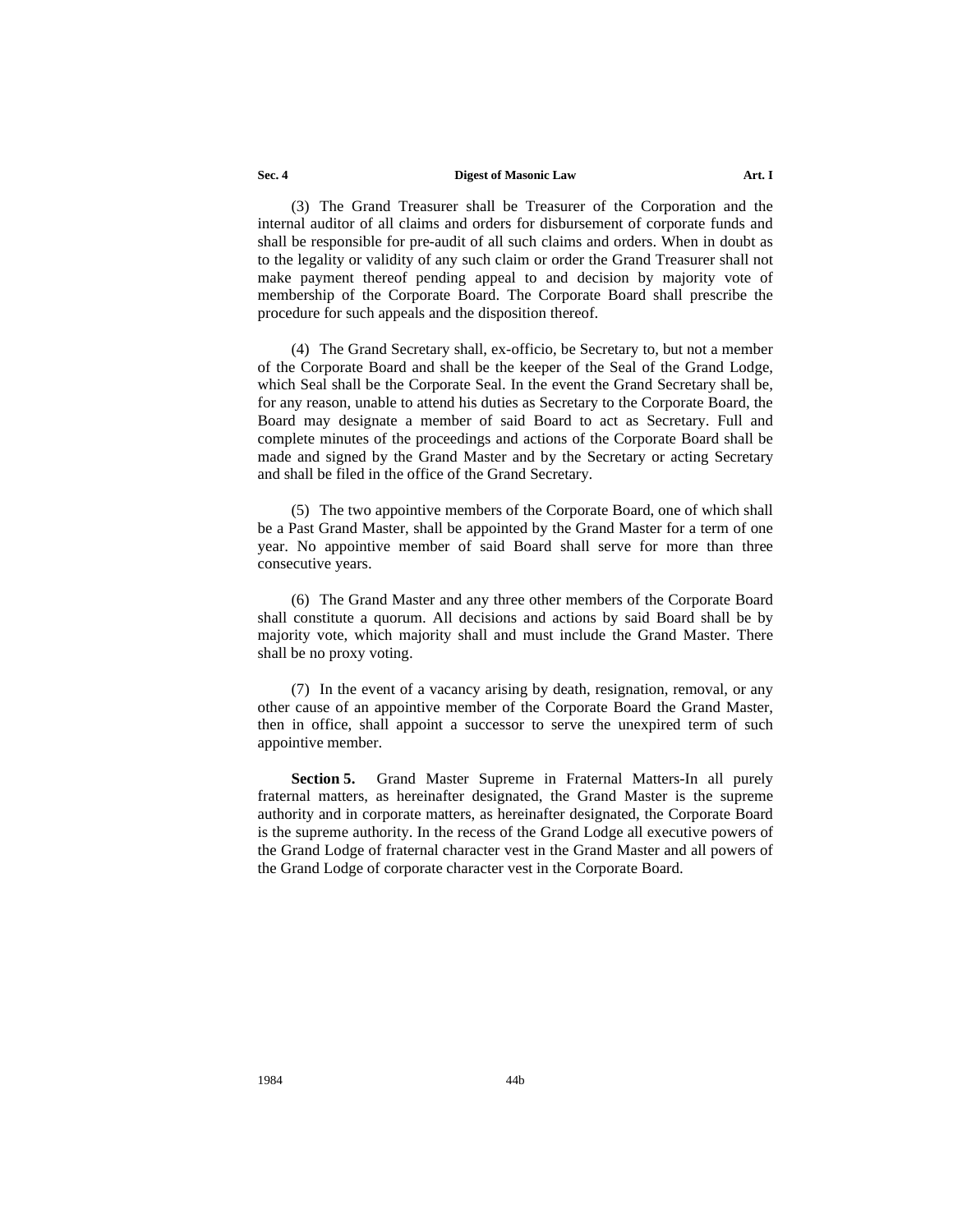#### **Art. I Constitution Sec. 6**

**Section 6.** Corporate Board Powers - (a) All financial affairs of the Grand Lodge are hereby declared to be corporate in character and the Corporate Board is hereby declared to be and constituted as the Budget Commission of the Grand Lodge and is hereby vested with all the powers and duties of such Budget Commission as now or hereafter prescribed by this Constitution and the Regulations of the Grand Lodge and all programs, projects, activities, functions, and operations of the Grand Lodge financial in nature or character are hereby declared to be under the supervision of the Corporate Board and to be administered by such Board in accordance with this Constitution and the Regulations of the Grand Lodge.

(b) All programs, projects, activities, functions, and operations carried on or directed by and under the jurisdiction of the Corporate Committees as set forth, defined and prescribed in and by the terms and provisions of Article IX of this Constitution are hereby declared to be corporate in nature and character to-wit: The Board of Directors as provided for herein and as the Corporate Board of the Grand Lodge as provided in this Constitution and in the Regulations of the Grand Lodge, the Masonic Home Endowment and Investment Committee, the Board of Trustees of the Masonic Home, the Finance and Accounts Committee, the Endowment Procurement Committee, the Committee on Grand Lodge Properties, the Panel of Attorneys, the Committee on Masonic Jurisprudence, the Committee on Perpetual Membership, and the Insurance Committee. (1991)

(c) Except as provided for elsewhere in this Constitution the Grand Master shall appoint all Corporate Committees. (1989)

**Section 7.** Fraternal Matters Defined - The following activities, functions, operations, and programs of the Grand Lodge carried on, directed by, or under the jurisdiction of the following Committees are declared to be fraternal in character and are hereby designated as Fraternal Committees, and shall be subject to supervision, direction, and control of the Grand Master, subject to provisions of the Landmarks of Freemasonry and the Constitution and Regulations of the Grand Lodge to-wit:

- (a) The Committee on Masonic Jurisprudence
- (b) The Committee on Work
- (c) The Committee on Returns and Credentials
- (d) The Grand Master's Coordinating Committee
- (e) The Committee on Arrangements
- (f) The Penal Affairs Panel
- (g) The Committee on Museum and History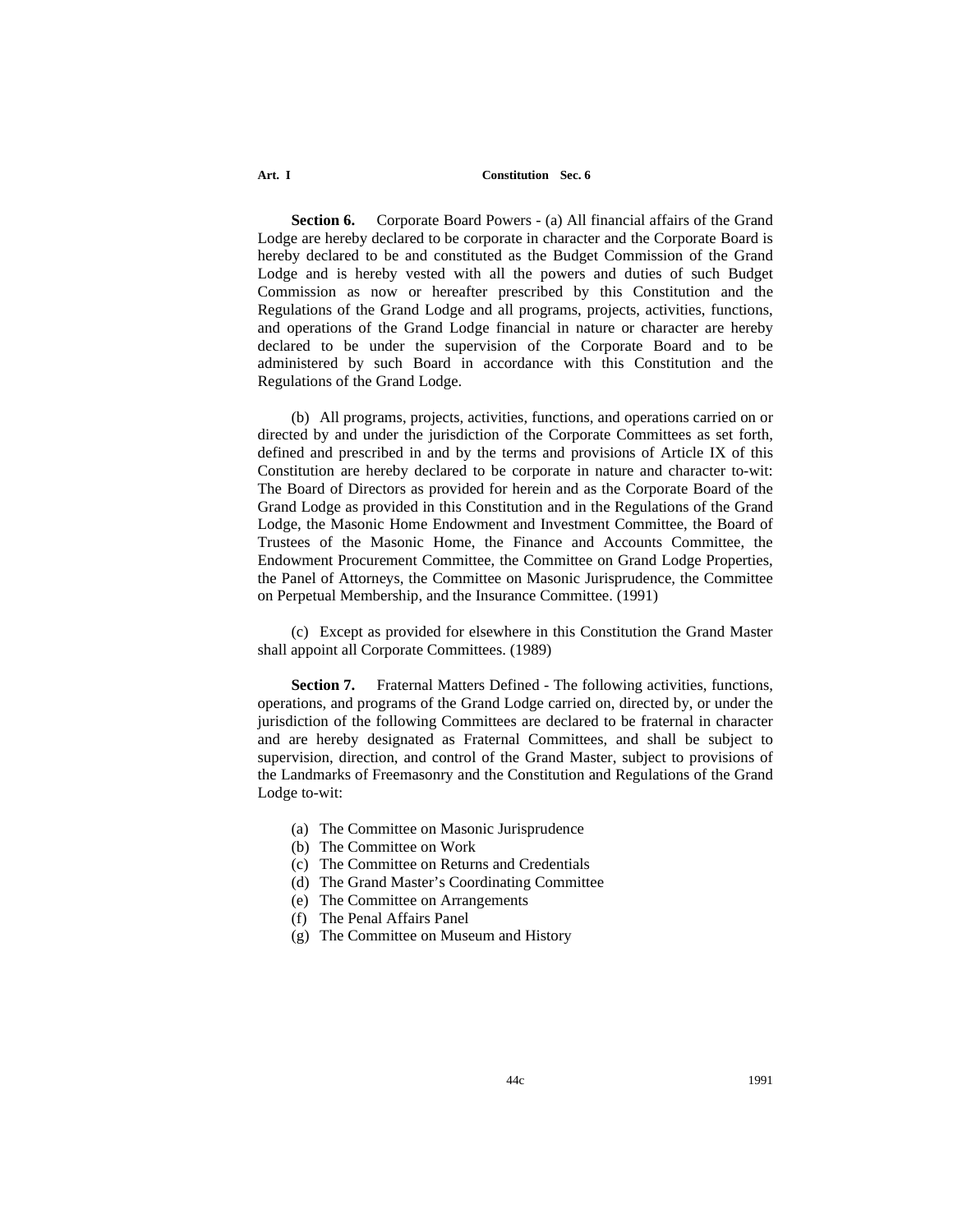#### **Sec. 7 Digest of Masonic Law Art. I**

- (h) The Committee on Masonic Education
- (i) The Committee on Public Education and Citizenship
- (j) The Committee on Youth Activities
- (k) The Committee on Workshops for Lodge Officers
- (l) The Committee on Public Relations and Publicity (1993)
- (m) The Committee on Wardens' Workshop (2001)
- (n) The Committee on the Child ID Program (2002)
- (o) The Flagship Charity Committee (2016)

The duties, powers, and jurisdiction of the Committees designated in this Section shall be prescribed by this Constitution and by the Regulations of the Grand Lodge, but no power, duty, authority, nor jurisdiction shall be conferred upon the above designated Committees nor upon any other Committee of the Grand Lodge that limits, restricts, or impairs the duties, powers, authority, or jurisdiction of the Committees designated in Section 6 hereof as Corporate Committees.

Except as otherwise provided in this Constitution, the Committees designated in this Section shall be appointed by the Grand Master.

**Section 8.** Fraternal Matters Further Defined - Any and all activities, functions, and operations of the Grand Lodge, except those defined, delineated, and designated as Corporate activities, functions, and operations are hereby declared to be Fraternal in character including but not limited to appointment of District Deputy Grand Masters, District Instructors, and Appointed Grand Lodge Officers; visitation by the Grand Master to the Lodges and Districts; issuance of Edicts, Proclamations, Executive Orders, and Dispensations and all such fraternal matters, subject to the provisions of the Constitution and Regulations of the Grand Lodge shall be under exclusive control and direction of the Grand Master.

**Section 9.** Powers, Duties, and Limitations of and on Corporate Board - The Corporate Board shall also have the following powers, duties, and authority and be subject to the limitations, restrictions, and prohibitions enumerated herein:

(a) Prescribe by appropriate Resolution the manner, procedure, and requirements for disbursement of Grand Lodge funds but such Resolution shall provide for one genuine signature of at least one Corporate Officer and one facsimile signature on all checks or drafts not to exceed \$10,000. All disbursements over \$10,000 will require genuine signatures of at least two Corporate Officers. (2015)

(b) Make recommendations for legislation fixing the fiscal year of Grand Lodge.

(c) No Committee shall be approved or appointed whose operation, meetings or functions will require expenditure of Grand Lodge funds without specific appropriation therefore and approval by the Corporate Board, which approval must be recorded

2016 44d

 $\overline{1}$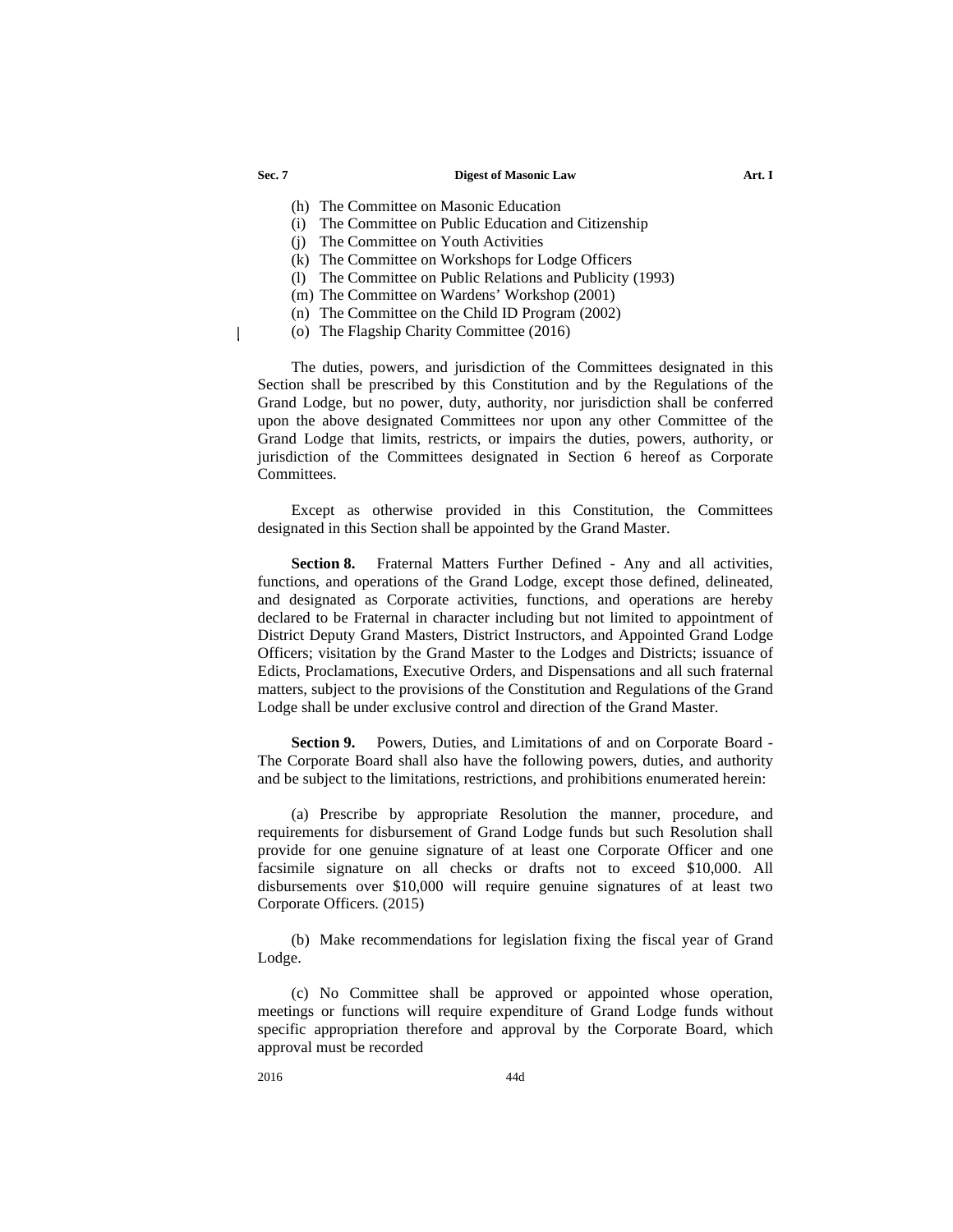# **Art. I Constitution Sec. 9**

in the minutes of the said Board together with detailed statement of the purpose, authority, and scope of activity of the Committee and no Committee shall be approved or appointed for a purpose, project or program that is within the power, jurisdiction, or scope, either expressly or by fair implication, of an Officer or Committee provided for in the Constitution or Regulations of the Grand Lodge.

(d) No program, project, or undertaking shall be initiated, promoted, carried on, or prosecuted which requires expenditure of Grand Lodge funds or solicitation of funds from membership of the Fraternity except such programs or projects as are authorized by this Constitution or by Grand Lodge Regulation or Resolution or with written approval of the Corporate Board, which approval by the Corporate Board shall set forth in detail the nature, scope, purpose, method of procedure, and other relevant matters in respect to the proposed project or program.

(e) The Seal of the Grand Lodge shall be the Corporate Seal and shall be affixed to all documents requiring such Seal. In the event of incapacity or for any other reason the Grand Secretary shall not affix such Seal, the Corporate Board may designate a member of the Corporate Board to affix such Seal as Acting Secretary.

(f) The Grand Master may be suspended, and the Deputy Grand Master, Senior Grand Warden, Junior Grand Warden, Grand Treasurer, or Grand Secretary can be suspended or removed from office in such manner as the Grand Lodge may prescribe by Constitutional provision or Regulation of the Grand Lodge.

(g) Documents requiring execution in the name of or on behalf of the Grand Lodge that obligate the Grand Lodge to do or perform any act or action or permit any act or action by another party or provides for expenditure of funds shall be executed by the Grand Master or Acting Grand Master and the Grand Lodge Seal affixed and the document attested by the Grand Secretary or Acting Grand Secretary. No such document shall be executed as aforesaid except by approval of the Corporate Board.

(h) Subject to review by the Grand Lodge at the next succeeding Annual Grand Communication, the Corporate Board may promulgate and issue Rules for the procedures and conduct of business of any Corporate Committee not in conflict with the Constitution and Regulations of the Grand Lodge. (1984)

(i) The Corporate Board may authorize the solicitation and sale of advertising for *The Florida Mason* and other publications, providing that such advertising does not pertain to the sale of alcoholic beverages, or violate the principles of Masonic teachings. (1997)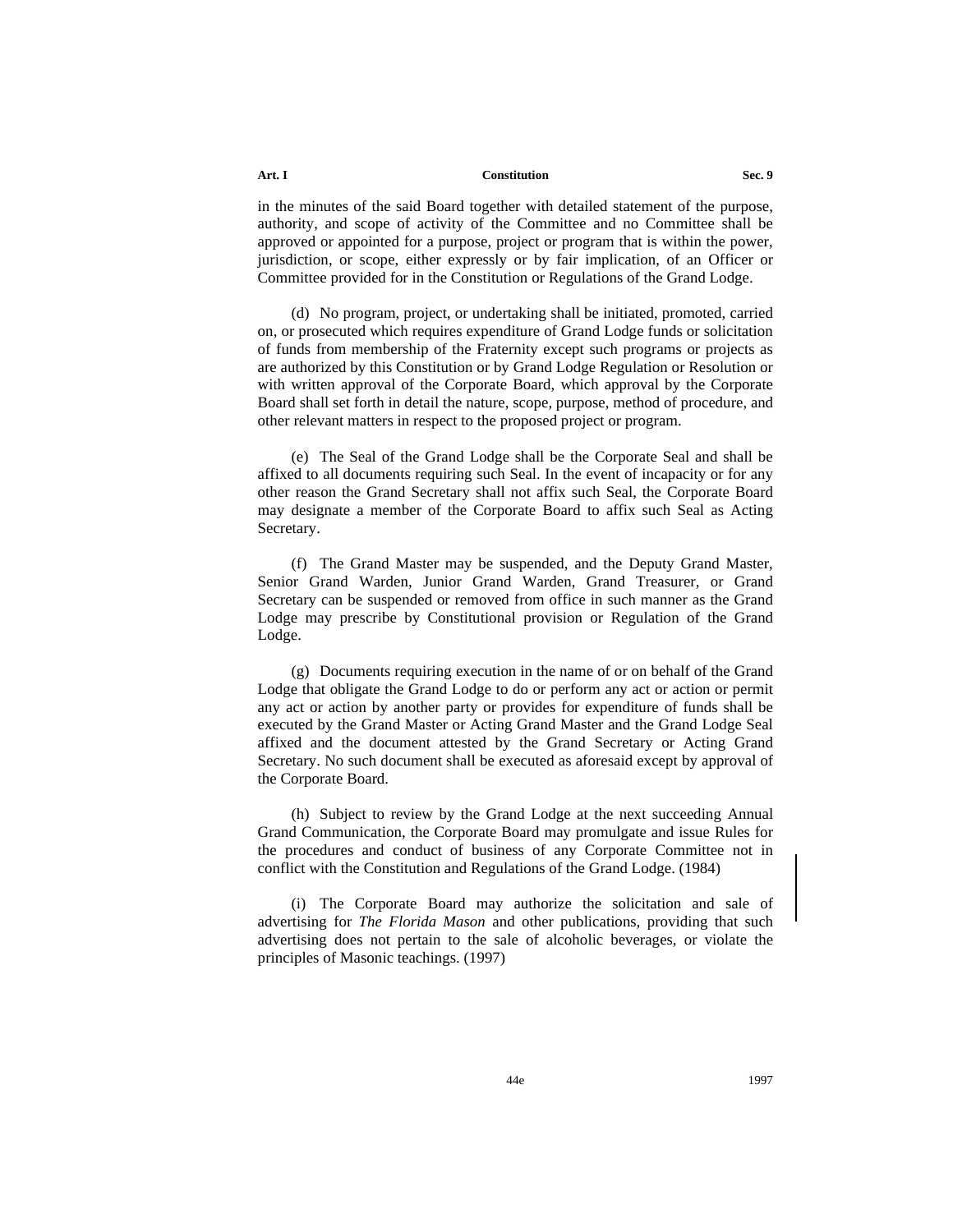# **Sec. 9 Digest of Masonic Law Art. I**

# **Rulings and Decisions**

The Deputy Grand Master, upon being elected and installed to the Office of Grand Master of Masons, is supreme in his appointments and cannot be held to any nomination made by the newly elected and or installed Senior Grand Warden. (1989 Proc. 74)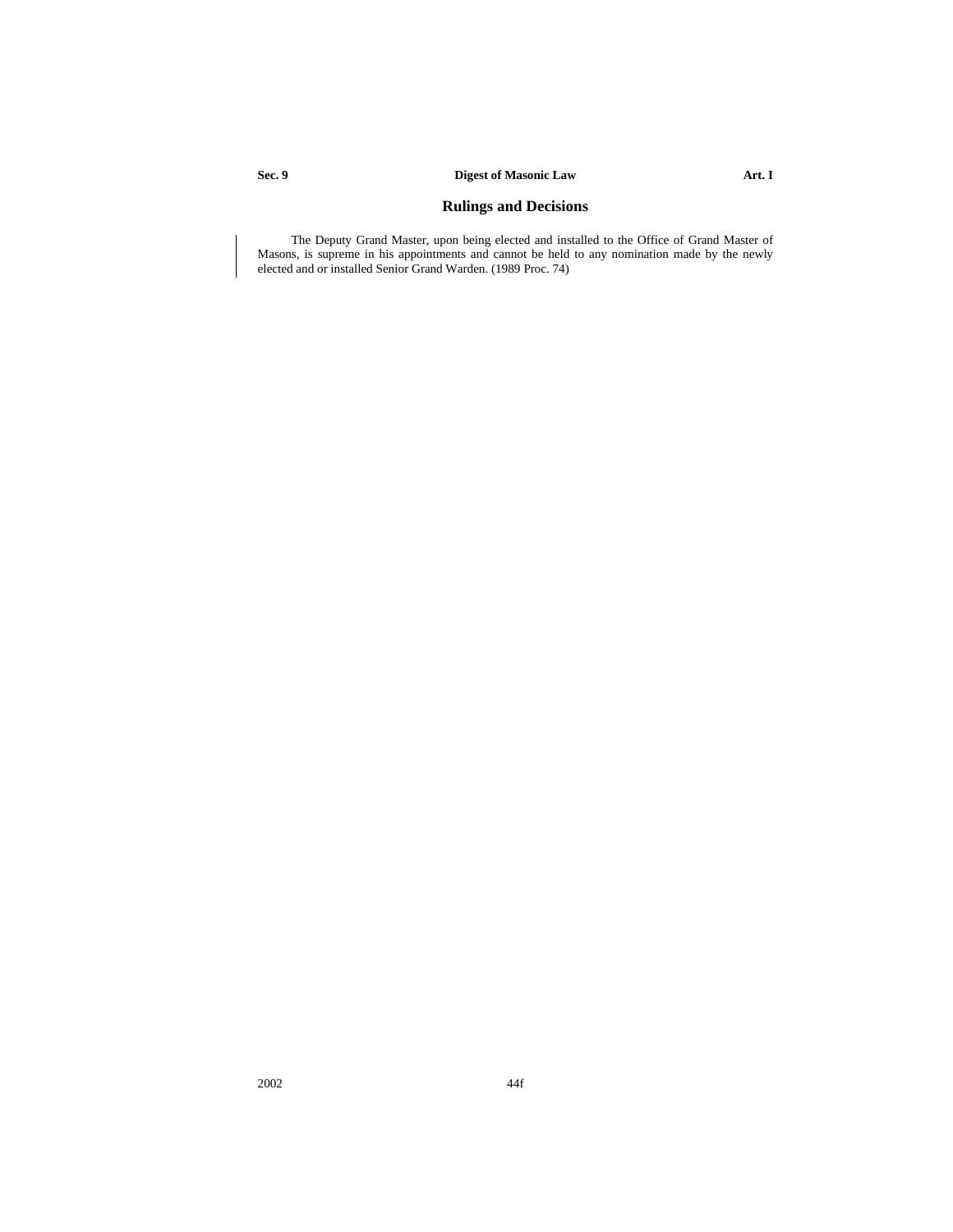**Art. II Constitution Sec. 1**

# ARTICLE II

# **GRAND OFFICERS AND MEMBERS**

Section 1. The Officers of the Grand Lodge are: the Grand Master, whose title is Most Worshipful; the Deputy Grand Master, the Senior Grand Warden, the Junior Grand Warden, the Grand Treasurer, and the Grand Secretary, the title of each being Right Worshipful; and the Right Reverend Grand Chaplain - who shall be appointed by the Grand Master; and a District Deputy Grand Master from each Masonic District, which Districts shall not exceed twenty-eight (28) in number, who shall be appointed by the Grand Master, the title of each being Right Worshipful. (2016)

And the following Subordinate Grand Officers, viz: Grand Orator, Grand Marshal, Senior Grand Deacon, Junior Grand Deacon, Grand Standard Bearer, Grand Sword Bearer, Senior Grand Steward, Junior Grand Steward, Grand Pursuivant, and Grand Tyler whose title is Worshipful - who shall be appointed by the Grand Master, but the Junior Grand Deacon shall be appointed only upon nomination of the Senior Grand Warden. (1990)

**Section 2.** The members of the Grand Lodge by inherent right are the Masters and Wardens of the Particular Lodges, and U.D.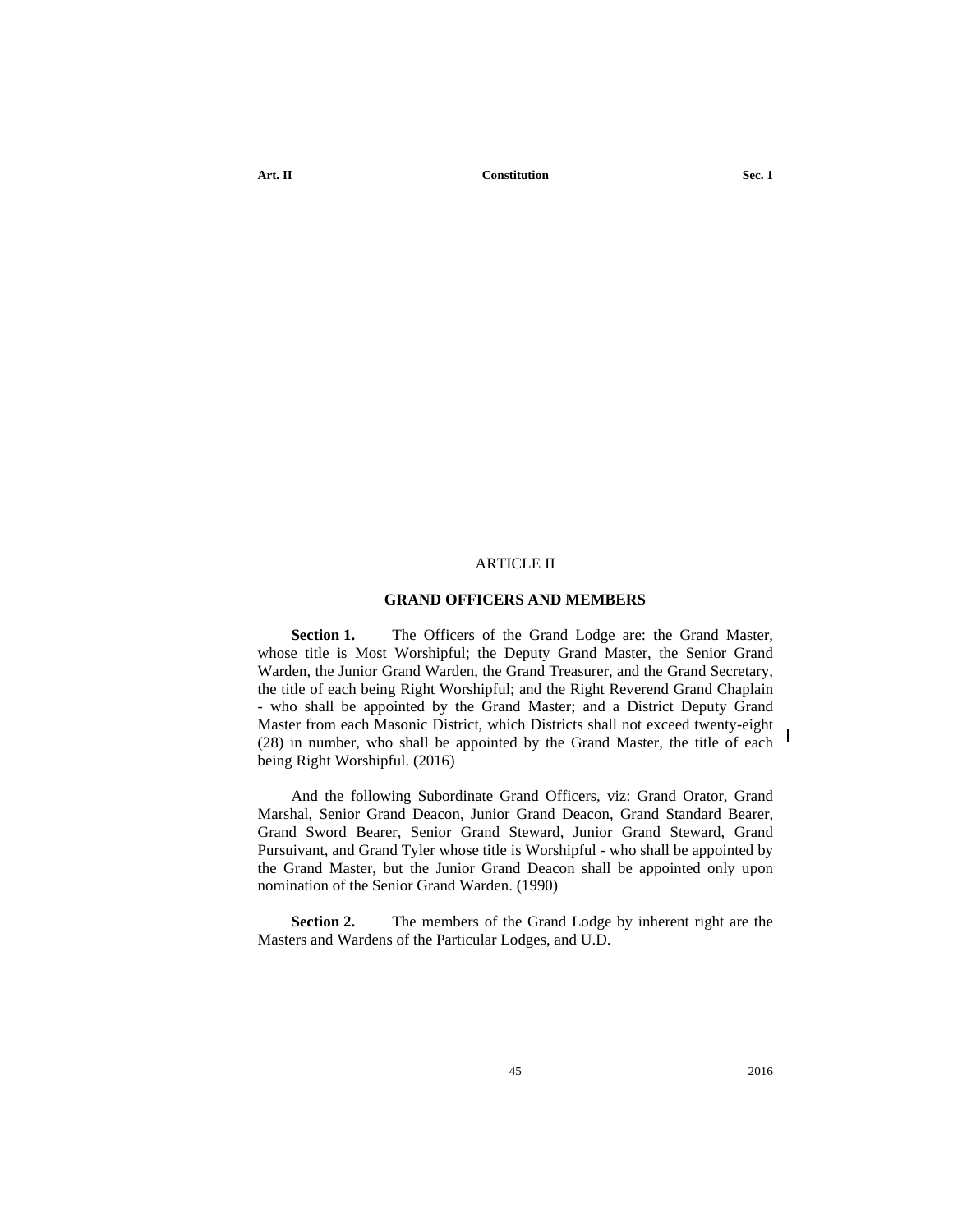#### **Sec. 3 Digest of Masonic Law Art. II**

Lodges who have paid for their Charters and have been working more than one year in this jurisdiction, or their regular appointed proxies, and who with the elected Officers of the Grand Lodge for the time being only, and all Past Grand Masters, have the right to vote for Grand Officers.

**Section 3.** All the Elected Past Grand Officers and Past Masters of Lodges are, by courtesy, members of the Grand Lodge, so long as they continue membership of some Particular Lodge under this jurisdiction, and have a right to vote upon all questions arising in the Grand Lodge, which are determined by the usual Masonic Sign at the sound of the gavel.

**Section 4.** All members of the Grand Lodge are entitled to one vote; and in case of a tie, the Grand Master, or Officer presiding, has the casting vote.

#### ARTICLE III

# **ELECTION AND INSTALLATION**

**Section 1.** The election of Grand Officers shall be held at the Annual Grand Communication at such time as the Grand Lodge may appoint by appropriate Resolution.

Section 2. In balloting for Grand Officers, each Lodge is entitled to three (3) votes; if there be but two (2) of the three (3) principal Officers of a Lodge present, the Officer highest in rank shall cast two (2) votes; the Officer present shall have precedence over the proxy of an Officer higher in rank, but if two (2) or more of the Officers are represented by proxies, such proxies shall have precedence according to the rank of the Officers they severally represent; and if there be but one (1) Officer or proxy present, he shall cast the three votes of his Lodge.

**Section 3.** The Grand Master is always in nomination, and a majority of all the votes cast is requisite to a choice.

**Section 4.** Only members of the Grand Lodge who have been regularly elected and installed the Master of a Particular Lodge under the jurisdiction of the Grand Lodge of Florida are eligible to be elected to any Office in the Grand Lodge. (1992)

**Section 5.** It is the duty of the Grand Master-elect, as soon after the election as may be, to appoint the Subordinate Grand Officers and to announce the same to the Grand Lodge.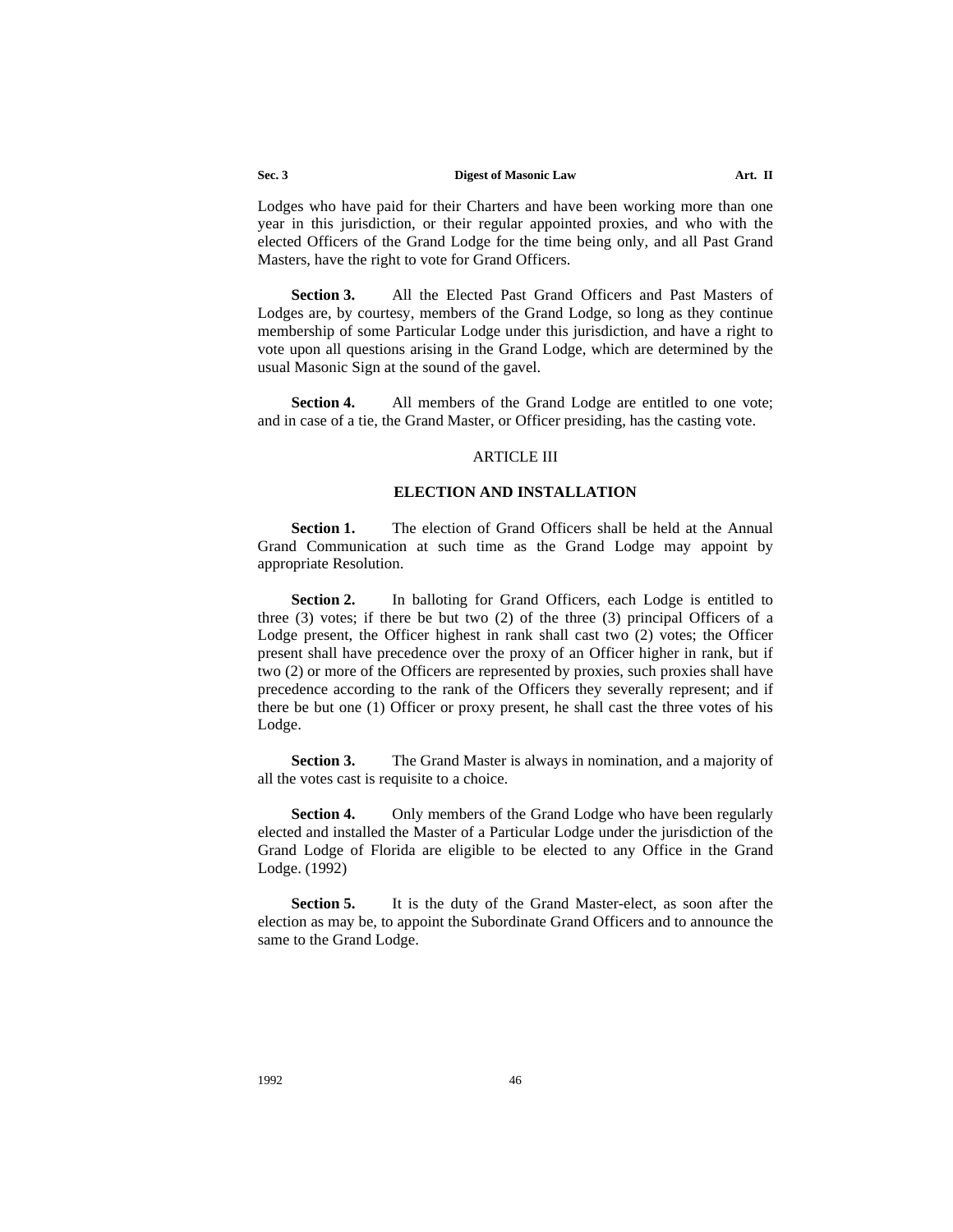# **Art. III Constitution Sec. 6**

**Section 6.** The last Grand Master, or any other Past Grand Master, may install the Grand Master-elect, whose duty it is to install the other Grand Officers elected and appointed, which duty must be performed before the close of the Grand Lodge; *provided,* any Past Grand Master, or Deputy Grand Master, or Past Deputy Grand Master, may perform that duty. But no Elected Grand Officer can be installed by proxy, except under some peculiar circumstances when the Grand Master may grant a Dispensation for that purpose.

Section 7. All Grand Officers duly elected and installed shall continue in office one year, and until their successors in office are duly elected and installed. The Grand Master, the Deputy Grand Master, and the Grand Wardens cannot resign during the year for which they are elected and installed in office.

#### **Rulings and Decisions**

The Deputy Grand Master upon being elected and installed to the Office of Grand Master of Masons is supreme in all his appointments and cannot be held to any nomination made by the newly elected and or installed Senior Grand Warden. (1989 Proc. 74)

# ARTICLE IV

## **GRAND COMMUNICATIONS**

**Section 1.** The Annual Communication of the Grand Lodge of Florida shall be held within the State of Florida between the  $1<sup>st</sup>$  of April and the  $30<sup>th</sup>$  of June at the time and place to be appointed by the Grand Master by Executive Order. At least sixty (60) days prior to the time and place of the Annual Communication, notice shall be provided to each of the Particular Lodges, Grand Lodge Officers, and Past Grand Masters. The Grand Master may call a special Communication of the Grand Lodge when, in his opinion, the interest of the Craft may require it. (1996)

**Section 2.** A due representation of at least three Particular Lodges is necessary to constitute a quorum to open the Grand Lodge; *provided,* that should there not be a quorum of Lodges represented by 11 o'clock a.m. on the first day of the Annual Communication, it shall be the duty of the Grand Secretary to adjourn the meeting from day to day, or time to time, until a quorum shall be in attendance, not exceeding three days.

**Section 3.** The Grand Master, when present, presides, and the Grand Lodge is opened in Ample Form. In his absence, the Deputy Grand Master presides, and the Grand Lodge is opened in Due Form. In the absence of the Grand Master and Deputy Grand Master, the Senior Grand Warden presides; and in his absence also, the Junior Grand Warden presides. And should the Grand Master, Deputy Grand Master, and the Grand Wardens be absent, the Grand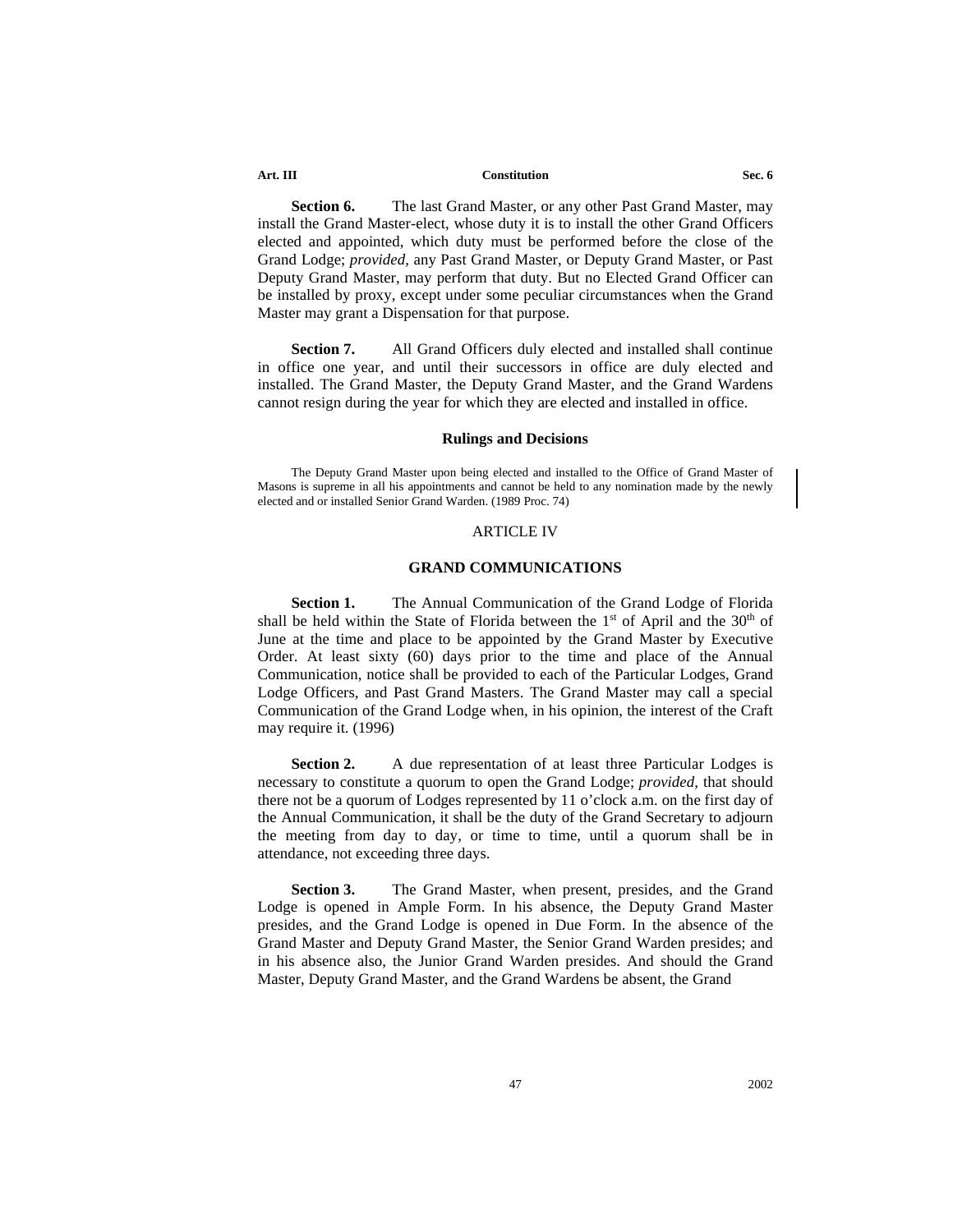#### **Sec. 4 Digest of Masonic Law Art. IV**

Master may appoint as his Special Deputy, any permanent member of the Grand Lodge to preside, and in case no Special Deputy shall be appointed and be present, and in case neither of the Grand Officers mentioned shall be present, then the oldest Master Mason present, being a Master of a Lodge, shall preside; and in either of the four last alternatives, the Grand Lodge will only be opened in Form, and the Officer so presiding pro tem, shall, during his presence in the East, be clothed with all the powers, prerogatives, and authority of the Grand Master, and be held to worship until a Grand Officer higher in rank shall appear and take his place.

**Section 4.** When the Senior Grand Warden is not in the West, the Junior Grand Warden does not succeed to fill it, because his proper place is in the South; and the West must be filled by a pro tem appointment from time to time.

**Section 5.** Prior to the opening of Grand Lodge, the Grand Master shall appoint a Committee on Returns and Credentials and the Grand Secretary shall deliver to such Committee all necessary materials for the work of the Committee. The Committee on Returns and Credentials shall report as soon as practicable after opening of Grand Lodge.

# ARTICLE V

# **POWERS OF THE GRAND LODGE**

**Section 1.** The Grand Lodge is a representative body and derives its power from the Particular Lodges who are its constituents, and from immemorial usage and custom; and is, therefore, the supreme head and authority of Ancient Craft Masonry in this jurisdiction.

**Section 2.** It has original jurisdiction over all subjects of legislation for the benefit of the Craft, and judicial powers in the interpretation and administration of its own Laws, and in the trial and punishment of its own Officers and members, and appellate jurisdiction in all cases involving Masonic rights and benefits, not in violation of this Constitution, and the established Landmarks of the Order; *provided,* that the Grand Master cannot be tried during his Grand Mastership, because no one can preside in his presence, but when the term for which he is elected and installed expires, he may be tried as provided by Grand Lodge Regulations for trial of past Elected Grand Lodge Officers, if charges and specifications be filed against him within one year after the expiration of his Grand Mastership. (1985)

**Section 3.** In cases of an appeal from a suspension or expulsion, if the Grand Lodge acquits the accused, or reverses the decision of the Lodge or Special Trial Commission below, or when the Grand Lodge confirms the decision of the Particular Lodge or Special Trial Commission and subsequently restores the party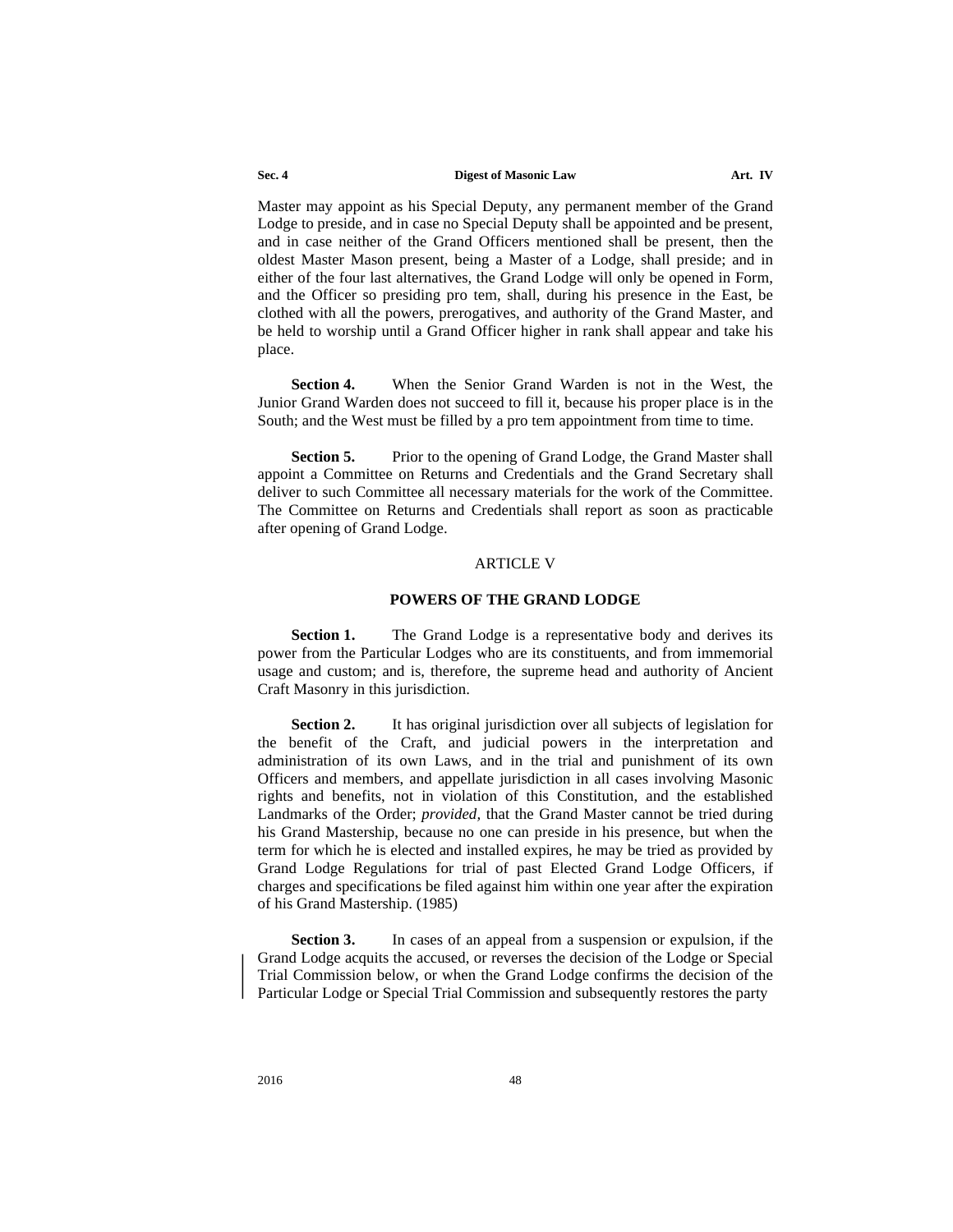# **Art. V Constitution Sec. 4**

to the rights and benefits of Masonry, the action of the Grand Lodge does not in either case restore the party to membership in the Lodge from which he is suspended or expelled without the unanimous consent of the Lodge, as in cases of a ballot for membership. In all cases of definite suspension, the member returns to his membership upon the expiration of the term of suspension.

**Section 4.** The Grand Lodge has the power to constitute new Lodges, and grant Charters or Warrants of Constitution for the same, and has the supervision and approval of the By-Laws of the Particular Lodges, and therefore may adopt a Uniform Code of By-Laws for their government; *provided,* that local Regulations for the benefit of the Craft be not interfered with.

**Section 5.** The Grand Lodge has the power to suspend the Charter of any of the Particular Lodges or of arresting or withdrawing the Charter of any of the Particular Lodges for good cause shown; and when a Lodge forfeits or surrenders its Charter, the Grand Lodge succeeds to all its furniture, jewels, funds, books, papers, and other property, and may appoint some proper officer to take charge of the same for the benefit of the Craft; *provided,* that when the Charter of a Lodge is restored, all its furniture, jewels, books, papers, and other property, shall also be restored.

**Section 6.** The Grand Lodge has the power to assess and collect an annual revenue, adequate to its current demands, and to make such other assessments from time to time, and appropriations, as may be required for its permanent accommodation, the increase of its library, and the preservation and security of its public proceedings and archives; and to do all other matters and things which, in its wisdom, may be required and necessary for the general benefit of the Craft in the jurisdiction, not prohibited by this Constitution and the Old Landmarks of Freemasonry.

# ARTICLE VI

# **POWERS AND DUTIES OF GRAND OFFICERS**

**Section 1.** Besides those duties which are unwritten, and which every Officer should know and understand, and faithfully perform, the following duties are required of the Grand Officers respectively:

**Section 2.** It is the duty of the Grand Master to attend all Communications of the Grand Lodge and, when present, to preside, and at the opening of each Annual Communication, to read an address or report relating to the transactions of the past year, and suggesting such measures for the actions of the Grand Lodge as in his opinion the good of the Craft and the prosperity of good Masons may require.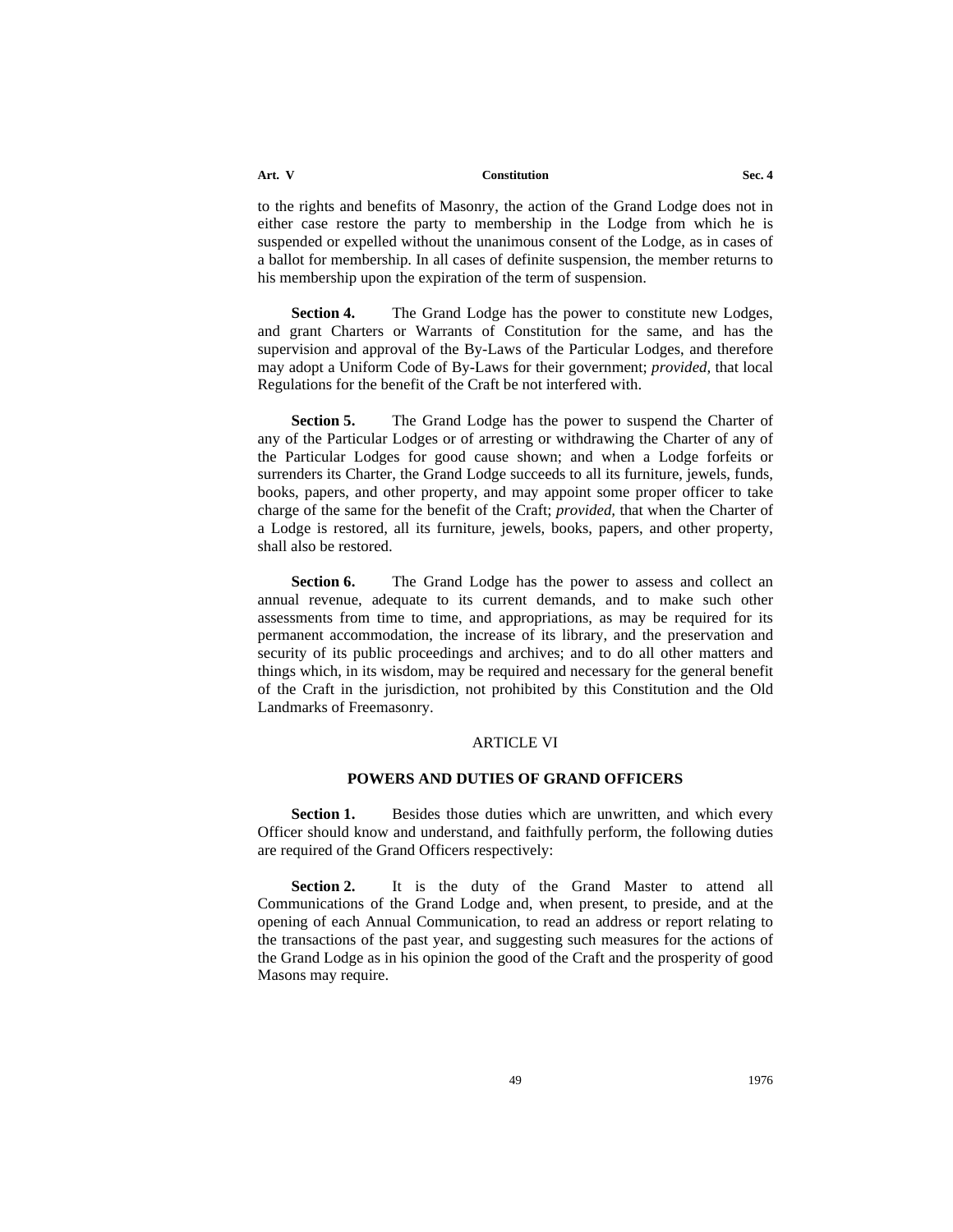#### **Sec. 3 Digest of Masonic Law Art. VI**

**Section 3.** The Grand Master is clothed with powers and prerogatives, from ancient usages and customs, besides those conferred by Constitutional Law. When presiding, he is supreme, and no appeal can be taken from his decision, nor call for the previous question or motion to adjourn be entertained.

**Section 4.** In the recess of Grand Lodge, all the executive powers and authority of the Grand Lodge in fraternal matters devolve upon the Grand Master. He can grant Dispensations for new Lodges, and may suspend a Lodge or take possession of its Charter, when he believes the good of the Order requires it, until the next Annual Communication. He can suspend the Master and Wardens of a Lodge, or any of them, and may cause charges to be preferred against the officer or officers so suspended. He can make a Mason at sight; but he must be made in a body of a regularly constituted Lodge, and by the trial of the ballot. He can grant Dispensations for extraordinary processions and in all cases of emergency when in his opinion the good of Masonry will be promoted. In the recess of Grand Lodge all Corporate power and authority of the Grand Lodge devolve upon the Corporate Board. (1984)

**Section 5.** It is the duty of the Grand Master, with the assistance of the Deputy Grand Master, or one of the District Deputy Grand Masters, to visit the Particular Lodges in his jurisdiction at least once a year, and to examine their work and condition; and, when necessary, to have access to books and papers, and to preside, with the Master of the Lodge on his left.

**Section 6.** When the Grand Lodge is in session, it is the duty of the Grand Master to appoint all committees and to make pro tem appointments; to appoint the Subordinate Officers, and install the Grand Officers. He has general supervision of the books and accounts of the Grand Treasurer and Grand Secretary, and unrestrained access to them; and in case of vacancy by death, resignation, removal, or other cause of the Grand Treasurer or Grand Secretary, to make other appointments until the next Annual Communication. And generally, the Grand Master being the representative of the Grand Lodge in recess, may do, order, and direct all matters and things which in his wisdom and judgement may tend to the prosperity of the Craft, not in violation of this Constitution and the Ancient Landmarks of Freemasonry. (1984)

1984 50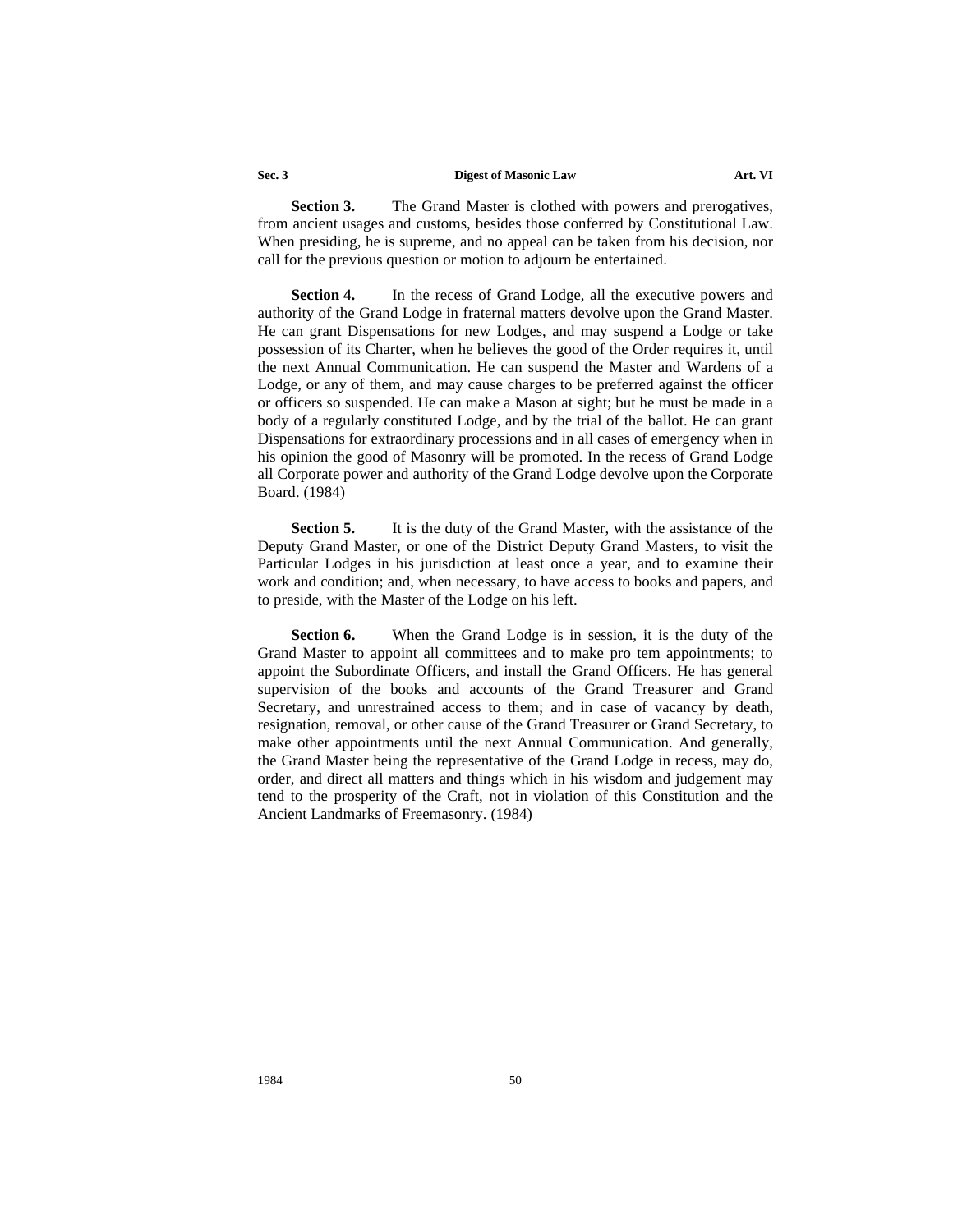# **Art. VI Constitution Sec. 7**

**Section 7.** It is the duty of the Deputy Grand Master to assist the Grand Master in the discharge of all his official duties, and in his absence to preside. And in case of his death, or incapacity from any cause, to perform the duties of his office, all the duties, powers, and prerogatives of the Grand Master devolve on the Deputy Grand Master until the next Annual Communication.

**Section 8.** It is the duty of the Senior Grand Warden to assist the Grand Master in opening and closing the Grand Lodge, and in his absence, and in the absence of the Deputy Grand Master, to preside; and in case of the death, removal, or inability from any other cause to perform the duties of the office of the Grand Master and the Deputy Grand Master, the Senior Grand Warden succeeds to all the powers, rights, and prerogatives of the Grand Master. And in case of the death, removal, or inability from any cause to perform the duties of the office of the Grand Master, the Deputy Grand Master and the Senior Grand Warden, the Junior Grand Warden succeeds to all the powers, rights, and prerogatives of the Grand Master.

**Section 9.** It is the duty of the Grand Treasurer to receive all monies received or collected for or on account of the Grand Lodge, giving his receipt for same, and to keep a just and true account thereof in a book to be provided for that purpose, to which the Grand Master and Corporate Board shall at all times have free access for inspection; and at each Annual Communication to make a full and accurate statement of his accounts, to be laid before the Committee on Finance and Accounts for examination and report. In case of the death, resignation, or removal from office of the Grand Treasurer, the Grand Master has authority to take possession of all the books, papers, accounts, and funds appertaining to his office, to be turned over to his successor in office. The Grand Treasurer, for his service and responsibilities, shall be entitled to receive compensation as may be provided for, from time to time, by Budget appropriation. (1984)

**Section 10.** It is the duty of the Grand Secretary to receive all monies due to the Grand Lodge payable to him, and to pay the same to the Grand Treasurer, taking a receipt therefore, to keep a just and true account of all monies received by him, and paid over to the Grand Treasurer, in books provided for that purpose, to which the Grand Master and members of the Corporate Board shall at all times have free access; and at each Annual Communication, to make out a true and accurate statement and report of the same, to be laid before the Committee on Finance and

51 1984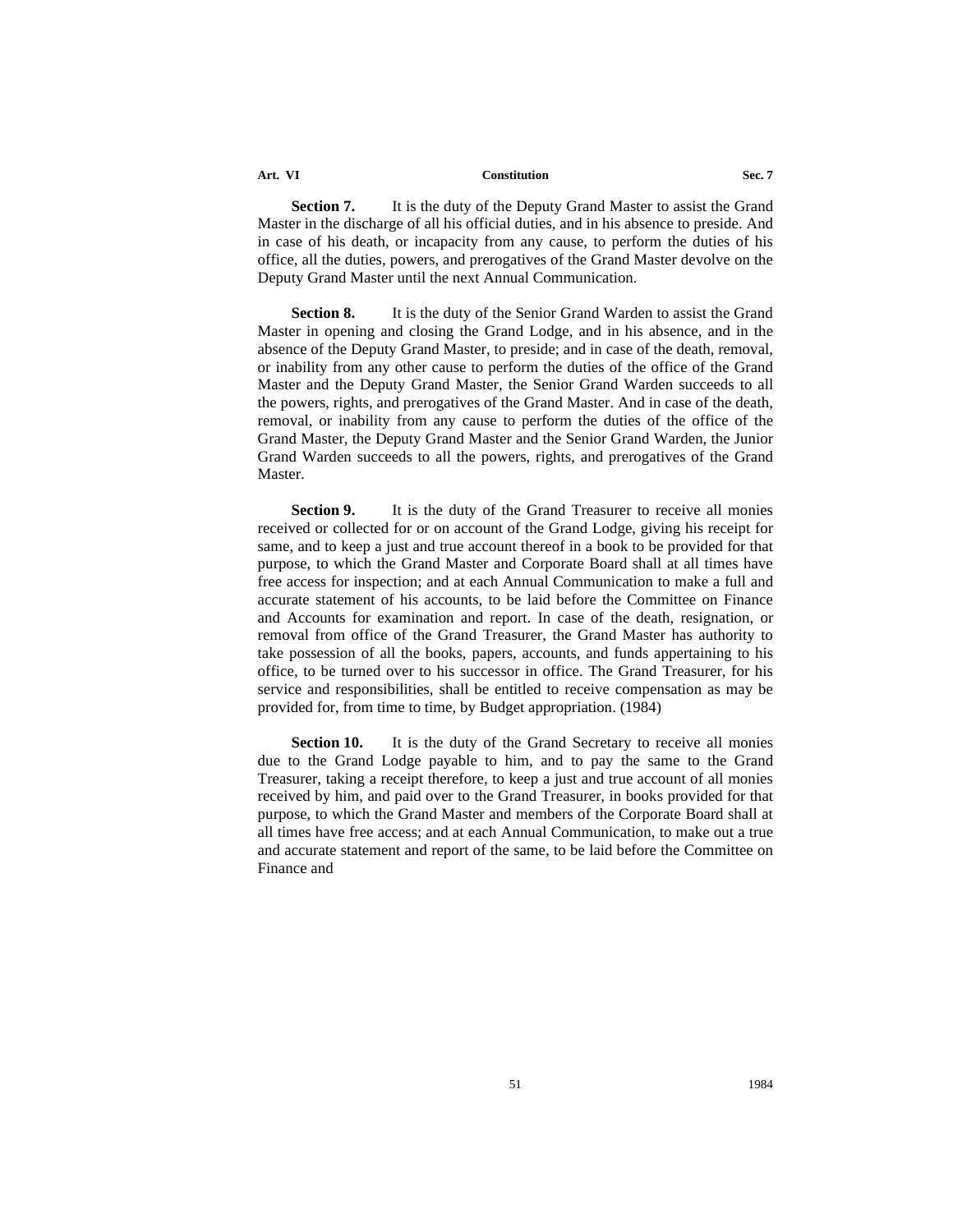#### **Sec. 10 Digest of Masonic Law Art. VI**

Accounts for examination. It is the duty of the Grand Secretary to report to the Grand Lodge all communications and correspondence which may have been received at his office during the recess of Grand Lodge, pertinent to be reported on; to furnish the respective committees with all necessary papers, documents, and records to them referred; to keep a true and accurate journal and record in a book provided for that purpose, of all the proceedings of the Grand Lodge, proper to be written, must be signed by the Grand Master and the Junior Past Grand Master or other officer who presided at the Communication, and their signatures shall be shown in the printed Proceedings. To preserve in his office all the returns, papers, and other documents from the Particular Lodges, and the Proceedings, foreign correspondence, and other communication, from other Grand Lodges in correspondence with the Grand Lodge to which the Committee on Foreign Relations of this Grand Lodge shall have access during the recess. And as soon after the close of the Grand Lodge as may be, he shall cause a true copy or transcript of all matters ordered or intended to be published as the Proceedings of the Grand Lodge, to be prepared for the Corporate Board for publication, and which, when published, he shall cause to be transmitted to all the Particular Lodges under this Jurisdiction, and to all the Grand Lodges in correspondence with this Grand Lodge. It is the duty of the Grand Secretary to furnish the Particular Lodges with all necessary blank forms as prescribed, or may from time to time, be prescribed by the Grand Lodge. The Grand Secretary is, by virtue of his office, Grand Librarian and has charge and custody of all books, papers, and archives of the Grand Lodge. It is his duty to provide all necessary blank forms of Charters, Dispensations, Diplomas, etc., and to cause the same, when required, to be properly executed under the Seal of the Grand Lodge, and to furnish widows and orphans of Master Masons Certificates or Diplomas, when required, without fee.

In the event of the death, removal, or resignation of the Grand Secretary, it is the duty of the Grand Master to appoint a successor, who shall take charge of all the books, papers, archives, Seal, and furniture, and other effects belonging to the Grand Secretary's Office, and make and preserve a correct inventory of same.

If the Grand Secretary is requested or directed to execute or attest any document and has doubts as to the legality or validity thereof under civil or Masonic Law, he shall appeal to the Corporate Board for instructions or directions in the matter. (1984)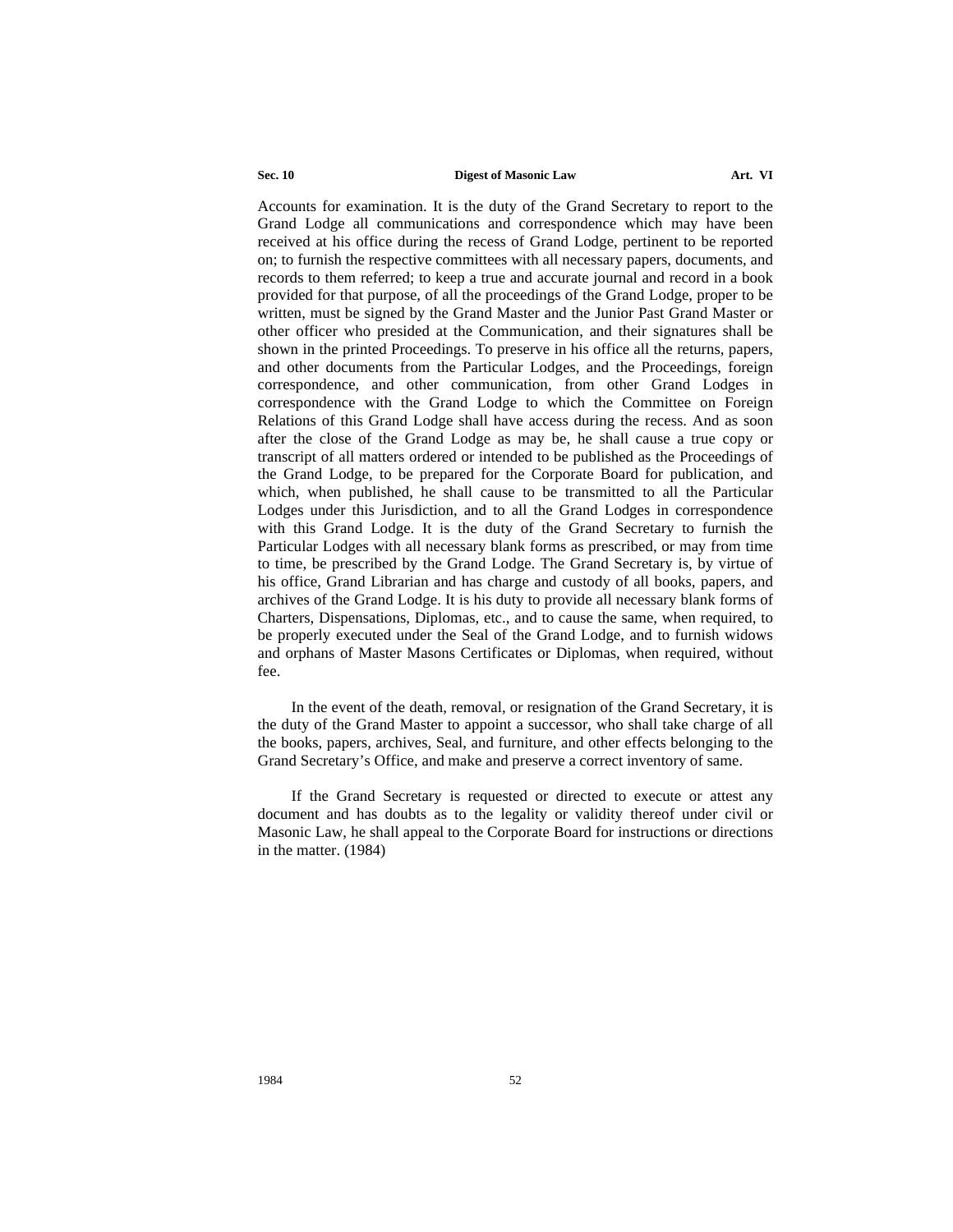Art. VI **Constitution Sec. 11** 

**Section 11.** Each District Deputy Grand Master shall visit every Lodge in his District, at a Stated or Called Communication, at least once during his term of office, and of such intended visit he shall give notice to the Master or Secretary of the Lodge. He shall examine the records of the Lodge, and see if they are regularly kept, inform himself of the number of members, inquire into the condition of the Lodge, point out any errors he may observe in the condition or manner of working, instruct the Lodge in every particular wherein he may conceive them to require information, recommend attention to the moral and benevolent principles of the institution, caution in the admission of candidates, and a punctual representation of their Lodge in every Communication of the Grand Lodge. When any District Deputy Grand Master shall discover, either in his own District or any other part of the jurisdiction of this Grand Lodge, any Masonic error or evil, he shall immediately endeavor, by Masonic means, to arrest its progress, and if he shall judge it expedient he shall forward to the Grand Master full information of the whole subject. The District Deputy Grand Master shall, under direction of the Grand Master, receive the whole property belonging to any dormant or extinct Lodge, and, except in cases where a different disposition shall be made, or hereafter may be made, in relation to any part of the whole thereof, forward to the Grand Secretary the several Charters, Jewels, Seals, books, papers, etc., and sell the furniture or other personal property of such Lodge, and account to the Grand Lodge for the proceeds thereof. Previous to every Annual Communication of the Grand Lodge, every District Deputy Grand Master shall so far as it is proper to be done, make out in writing a full report of the state of each Lodge in his District and forward it to the Grand Master.

**Section 12.** The duties of the Subordinate Grand Officers are defined by the unwritten law and ancient Masonic usage and custom, and inculcated in their installation Charges and instructions of the

53 1984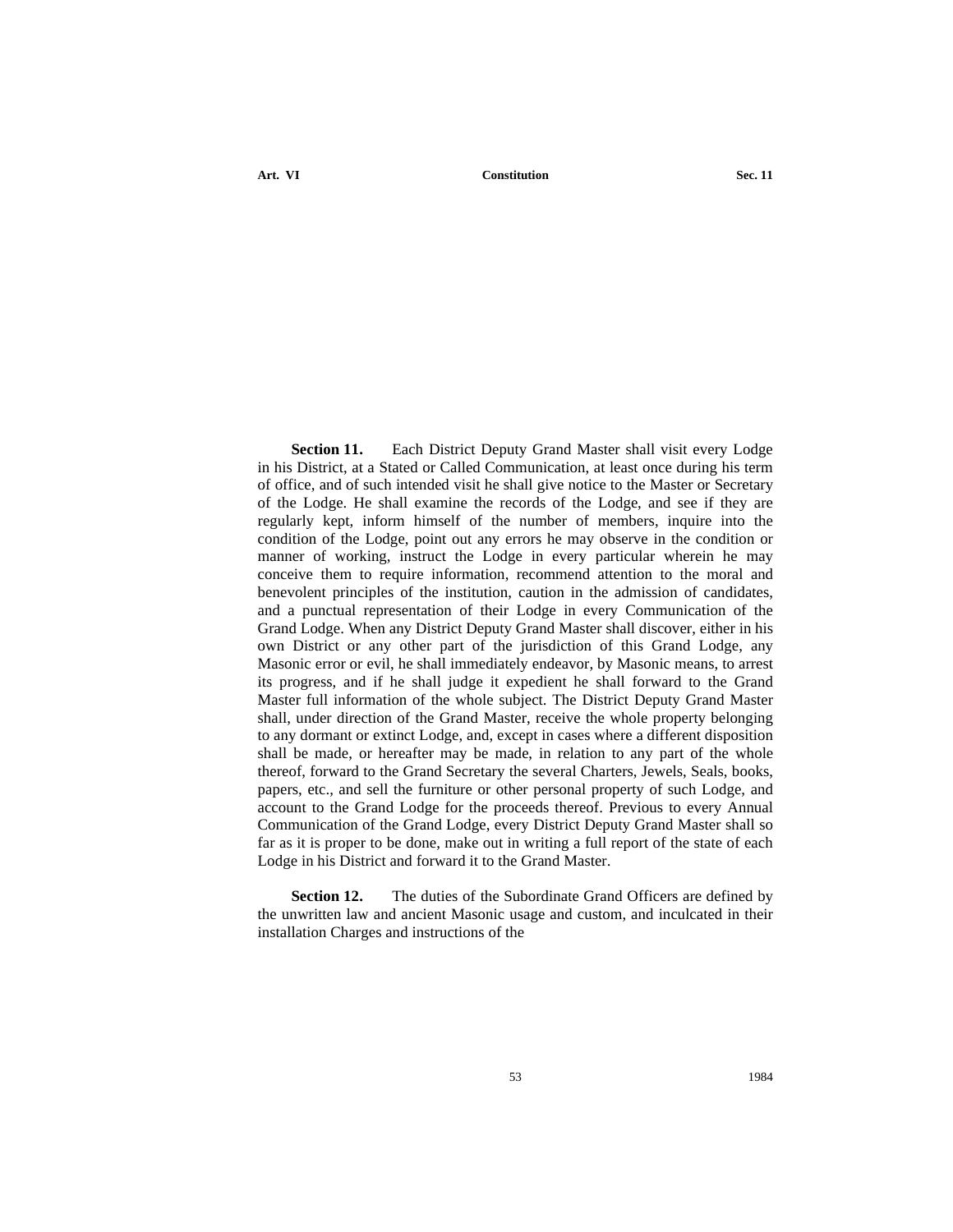#### **Sec. 13 Digest of Masonic Law Art. VI**

Grand Master. The Grand Tyler is entitled to receive for his services such compensation as shall be provided for by Resolution of the Grand Lodge.

**Section 13.** (New) In case of the death, incapacity, or inability from any other cause to perform the duties of the office of the Grand Master, the Deputy Grand Master, the Senior Grand Warden, and the Junior Grand Warden, the Junior Past Grand Master shall forthwith call and give notice of a meeting of all living Past Grand Masters to be held not less than ten (10) days nor more than fifteen (15) days after notice of such meeting at the time and place specified in such notice, and the Past Grand Masters in such meeting, shall, in such manner as they deem appropriate from among themselves fill all vacancies then existing in Elective Grand Lodge Offices and the Officers so elected to fill such vacancies shall have all of the powers appertaining to the offices to which they have been designated to fill, and shall serve until their successors are elected and installed at the next Special or Annual Grand Communication, and the Past Grand Masters may, at such meeting, call a Special Communication of Grand Lodge for the purpose of filling by election the offices filled by selection of the Past Grand Masters. The Grand Master designated by the Past Grand Masters shall immediately, after such meeting of the Past Grand Masters, promptly proclaim and publish to the Particular Lodges the actions of the Past Grand Masters.

# ARTICLE VII

# **CHARTERS AND DISPENSATIONS**

**Section 1.** The Grand Lodge is clothed with the power of constituting new Lodges upon the Petition of not less than twenty (20) Master Masons. But no Dispensation nor Charter shall be issued to a Lodge except upon written consent of the Lodge nearest the place where the new Lodge is to be located and Certificate of the Committee on Work or its duly authorized representative that the Officers and membership of the new Lodge are qualified and capable of conferring the Degrees of Freemasonry.

In the event that two or more Lodges meet at the place nearest the location of the new Lodge, the consent of any one of such Lodges shall be sufficient.

**Section 2.** In the recess of the Grand Lodge, the Grand Master has authority to grant Dispensations for new Lodges until the next Annual Communication of the Grand Lodge, when due returns of the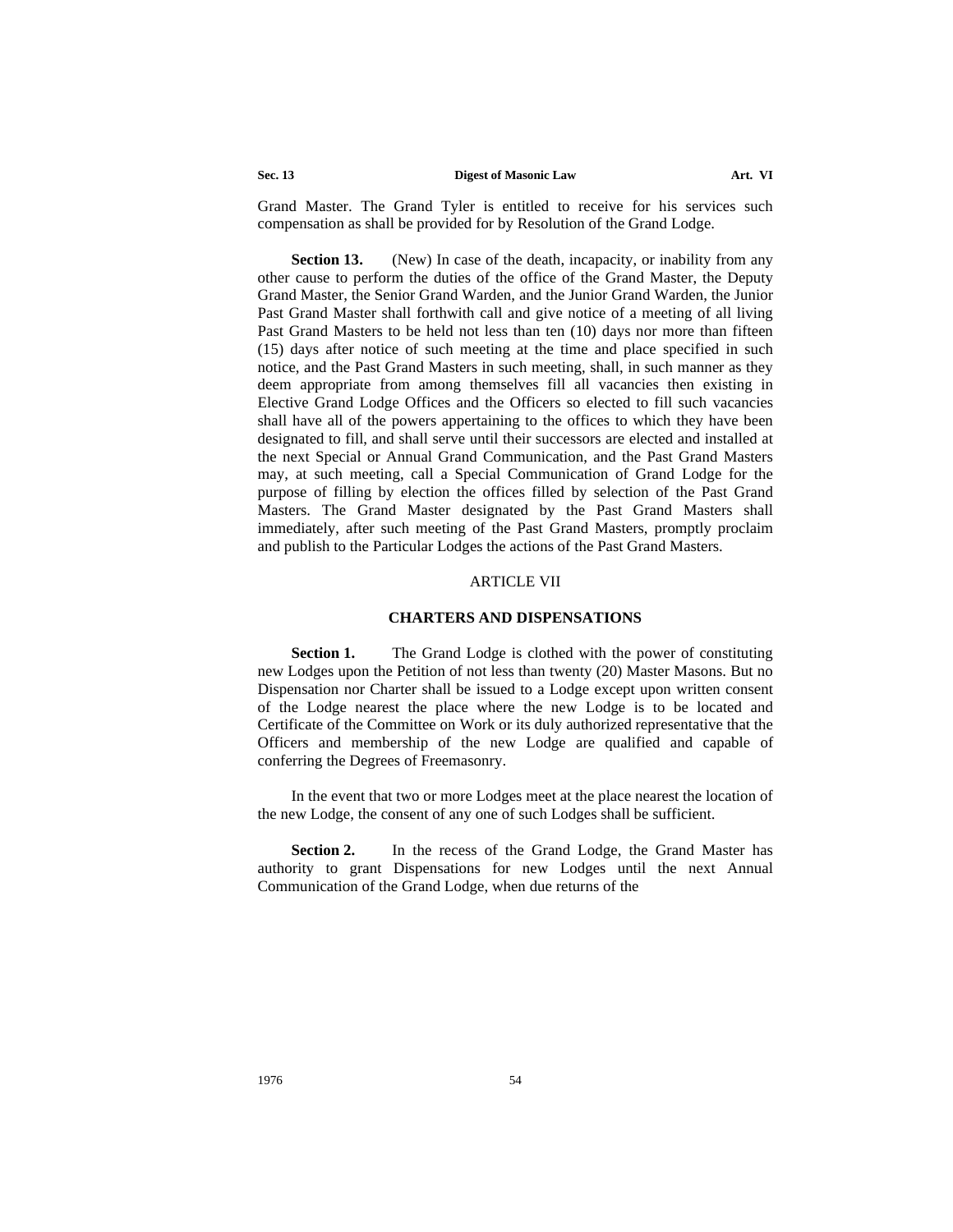#### **Art. VIII Constitution Sec. 1**

work, with a copy of their proposed By-Laws for examination, shall be submitted to the Grand Lodge, when a Charter may be granted. But until a Charter is granted, the petitioners for the Dispensation continue their membership in their respective Lodges.

# ARTICLE VIII

# **TAXATION AND REVENUE**

**Section 1.** The fee for a Charter, or Warrant of Constitution for a new Lodge, shall be fifty dollars (\$50.00), to be paid at time of delivery, and five dollars (\$5.00) to be paid as a fee to the Grand Secretary. For Dispensation, a fee of five dollars (\$5.00) shall be paid to the Grand Secretary for his services, but no fee for the Dispensation.

**Section 2.** The Particular Lodges under this Jurisdiction shall make Lodge Returns, and shall account for and pay to the Grand Lodge such fees, dues, assessments, and revenue at such time as shall be prescribed by Regulations, and until such Returns are made, and dues paid or remitted, no Lodge shall be entitled to representation in the Grand Lodge; *provided,* that members exempted from payment of dues by provisions of this Constitution shall not be included and accounted for in the Returns; *provided further,* that members who have membership in more than one (1) Lodge during the year shall only be accounted for by the Lodge wherein such members first had a membership during the year, except in the case of newly Chartered Lodges. Members whose names appear upon the Returns of the Lodge of which they were former members, and also upon the Returns of newly Chartered Lodges, shall be accounted for by such newly Chartered Lodges only.

Section 3. No Officer, Group of Officers, Agency, Board, or Committee of The Grand Lodge F. & A. M. of Florida can borrow money or execute any evidence of indebtedness, nor create any debts whatsoever, in the name of the Grand Lodge, nor in the name of any Officer, Group of Officers, Agency, Board, or Committee of the said Grand Lodge, unless notice of the amount and purpose thereof is given by the Grand Master, or by his authority, to each Particular Lodge at least sixty (60) days prior to any Grand Communication, and be authorized by a majority vote of Grand Lodge, except that notice to the Particular Lodges shall not be necessary in case of great emergency and necessity resulting from fire, storms, or other acts of God. (1982)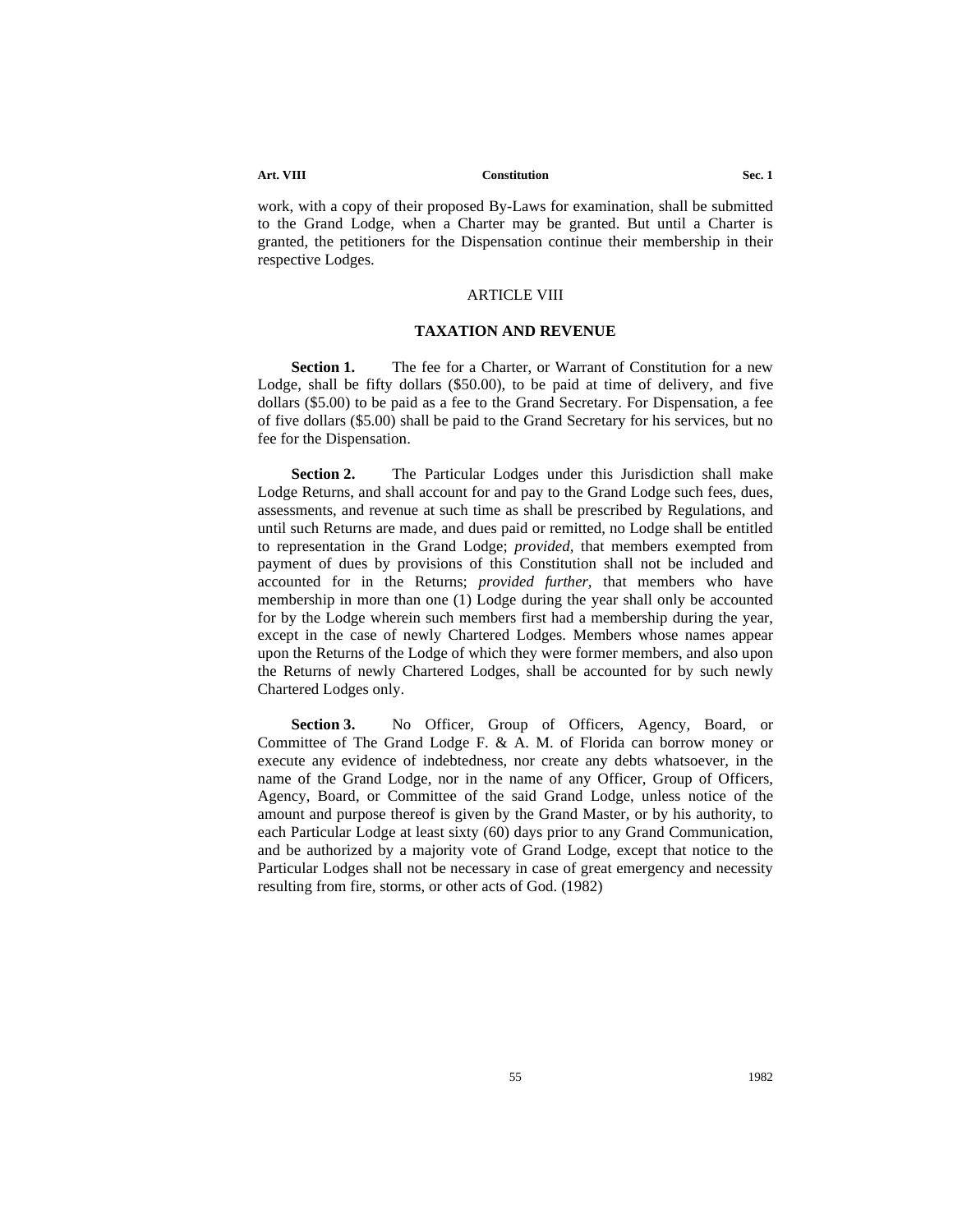# ARTICLE IX

# **STANDING COMMITTEES Section 1.** Corporate Committees - The Corporate Committees of the

Grand Lodge are:

- (1-a) The Corporate Board of Directors, constituted as provided in Article I of this Constitution and as the Corporate Board of the Grand Lodge as provided in this Constitution and the Regulations of the Grand Lodge.
- (1-b) The Corporate Board composed of the Grand Master as Chairman, the Deputy Grand Master as Vice Chairman, the Senior Grand Warden, the Junior Grand Warden, the Grand Treasurer, and two members appointed by the Grand Master, one of which shall be a Past Grand Master, which Corporate Board shall have power of general supervision over and management of Grand Lodge Funds and property, except Masonic Home property.
- 

(2) The Masonic Home Endowment and Investment Committee composed of nine Master Masons in good standing in Florida Lodges. The members of the Committee shall be men of experience in the management and investment of funds or men qualified in professions that acquaint them with the duties and responsibilities of management and investment of funds, including but not limited to bankers, public accountants, lawyers, financial counselors, and men of similar training and experience.

> Each incoming Grand Master shall make three appointments to this committee for a term of three years each. Vacancies shall be filled by appointment by the Grand Master for the remainder of the vacant term. Initial implementation shall be by appointment by the Grand Master of three members for three year terms, three members for two year terms, and three members for one year terms. (1999)

> No person while a member of this committee, or for a period of two (2) years after serving on this committee, may, directly or indirectly, gain any economic benefit by reason of bidding, providing, or contracting to provide financial services to The Grand Lodge of Florida. Any attempt to circumvent this Regulation will be

> prima facie evidence of unmasonic conduct and will be punishable as such. (1999)

> The Committee shall make recommendations to the Corporate Board in respect to the following matters: (1999)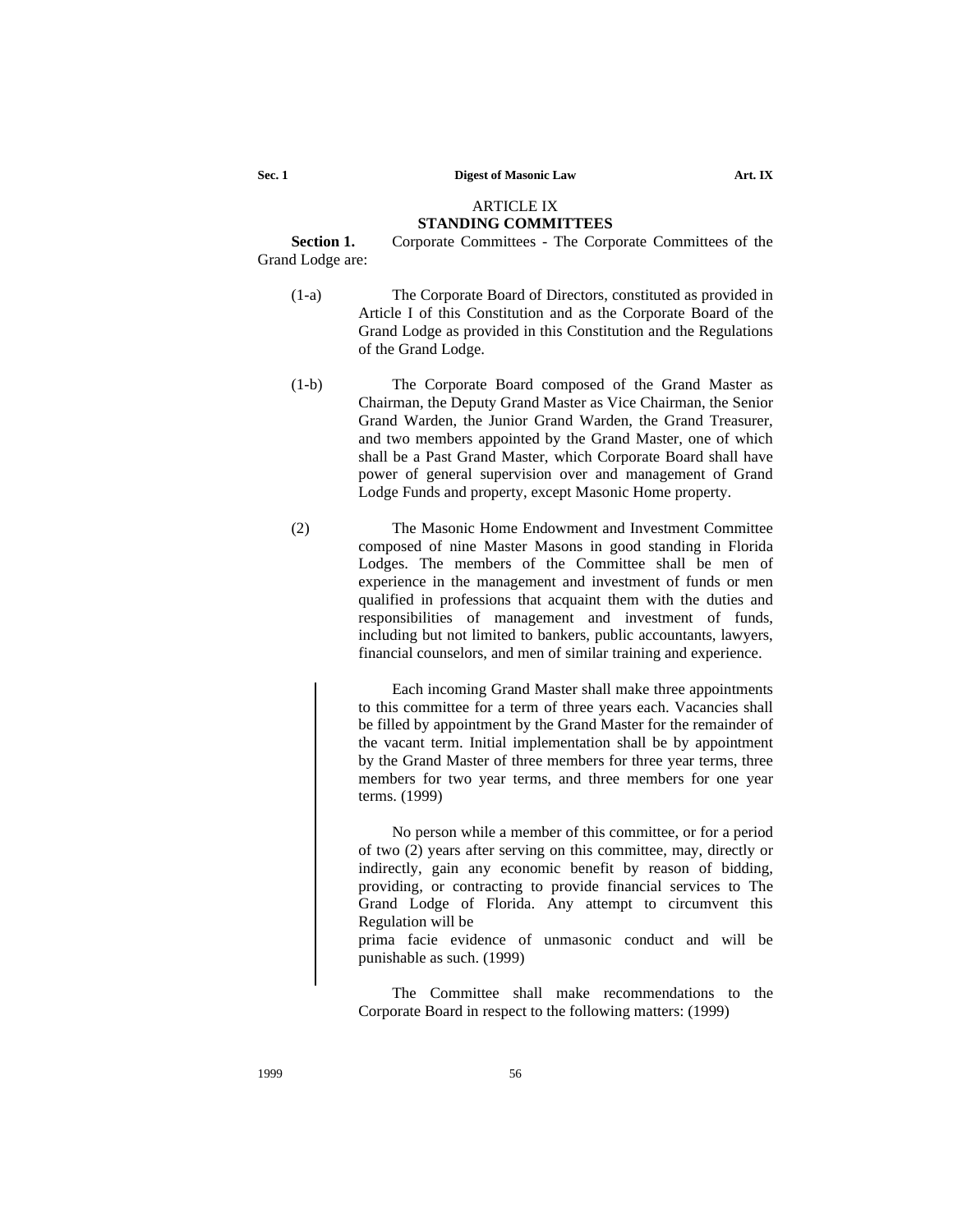#### **Art. IX Constitution Sec. 1**

- (a) Selection of Registered Investment Adviser(s) to manage, or Registered Representative's(s') broker-dealer or its clearing firm to act as custodian for such portions of the Masonic Home Endowment Fund as shall be entrusted to such Registered Investment Adviser(s) or Registered Representative's(s') brokerdealer or its clearing firm by written contract/document with the Grand Lodge. (1999)
- (b) The terms of contract with the Registered Investment Adviser(s) or the Registered Representative's(s') broker-dealer for management and custodianship of the Masonic Home Endowment Fund. (1999)
- (c) The means, methods, and standards for evaluation of the services of the Registered Investment Adviser(s), the Registered Representative(s), or its broker-dealer managing and investing the Masonic Home Endowment Fund. (1999)
- (d) The Committee shall comply with the foregoing in respect to other Grand Lodge funds. (1999)
- (3) The Board of Trustees of the Masonic Home shall be composed of ten (10) members. One (1) member shall be appointed by the Grand Master as Chairman. The Board shall be divided into sub-committees as shall be prescribed by the Constitution or Regulations of the Grand Lodge and such other sub-committees as shall be deemed appropriate by the Chairman of the Board. The Grand Treasurer and the Grand Secretary shall be Treasurer and Secretary, respectively, of the Board. The Grand Master shall designate one (1) of the members of the Board to serve as Vice Chairman. (2019)

Paragraph referring to terms of Board of Trustees Members removed. (2019 Proc. 351)

The members of the Board of Trustees shall be men of experience in the management of or men qualified in professions that acquaint them to the duties and responsibilities of managing and operating all aspects of nursing facilities for the aged, including, but not limited to, accountants, building maintenance, dieticians, doctors, food management, health insurance advisors, inventory management, legal counsel, marketing specialist, nurses, pharmacist, and men of similar training and experience.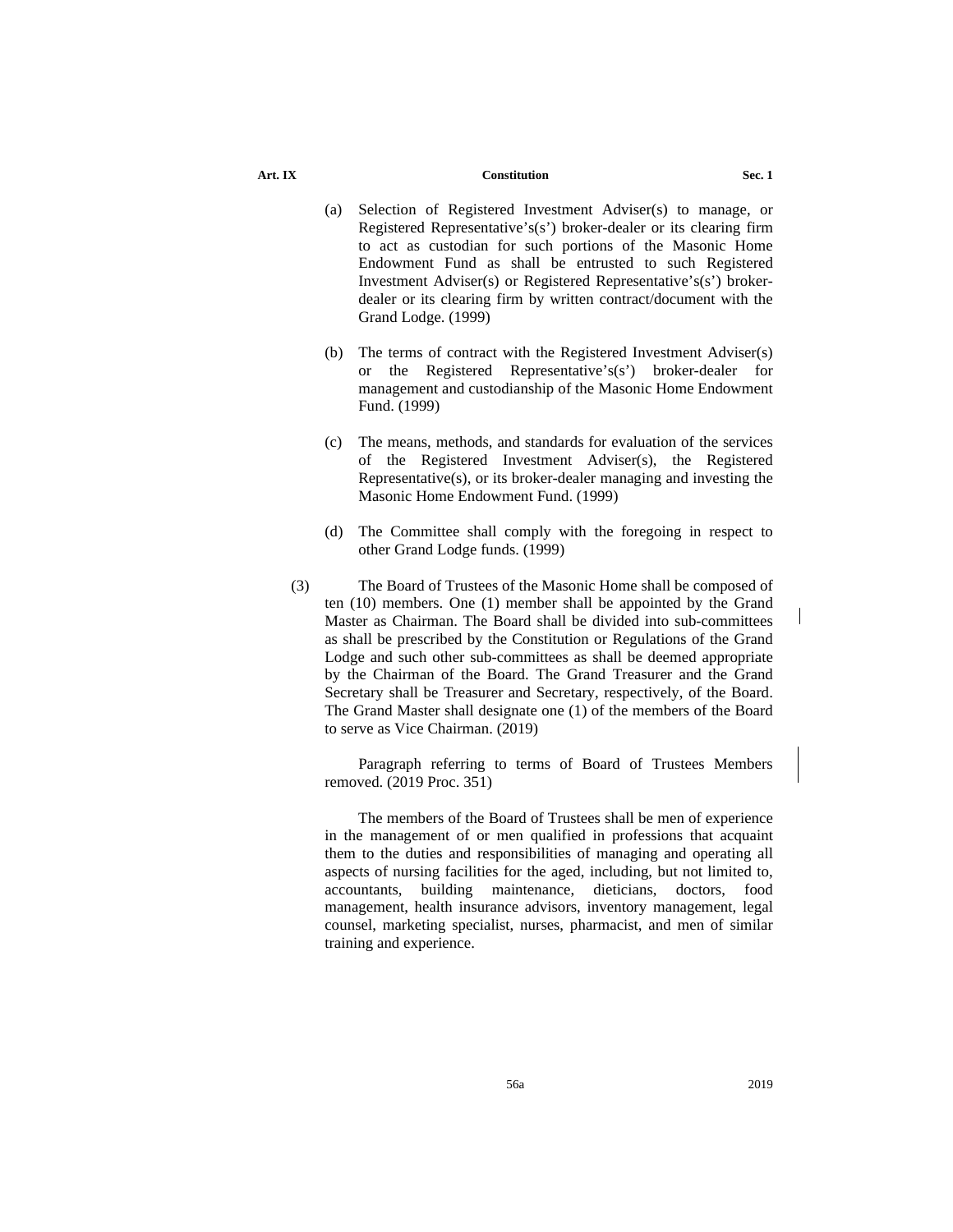#### **Sec. 1 Digest of Masonic Law Art. IX**

The Board shall be divided into such sub-committees as shall be prescribed by the Constitution or Regulations of the Grand Lodge, such as Committee on Admissions and Non-Resident Relief, Long Range Planning/Facility, Masonic Home Budget, Hal W. Adams Hospital Service and Emergency Relief, Masonic Home Activities, and such other sub-committees as shall be deemed appropriate by the Chairman of the Board, which sub-committees shall report to the Board of Trustees the results of their respective investigations with their recommendations. All actions taken by the Board must be approved by a majority thereof.

It shall be the duty and responsibility of the Board of Trustees to determine and fix basic policy for operation of the Masonic Home and Relief Programs; to employ an Administrator to implement, administer, and operate the Masonic Home. No member of the Board of Trustees, except the Chairman, shall give or attempt to give instructions or directions to the Administrator in respect to administration or operation of the Masonic Home. It shall be the duty of the Chairman to insure strict compliance with the provisions of this paragraph. (2011)

The Board of Trustees shall have the care, custody, and control of Masonic Home property, real and personal, and shall maintain and make routine repairs thereto and shall arrange for insurance coverage through the Insurance Committee and the Corporate Board. (1992)

- (4) The Finance and Accounts Committee, of which the Senior Grand Warden shall be Chairman and a Past Grand Master shall be a member. This Committee shall prepare proposed Budget and simplified financial statement as to financial condition of the Grand Lodge, which proposed Budget and statement shall be delivered to the Corporate Board for consideration and transmittal to the Particular Lodges as shall be prescribed by Regulation or by Resolution of the Corporate Board. (1992)
- (5) The Endowment Procurement Committee shall be composed of the Junior Grand Warden as Chairman and not more than thirty-five (35) members, which Committee shall be divided into such subcommittees as shall be prescribed by Regulation of the Grand Lodge and such other sub-committees as the Chairman of the Committee shall deem appropriate, but there shall be a sub-committee designated Let Your Pennies Make Good Cents, a sub-committee designated Wills and Gifts, and a sub-committee designated Masonic Home-100, each subcommittee to be composed of a Chairman and at least three (3) other members of the Committee. (2015)
- (6) The Committee on Grand Lodge Properties shall be divided into such sub-committees as shall be prescribed by Regulation of the Grand Lodge and such other sub-committees as the Grand Master shall deem appropriate. This Committee shall have the care, custody, and control of all Grand Lodge properties, except the Masonic Home and shall advise the Insurance Committee in respect to appropriate insurance coverage thereof. (1992)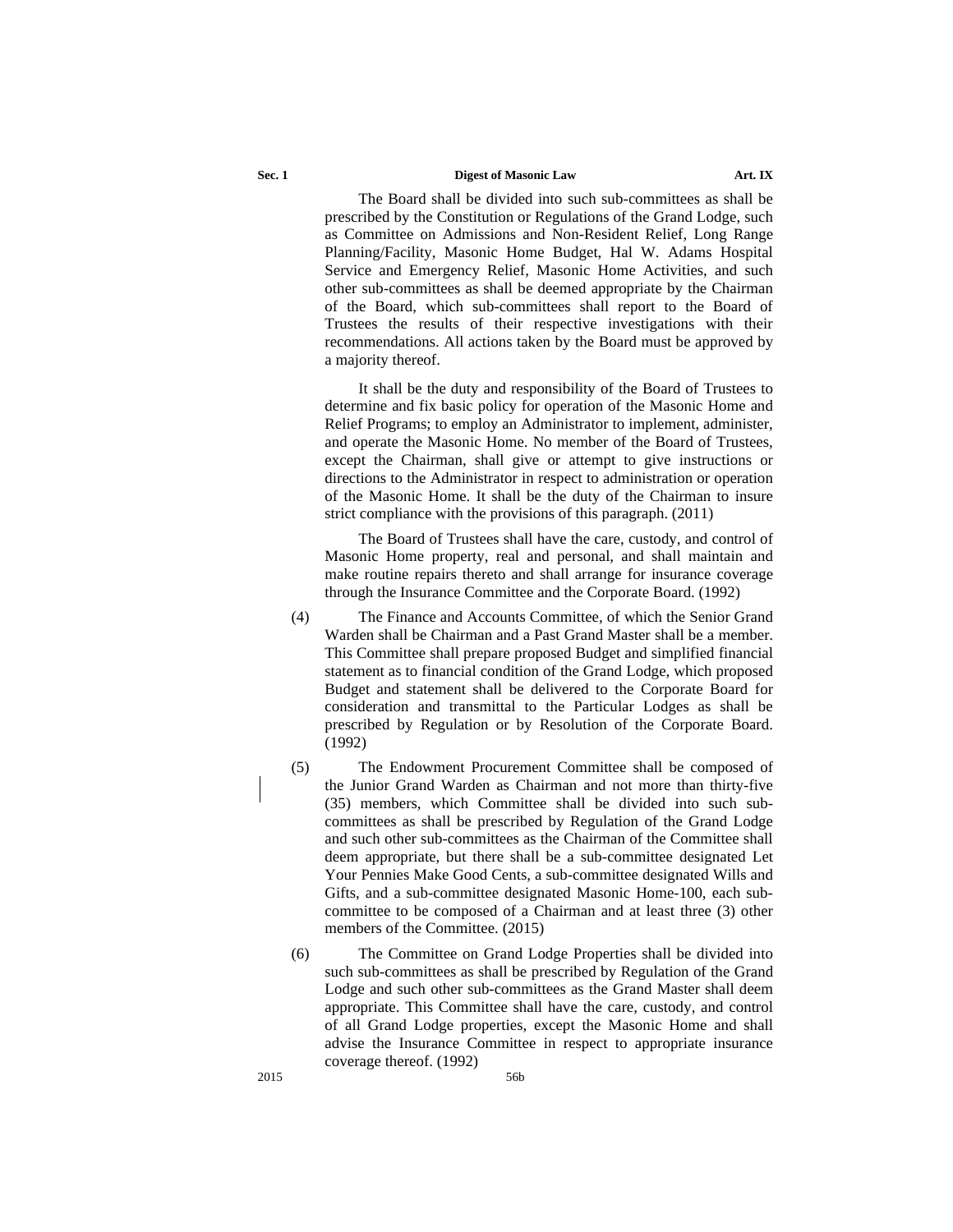# **Art. IX Constitution Sec. 2**

- (7) A panel of Attorneys at Law to advise with the Grand Master and Corporate Board on all matters of civil law and to represent the Grand Lodge or any Officers, Committee, Board, or Commission thereof when designated so to do by direction of the Grand Master or the Corporate Board. (1984)
- (8) The Committee on Masonic Jurisprudence, constituted as provided in Article IX, Section 1, of this Constitution, which shall be divided into such Sub-Committees as shall be prescribed by Regulations of the Grand Lodge and such other sub-committees as the Grand Master shall deem appropriate. When acting as a Corporate Committee, it shall have the duty and authority to review report and make recommendations to the Grand Lodge on all Corporate matters. (1989)
- (9) The Committee on Perpetual Membership shall be appointed by the Grand Master and shall be composed of a Chairman and not more than ten (10) members. Under the direction of the Grand Master, the Committee shall promote Perpetual Membership in the Particular Lodges of this Grand Jurisdiction. (1995)
- (10) The Insurance Committee shall review all insurance matters, including insurance policies of the Grand Lodge of Florida and residents of the Masonic Home of Florida, and shall make recommendations concerning the same to the Corporate Board. No person while a member of this committee, or for a period of two (2) years after serving on this committee, may bid or contract to provide insurance to the Grand Lodge of Florida. (1992)

**Section 2.** Fraternal Committees -The Fraternal Committees of the Grand Lodge as defined in Article I of the Constitution are:

(1) The Committee on Masonic Jurisprudence, which shall be divided into such sub-committees as shall be prescribed herein or by Regulations of Grand Lodge, and such other sub-committees as the Grand Master shall deem appropriate, but there shall be a sub-committee designated Committee on Resolutions, a subcommittee designated Committee on Masonic Digest, a sub-committee designated Committee on Appeals, a sub-committee designated Committee on Lodge Charters, a sub-committee designated Committee on Appendant and Allied Orders, and a sub-committee designated Committee on Foreign Relations.

Sub-committees shall be composed of a Chairman and at least two (2) other members. All Resolutions, except Memorial Resolutions, all penal appeals, all applications for Lodge Charters, all requests for recognition or withdrawal of recognition of organizations whose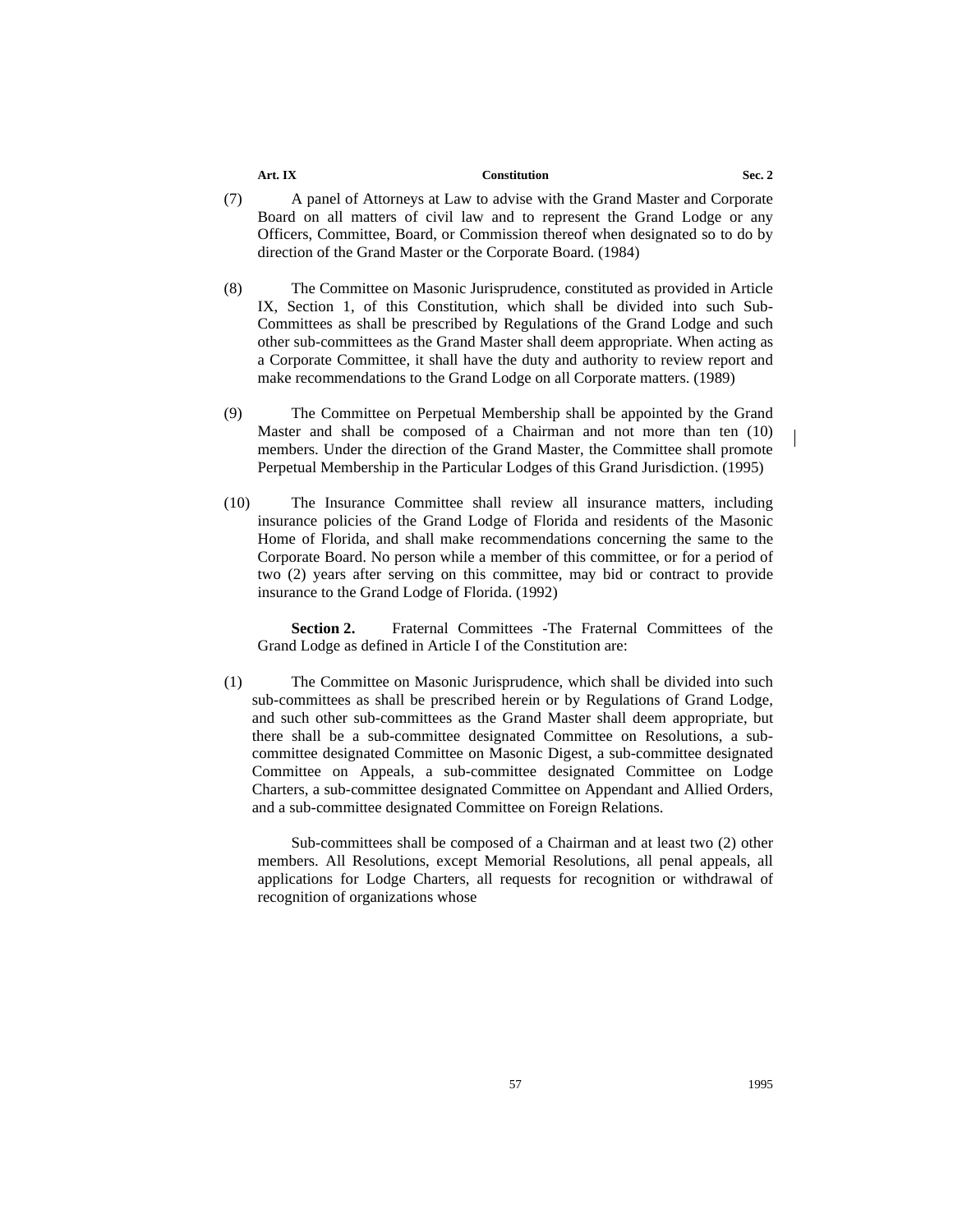#### **Sec. 2 Digest of Masonic Law Art. IX**

membership is predicated on Masonic affiliation, all correspondence or reports of recognized foreign Jurisdictions and all matters of recognition or withdrawal of recognition of foreign Masonic Jurisdictions and all matters of Masonic Law, customs, practices, policies, and procedures shall be referred to this Committee for report and recommendation thereon. All Past Grand Masters in good standing shall be members of this Committee together with such additional members as may be appointed by the Grand Master.

- (2) The Committee on Work, which may be divided into such subcommittees as shall be prescribed by Regulations of the Grand Lodge and such other sub-committees as the Grand Master shall deem appropriate, but there shall be a sub-committee designated committee on Actual Past Master Degree. The Committee shall give instructions in the Forms and Ceremonies of the Grand Lodge and conduct appropriate memorial ceremonies and confer the Actual Past Master Degree at each Annual Grand Communication. All matters of Masonic Etiquette, ceremonies, and ritual shall be referred to this Committee for report and recommendation thereon. All Resolutions, changes, corrections, or revisions to the sacred written work shall be limited to once every three (3) years. Grand Lodge may waive this provision and requirements by three-fourths  $(34)$  vote.  $(1990)$
- (3) The Committee on Returns and Credentials. This Committee shall examine credentials of and register all members of the Grand Lodge in attendance at each Grand Communication and make report thereon and shall include in such report or indicate therein the Brothers eligible to be placed on the payroll of the Grand Lodge and shall furnish copy of the report to the Grand Secretary and to the Grand Treasurer.
- (4) The Grand Master's Coordinating Committee. This Committee, subject to direction of the Grand Master, shall provide and arrange for presentation to the Grand Lodge by appropriate reports all matters of Grand Lodge business and affairs.
- (5) The Committee on Arrangements, which shall have a subcommittee designated Committee on Distinguished Guests. The Committee, subject to the direction of the Grand Master, shall make all arrangements for facilities,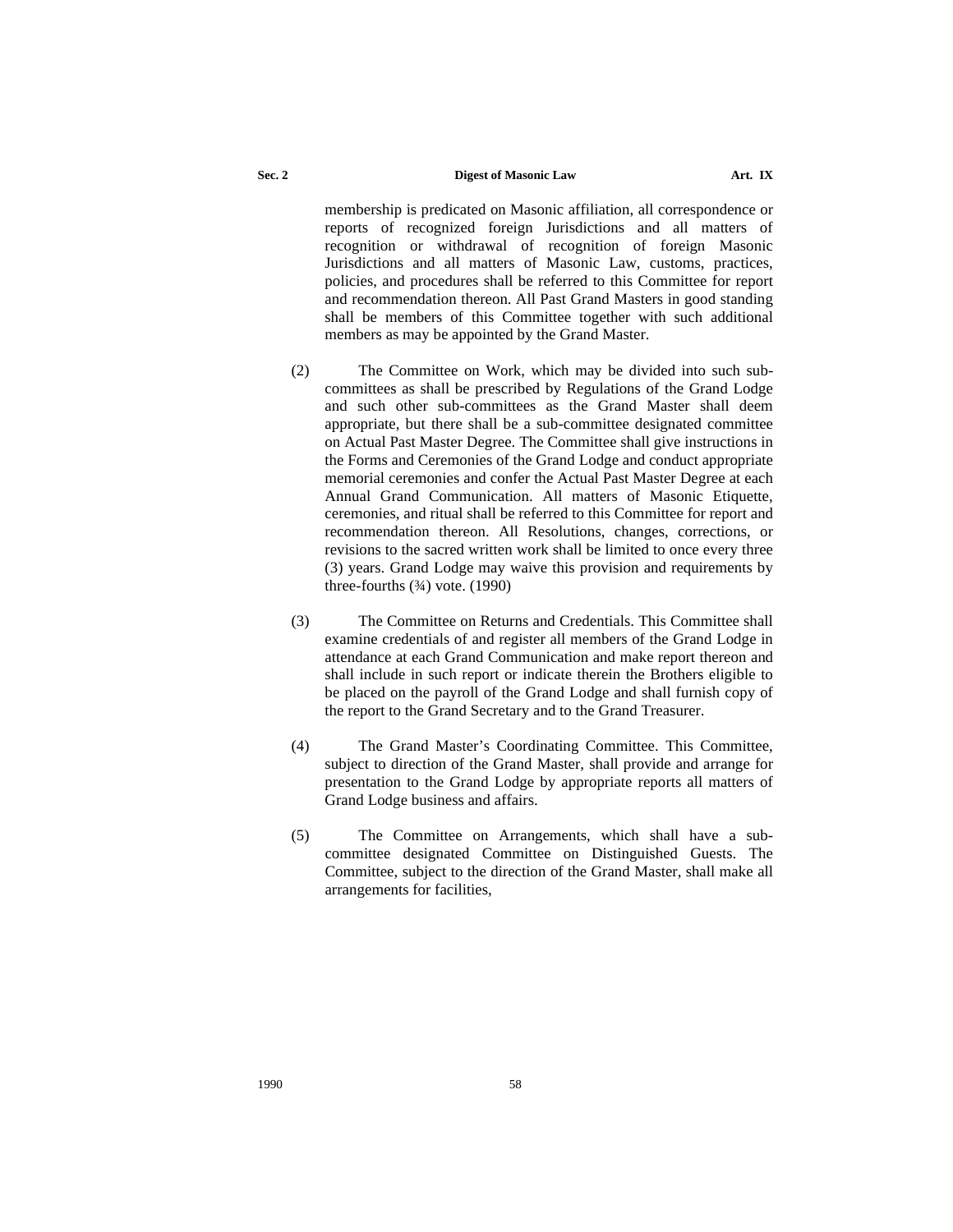#### **Art. IX Constitution Sec. 3**

 $\overline{\phantom{a}}$ 

entertainment, and related matters for each Grand Communication and for accommodation and introduction of Distinguished Guests.

- (6) A Committee on Workshops for Lodge Officers composed of a Chairman and ten (10) members. Under direction of the Grand Master, this Committee shall conduct workshops for instruction of Lodge Officers in all matters of Masonic Law and Practice relating to their offices. (1995)
- (7) A Penal Affairs Panel composed of fifteen (15) Master Masons of Florida Lodges to render such service in Penal matters as may be prescribed by Regulation. The appointment, term, duties, and powers of the Panel and the members thereof may be prescribed by Regulation or by the Constitution.
- (8) The Grand Lodge, by Regulation, may create and prescribe duties and powers of a Committee on Museum and History, a Committee on Masonic Education, a Committee on Public Education and Citizenship, a Committee on Youth Activities, a Committee on Public Relations and Publicity, a Committee on Wardens' Workshop, a Committee on the Child ID Program, and a Flagship Charity Committee. (2016)
- (9) The above Committees named in Section 2, (1), (2), (3), (4), (5), (6), (7), and (8) are hereby declared to be Fraternal Committees as designated in Section 7 of Article I of the Constitution and shall be appointed by the Grand Master and shall be under his exclusive direction and control subject to the Constitution and Regulations of the Grand Lodge and budgetary limitations.

**Section 3.** Power to Sit in Recess of Grand Lodge - All Corporate Committees shall have power to sit in the recess of the Grand Lodge. The Committee on Masonic Jurisprudence and the Committee on Work shall have power to sit during the recess of the Grand Lodge and other Fraternal Committees and members thereof may sit or perform duties during the recess of Grand Lodge by direction of the Grand Master.

**Section 4.** General Service Panel - Notwithstanding anything in this Constitution to the contrary, the Grand Master and Corporate Board may agree upon and designate a Panel of not more than twelve (12) Master Masons for assignment to aid or assist any Grand Lodge Committee upon showing to Corporate Board of need for such aid and assistance. Members so selected and assigned to assist a Committee shall not be members of or have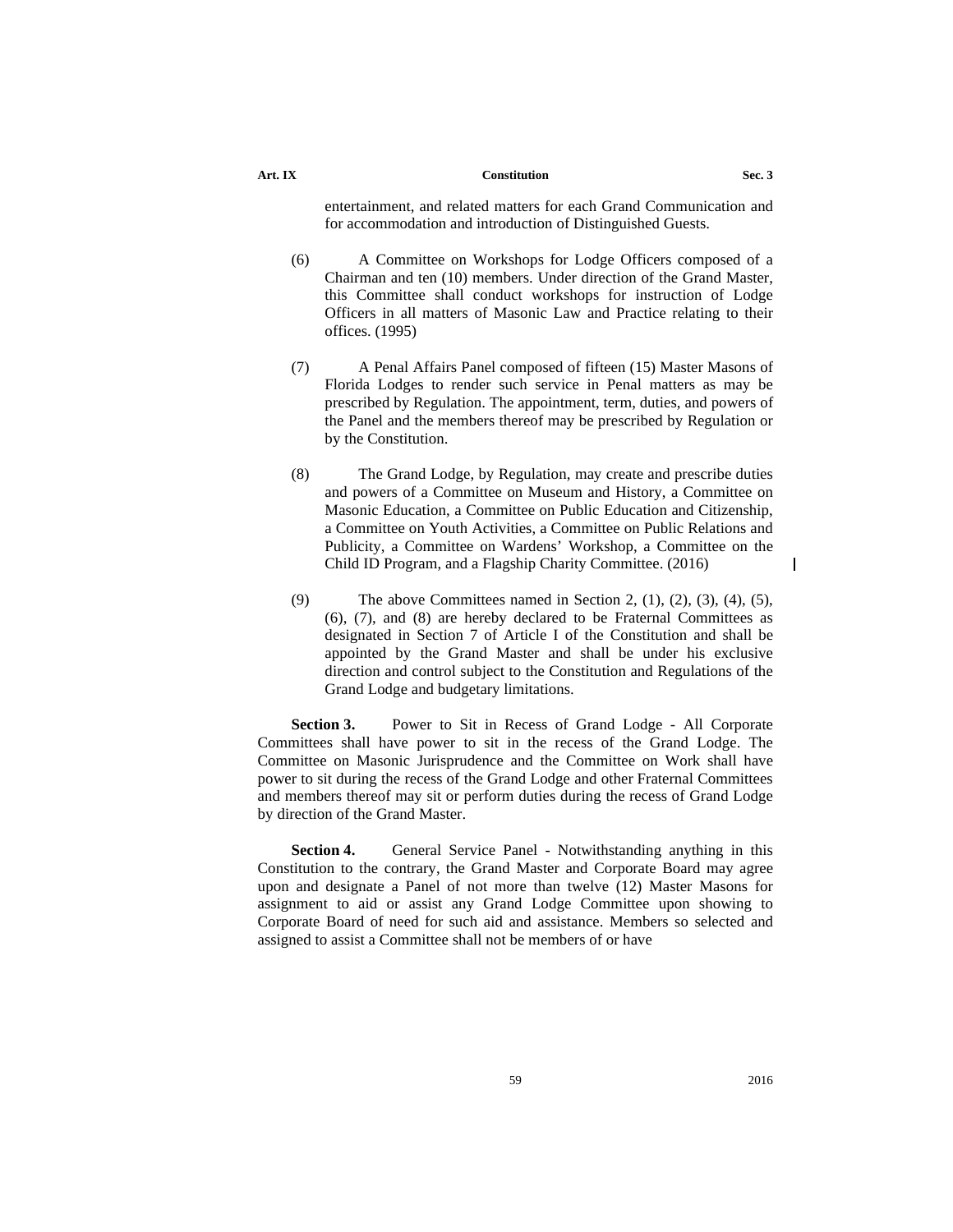#### **Sec. 5 Digest of Masonic Law Art. IX**

vote on such committee. This panel shall not be considered a committee, no funds shall be appropriated for the panel, and no report need be made in respect to its activities. Funds necessary for use of General Service Panel shall be included in committee appropriation of the committee using members of the panel.

**Section 5.** Appropriation - Appropriation shall be made in the annual budget for each of the above committees or Panels by name except General Service Panel.

**Section 6.** Special Committee Limitations - No special committee shall be appointed, designated, or authorized except pursuant to provisions of Section 9(c) of Article I relating to Special Committees.

**Section 7.** Number of Committees - Except as specified above or elsewhere in this Constitution, each committee shall be composed of not fewer than three nor more than eleven members, except the Committee on Masonic Jurisprudence which shall have such number of members as may be determined by the Grand Master, subject to provisions of Sub-section (1) of Section 2 thereof. The Committee on Masonic Education shall be composed of not fewer than three nor more than twelve members. The Committee on Work shall be composed of not fewer than ten nor more than eighteen members, of which one shall be the State Chairman, another may be the Vice Chairman, and at least one must be Spanish speaking. (2018)

**Section 8.** Committee Reports - All committees shall report in writing to the Grand Lodge. Reports of all sub-committees of committees provided for herein shall be reviewed by the full committee and included in and made a part of the full committee report. (1984)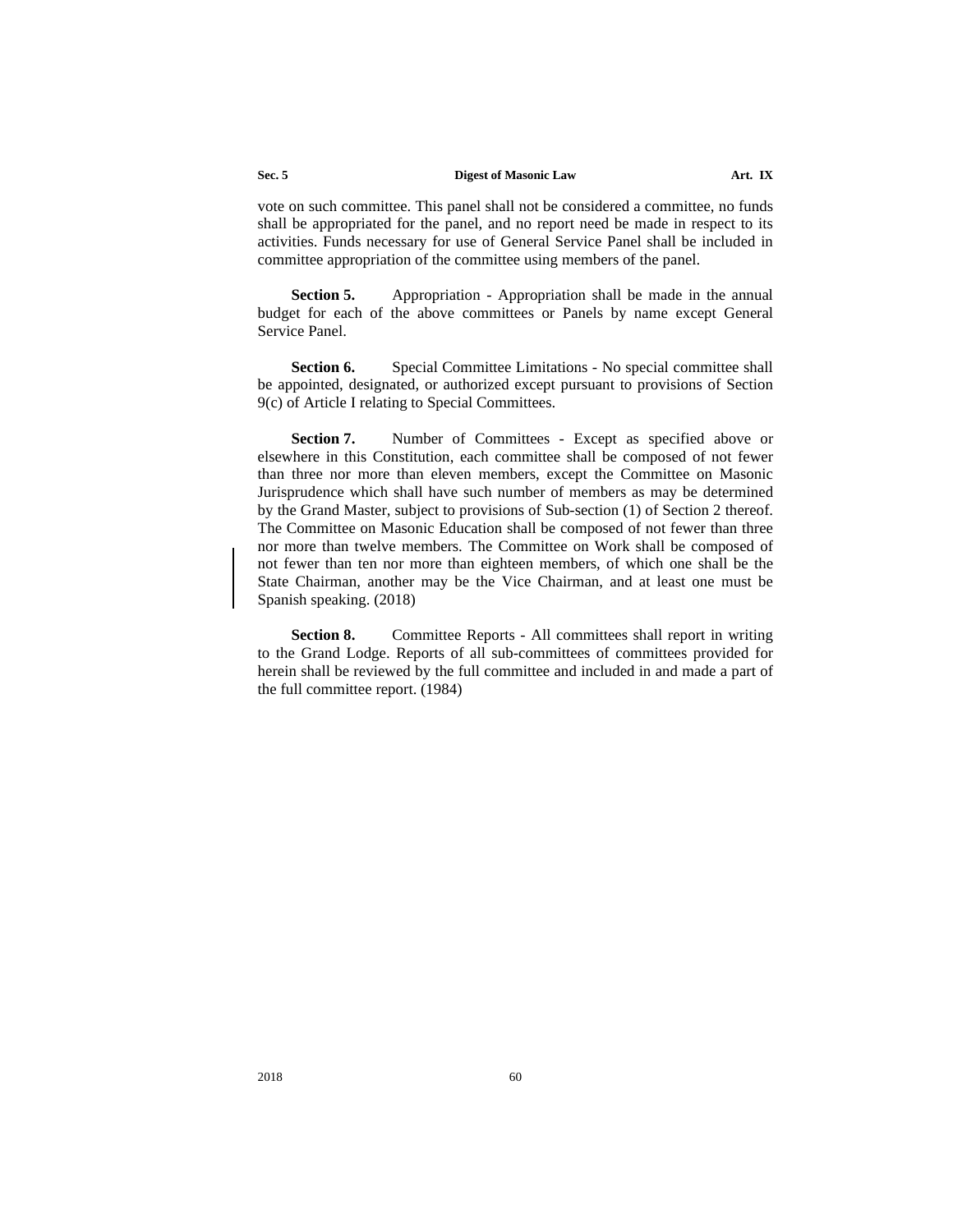### ARTICLE X

#### **PARTICULAR LODGES**

Section 1. The Particular Lodges are the source and foundation of all Symbolic Masonry, and possess inherent rights and powers, sanctioned by immemorial custom and usage, which never can be changed or altered.

**Section 2.** The Officers of a Lodge are the Worshipful Master, Senior Warden, Junior Warden, Treasurer, and Secretary, who must be elected by ballot, and a majority of all the votes cast is necessary to a choice and shall have a current paid dues card for the forthcoming year, or a receipt for the same, prior to installation. The Subordinate Officers are the Senior Deacon, Junior Deacon, Senior and Junior Stewards, and Tyler, who are appointed by the Worshipful Master, but the Senior Warden has the nomination of the Junior Deacon; and the Worshipful Master may also appoint a Chaplain and a Marshal. (1997)

**Section 3.** Every Lodge must have one Stated monthly Communication at which every Brother should punctually attend, but the Lodge may dispense with the Stated Communications in the months of July, August, and September. The Worshipful Master has the power to order Called Communications of the Lodge at any time, by causing sufficient number of the members to be served with timely notice thereof.

**Section 4.** The election and appointment of the Officers of Lodges shall take place at the first Stated Communication in December of each year and such Officers shall be installed on the anniversary of Saint John the Evangelist, or as soon thereafter as practical, and the Officers so elected and installed shall continue in office for one year and until their successors are duly elected and installed unless for good and sufficient reasons the Most Worshipful Grand Master has granted permission for the resignation and authorized an election to fill the vacancy and such other vacancies created by the election; *provided,* that if, from any cause, there should be no election at the time appointed for the annual election, it shall be the duty of the Worshipful Master to order an election at any time before or on the anniversary of Saint John the Evangelist. (1997)

#### **Rulings and Decisions**

The Subordinate Officers, who are the Senior Deacon, Junior Deacon, Senior Steward, Junior Steward, Chaplain, Marshal, Organist, and Tyler, who are appointed by the Worshipful Master, shall also have a current paid dues card for the forthcoming year, or a receipt for the same, prior to Installation. (2011 Proc. 142-143)

If one written nomination is made for one or more office(s) and no other written nomination has been made for such office(s), a motion can be made from the floor to elect the nominated member by acclamation. Once the motion is seconded, the member(s) may be elected by a majority, show of hands vote by the members present, thereby completing the election process. If more than one member is nominated in writing for any office, a majority vote by written ballot is required to complete the election process for that office. (2016 Proc. 120)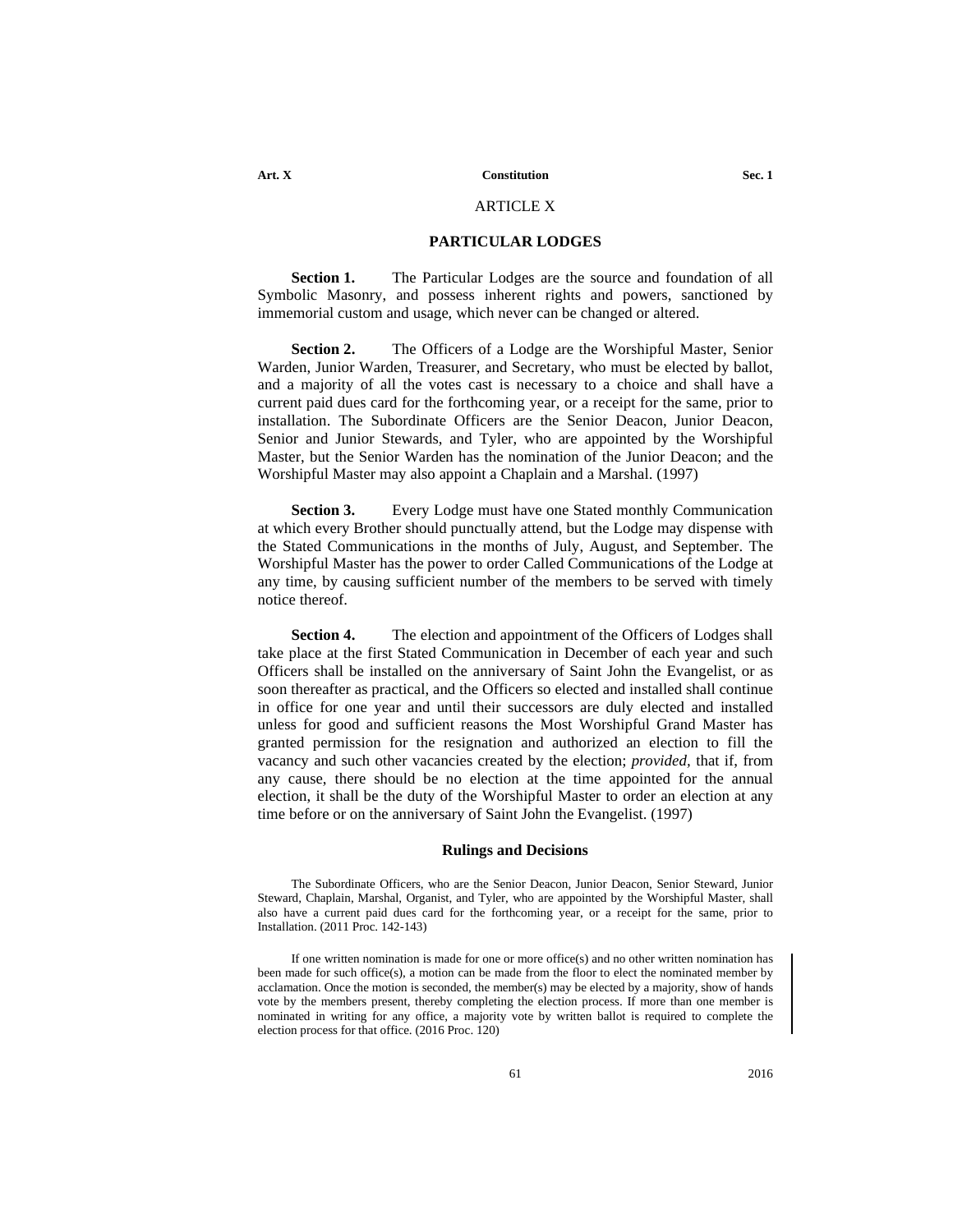#### **Sec. 5 Digest of Masonic Law Art. X**

The nomination form shall be read at the next Stated Communication after it is received by the Secretary of the Lodge and handled in the same manner as all other correspondence received by the Lodge Secretary and read again on the night of the Election of Lodge Officers. (2017 Proc. 116)

A member of a Florida Lodge may not hold any two or more Offices at the same time in any Lodge of which he is a member. The intent of this Ruling and Decision is to restrict any member from holding more than one Office at a time whether the Office is elected or appointed. (2017 Proc. 116)

**Section 5.** The Master and Wardens of a Lodge cannot be tried by the Lodge; but complaint may be made against them or either of them to the Grand Master by not less than seven members of the Lodge, and he may investigate the matter, and file charges or direct that charges be filed for Grand Lodge Trial as provided by Grand Lodge Regulations. The Grand Master may suspend the accused from office pending trial of the charges. (1985)

**Section 6.** The Master is supreme in his Lodge and must be held to worship. No appeal can be taken from his decision, nor call for the previous question, nor motion to adjourn, can be entertained.

**Section 7.** The Master and Wardens, or their duly appointed proxies, are the representatives of their Lodge in the Grand Lodge.

**Section 8.** Besides the duties inculcated by the unwritten law, and the installation ceremonies, which every Mason should understand, remember, and faithfully perform, there are duties required by the Constitution, of the Worshipful Master, the Wardens, the Treasurer, and Secretary which cannot be neglected without being liable to Masonic censure.

**Section 9.** The last Master, or any Past Master of a Lodge, can install the Master-elect and he then can install the other Officers, but when the Grand Master, or Deputy Grand Master, or one of the District Deputy Grand Masters is present, it is his privilege to install the officers.

**Section 10.** Every Particular Lodge has a right to adopt its own By-Laws in conformity to Grand Lodge Regulations, and subject to the supervision of the Grand Lodge.

**Section 11.** The Master and Wardens of a Lodge cannot resign during the year for which they are elected and installed unless for good and sufficient reasons the Most Worshipful Grand Master has granted permission for his resignation. If by death, removal from the jurisdiction, or other cause, the Master becomes incapable to perform the duties of his office, the Senior Warden succeeds to all powers, duties, and responsibilities of the Master, and the Senior Warden's place in the West must be filled by pro tempore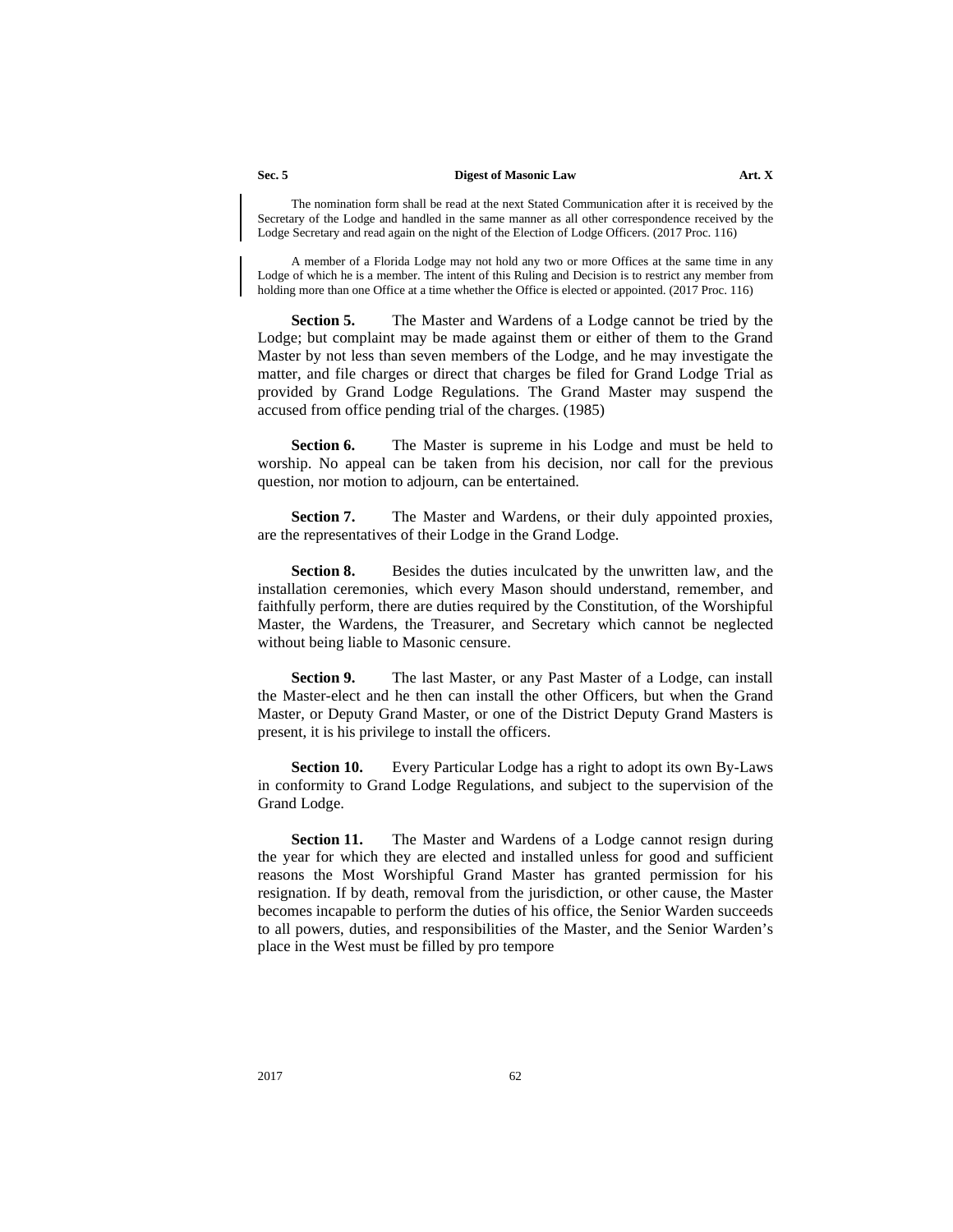# Art. X **Constitution Sec. 12**

appointment, from time to time; and if from any of the like causes the Master and Senior Warden should both be rendered incapable of performing the duties of Master of the Lodge, then the Junior Warden succeeds to all the powers, duties, and responsibilities of the Master, and the South must be filled, from time to time, by pro tempore appointment. But the Junior Warden cannot succeed to the seat in the West, when vacant, by absence of the Senior Warden. (1996)

# **Rulings and Decisions**

Any Lodge wishing to have an advance night for any purpose may do so at a Called Communication of the Lodge when called for that purpose. Or the Lodge may hold a practice night at the Lodge when wishing to demonstrate the proficiency of its Officers before advancing to the next highest Office. (2013 Proc. 131-132)

**Section 12.** The work and business of the Lodge must be transacted in a Master Mason Lodge, except the work and lectures in conferring the Degrees of Entered Apprentice and Fellow Craft; but those Degrees should be opened when there is no work to be done, for the instruction of the young Masons, and all Degrees should be closed at the close of every Communication.

Section 13. No Lodge in this Jurisdiction shall confer the Three Degrees of Entered Apprentice, Fellow Craft, and Master Mason, for a less sum than one hundred dollars, of which a minimum fee of fifty dollars shall be required for Initiation in addition to the fee for a criminal background investigation must accompany the petition or be paid electronically to any processing company selected and approved by the Grand Lodge. The fee received for Initiation shall be returned to the petitioner if rejected, however, the fee received for the criminal background investigation shall be retained by the Lodge, the Grand Lodge, or any processing company selected and approved by the Grand Lodge. The fee for Passing or Raising must be paid to the Secretary before the Degree is conferred; *provided,* that any Lodge may remit monthly or annual dues to members of the Lodge, who from bodily infirmities or misfortune, have become unable to pay them. (2018)

**Section 14.** Every candidate for Initiation should read and approve the By-Laws of the Lodge, and must present his petition in writing vouched for by two members of the Lodge at a Stated Communication, which must lie over at least one month for the Brethren to make due inquiry into the character and standing of the candidate and review a criminal background investigative report of the candidate. And a petition thus presented cannot be withdrawn, but must be acted upon, and if rejected, cannot again be presented within six months. But rejections for Passing and Raising, and for membership, shall not be required to lie over six months, but may be renewed at any subsequent Stated Communication of the Lodge. (2009)

**Section 15 (a).** Any upright Mason, on presentation of satisfactory evidence of his having paid all dues against him, and having regularly withdrawn from a Lodge from which he was last a member, may present a petition in writing, which must be vouched for by two members of the Lodge, at a Stated Communication, and which must lie over at least one month for the Brethren to make due inquiry into the character and standing of the petitioner; *provided*, that any Particular Lodge of this Grand Jurisdiction may adopt a By-Law (subject to approval of the Grand Master), permitting a member in good standing of a Particular Lodge of a Grand Jurisdiction with which this Grand Lodge sustains fraternal relations, to petition such Particular

63 2018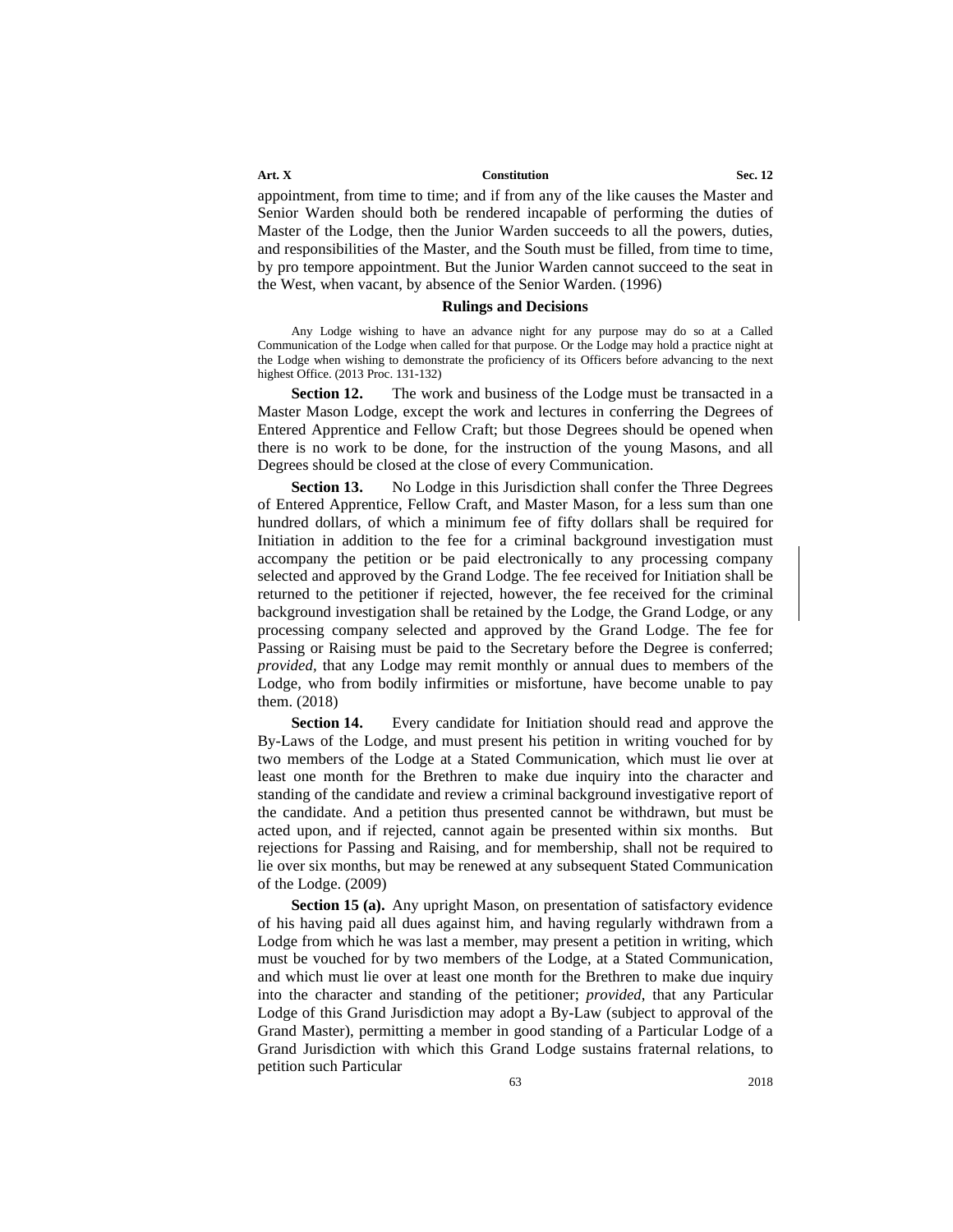Lodge for affiliation without dimitting from his home Lodge; in such petition all facts and circumstances upon which such petition is based, and the reasons for the dual membership thereby sought, shall be fully stated; upon the reception of such petition

it shall take the usual course with respect to investigation and voting, and be subject to the same requirements as to vouchers, as a regular petition based upon a regular dimit; *provided*, that such petition for dual membership shall not be received from a Mason from a Grand Jurisdiction whose laws prohibit its members from becoming dual members.

If such petition for affiliation be voted upon favorably, such petitioner shall thereupon become a member of such Particular Lodge, vested with all the rights and privileges of membership, and be subject to the discipline of the Lodge; and *provided further,* that upon the suspension, or expulsion, of such member by the Lodge of which he was a member prior to applying for dual membership as above provided for, such member shall be automatically suspended or expelled from the Particular Lodge of this Grand Jurisdiction with which he shall have affiliated; *provided further,* that in the event that a member receiving the privileges of dual membership in this Grand Jurisdiction shall take his dimit from his Lodge of original membership, it shall be his duty to place such dimit, and his full membership, in the Particular Lodge in this Grand Jurisdiction in which he shall have received the privileges of dual membership; and upon his failure to do so, and satisfactory evidence having been presented to the Particular Lodge of such failure, it shall be the duty of such Particular Lodge to suspend such member from membership; *provided further,* that the Grand Master of this Grand Jurisdiction may draft and promulgate such Regulations as he may find necessary and expedient for the purpose of carrying the provisions of this Section into effect, which Regulations shall be subject to the approval of the Grand Lodge, and subject to amendment and alteration from time to time, as in the case of other Regulations. (2005)

**Section 15 (b).** Any Particular Lodge of this Grand Jurisdiction may adopt a By-Law (subject to approval of the Grand Master) permitting a member in good standing of another Particular Lodge in Florida to petition such Particular Lodge for affiliation without dimitting from his home Lodge, regardless of any action that his home Lodge may or may not have taken with respect to accepting Plural Members. In such petition all facts and circumstances upon which such petition is based, and the reasons for the plural membership thereby sought, shall be fully stated. Upon the reception of such petition it shall take the usual course with respect to investigation and voting, and be subject to the same requirements as to vouchers, as a regular petition based upon a regular dimit. If such petition for affiliation be voted upon favorably, such petitioner shall thereupon become a member of such Particular Lodge, vested with all the rights and privileges of membership, and be subject to the discipline of the Lodge, except, that such member shall not be eligible to be elected or appointed an Officer in more than one Particular Lodge at one and the same time; and *provided further,* that upon suspension, or expulsion, of such member by any Lodge of which he was a member prior to applying for plural membership as above provided for, such member shall be automatically suspended or expelled from any other Particular Lodge of this Grand Jurisdiction with which he shall have affiliated;

2005 64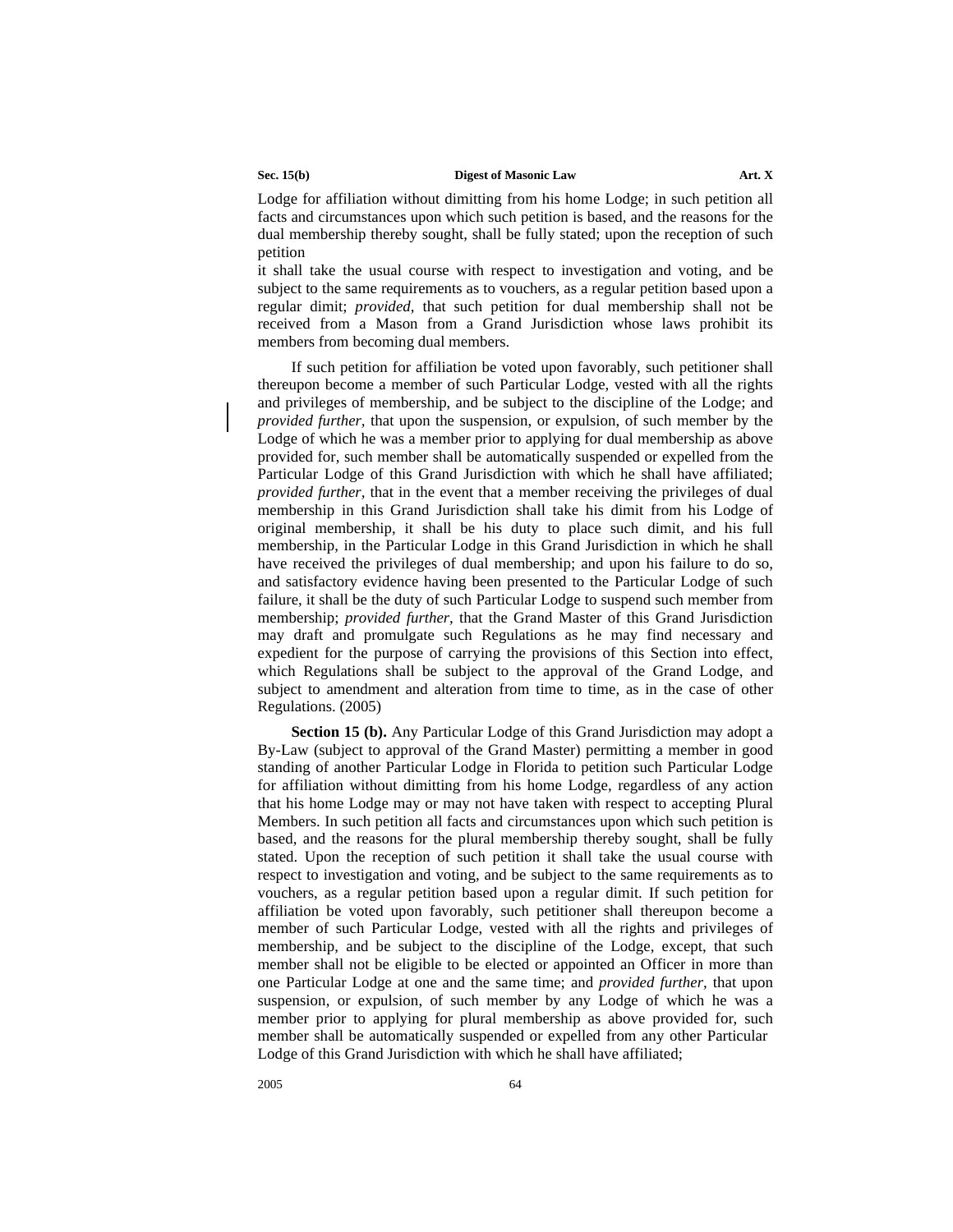#### Art. X **Constitution Sec. 16**

*provided further,* that in the event that a member receiving the privileges of plural membership shall take his dimit from his Lodge of original membership, it shall be his duty to place such dimit, and his full membership, in a Particular Lodge in the Grand Jurisdiction in which he shall have received the privileges of plural membership; and upon his failure to do so, and satisfactory evidence having been presented to the Particular Lodge of such failure, it shall be the duty of such Particular Lodge to suspend such member from membership; *provided further,* that the Grand Master of this Grand Jurisdiction may draft and promulgate such Regulations as he may determine, which Regulations shall be subject to the approval of the Grand Lodge, and subject to amendment and alteration from time to time, as in the case of other Regulations. (2004)

#### **Rulings and Decisions**

A collective ballot can be used for the purpose of balloting on petitions for dual membership and for transfer by affiliation. (1994 Proc. 101)

A Plural Member suspended or expelled for any cause from his Lodge of Original Membership shall automatically be suspended or expelled from all Florida Lodges with which he is affiliated. (2008 Proc. 106-107)

A Plural Member expelled or suspended for any cause other than non-payment of dues shall be automatically expelled or suspended from all Florida Lodges in which he is a member. (2008 Proc. 106-107)

A Plural Member suspended for non-payment of dues from a Lodge with which he is affiliated shall be automatically suspended from all Lodges with which he is affiliated but not from his Lodge of Original Membership. (2008 Proc. 106-107)

A member of a Florida Lodge may not hold any two or more Offices at the same time in any Lodge of which he is a member. The intent of this Ruling and Decision is to restrict any member from holding more than one Office at a time whether the Office is elected or appointed. (2017 Proc. 116)

**Section 16.** Balloting for Initiation, Passing, Raising, and membership must be unanimous; but when only one black ball appears, the ballot should be spread again to guard against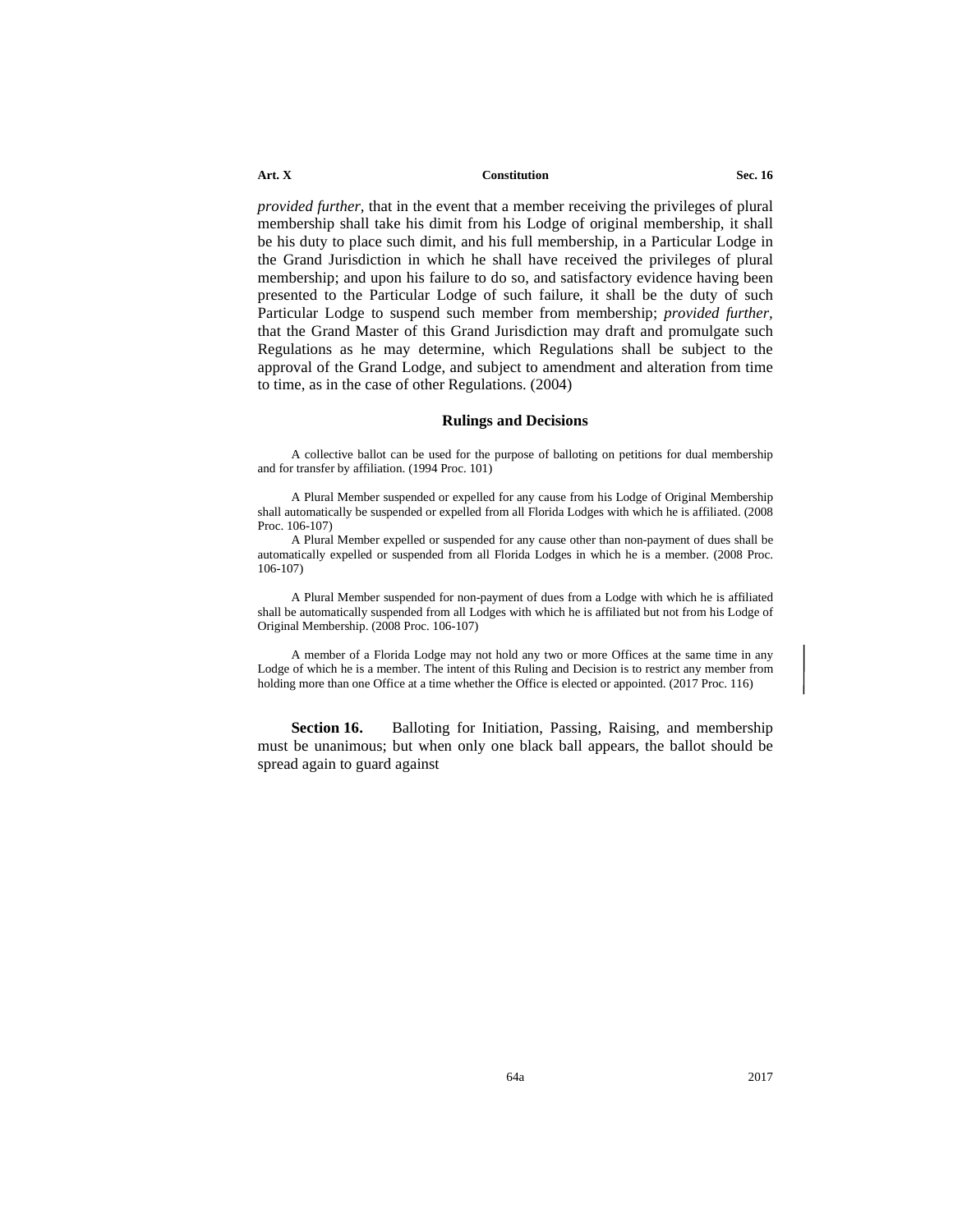**Digest of Masonic Law Art. X**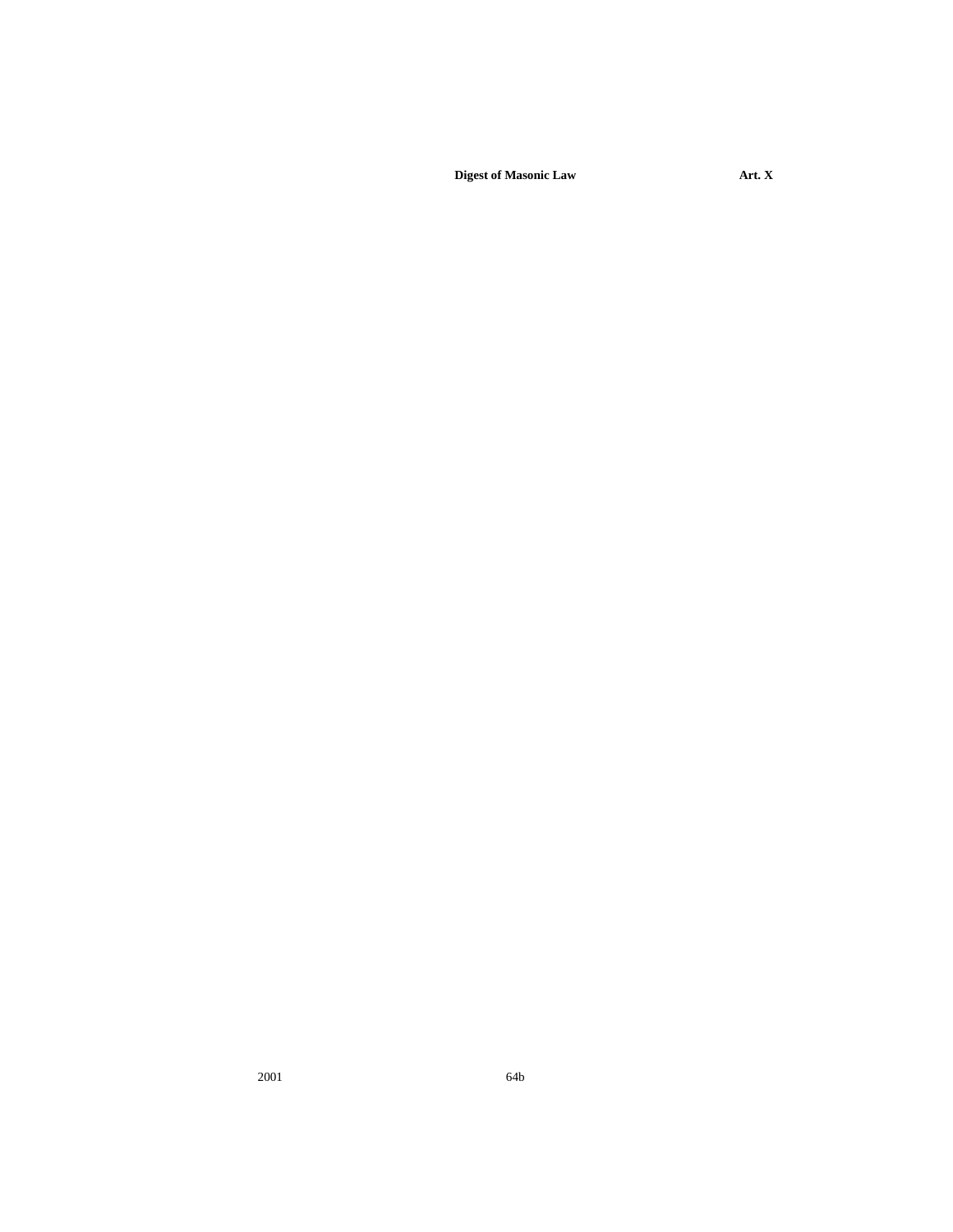#### Art. X **Constitution Sec. 17**

mistakes; but if a black ball appears on the second ballot it is final, as it shall be when two or more black balls appear on the first ballot. Not more than one Degree shall be conferred on the same candidate at the same Stated Communication, unless under a Dispensation from the Grand Master.

**Section 17.** The Grand Lodge, shall, by Regulation uniformly applicable to all Lodges prescribe, define, and regulate the jurisdiction of Lodges in regard to accepting and receiving petitions for the Degrees, administering Masonic Justice, and for all other purposes.

**Section 18.** Every member of a Lodge must pay to the Secretary of the Lodge such monthly or annual dues as may be prescribed by the By-Laws of the Lodge.

**Section 19.** The Grand Lodge shall, by Regulation, prescribe the procedures for administration of Masonic Justice. Such Regulations shall provide for notice to an accused Mason, service of specific charges upon him, reasonable opportunity to respond thereto, fair and impartial hearing thereon, and right of appeal from any judgment to the Grand Lodge.

**Section 20.** Every member of a Lodge who is six months or more in arrears for dues shall be notified thereof by the Secretary, and in case of failure or refusal to come forward and pay his dues, or give satisfactory excuse, within three months after such notification, may be suspended at the discretion of the Lodge.

**Section 21.** Any member of a Lodge who has no charges preferred against him has a clear Masonic right to withdraw from membership by dimit, on payment of all dues against him.

**Section 22.** Every Lodge must make full and complete Return of the proceedings annually to the Grand Lodge, with the names of its Officers and members, and a statement of all dues, signed by the Master, and countersigned by the Secretary under the Seal of the Lodge; and without such Returns made, and payment or remission of all dues, no Lodge shall be entitled to representation in the Grand Lodge. And every Lodge failing to be represented in the Grand Lodge for two consecutive years shall forfeit its Charter; *provided*, that if such defaulting Lodge shall, on or before the next Annual Communication, make full Returns and payment of dues to the Grand Secretary, and satisfactory explanation to the Grand Lodge, or in the recess to the Grand Master, such forfeiture shall be released and the Lodge restored to its regular standing.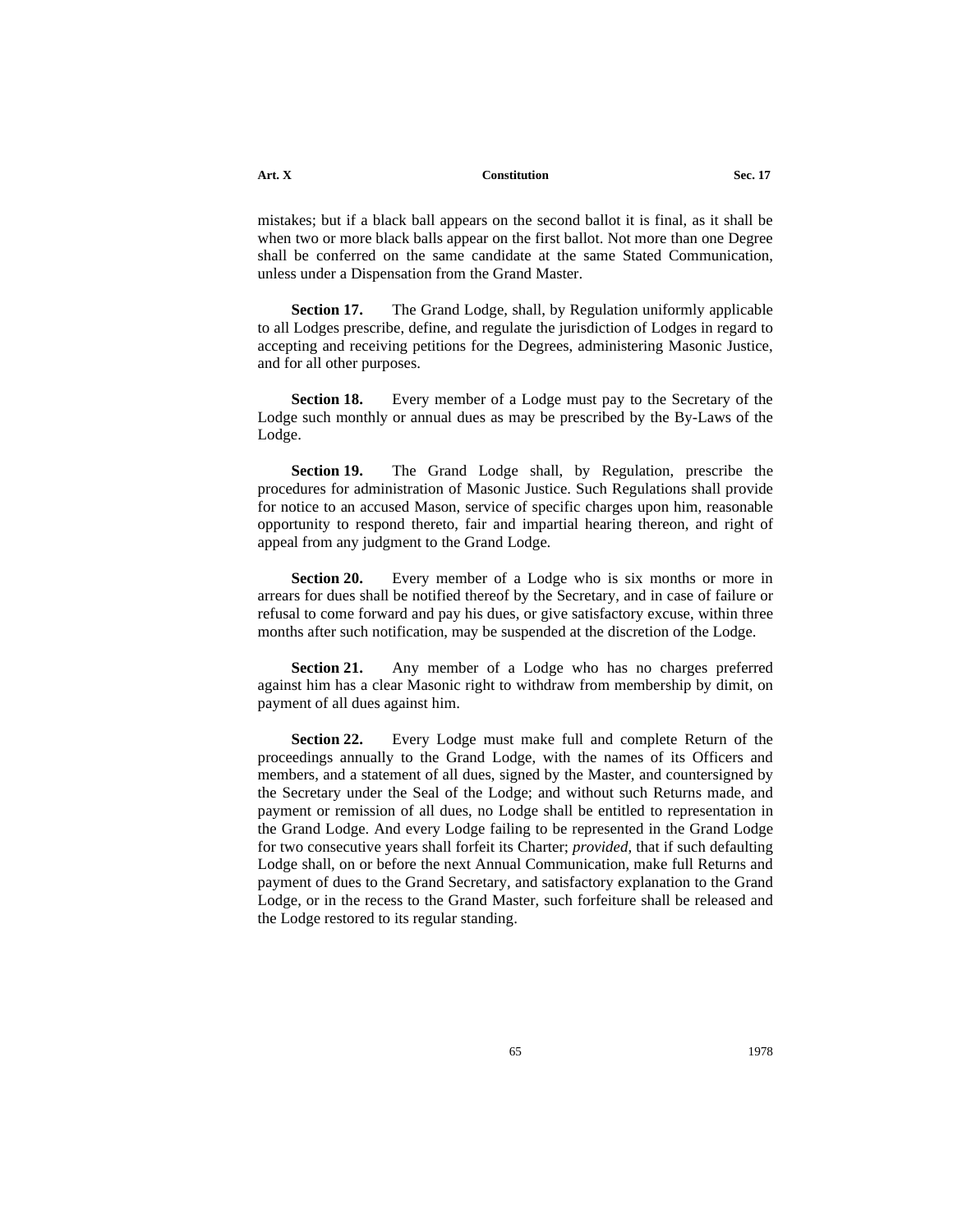#### **Sec. 23 Digest of Masonic Law Art. X**

**Section 23.** Every Particular Lodge must be furnished with a Seal and appropriate Jewels, Furniture, and Working Tools, and all official documents must be verified by the Secretary, under the Seal of the Lodge.

**Section 24.** No Lodge has the right to receive a petition of any person for the Degree of Entered Apprentice, Fellow Craft, or Master Mason, residing out of its jurisdiction, without the express consent of the Lodge in whose jurisdiction such person resides, certified by its Secretary with the Lodge Seal.

**Section 25.** The Master and Wardens of each Particular Lodge are a standing Committee on Masonic Education in their respective Lodge jurisdictions. (2015)

**Section 26.** On the death of a Master Mason in good standing in his Lodge, leaving a widow and orphan, or a widow, or an orphan, or orphans, it is the duty of the Secretary of the Lodge to grant to such widow and orphans, or to the widow or to the orphan or orphans of such deceased Master Mason, a Certificate of the fact under the Seal of the Lodge; and on the presentation of such Certificate to the Grand Secretary, it shall be his duty to grant to the said widow and orphans an appropriate Grand Lodge Certificate of Respect without charge or fee.

**Section 27.** Every Particular Lodge has the right and it is the duty of its members when summoned by the Worshipful Master to turn out in public procession on the anniversaries of Saint John and in funeral procession of a Master Mason, or laying a cornerstone, but on all extraordinary Masonic occasions (except attendance on Divine Service for which no Dispensation is necessary), a Dispensation must be obtained from the Grand Master.

**Section 28.** It is the duty of each Worshipful Master of the Particular Lodges in this jurisdiction to make a report of the Proceedings of the Annual Communication of the Grand Lodge to his Lodge, as soon as practicable after said Communication has been closed, and to impress upon all the members of his Lodge the duty of familiarizing themselves with this Constitution and the Old Charges of Free and Accepted Masons.

**Section 29.** The vote or decision at a Stated Communication of the Lodge cannot be rescinded, altered, or amended at a Called Communication of the Lodge, nor at any subsequent Stated Communication; unless the membership of the Lodge is given due notice of such proposed reconsideration.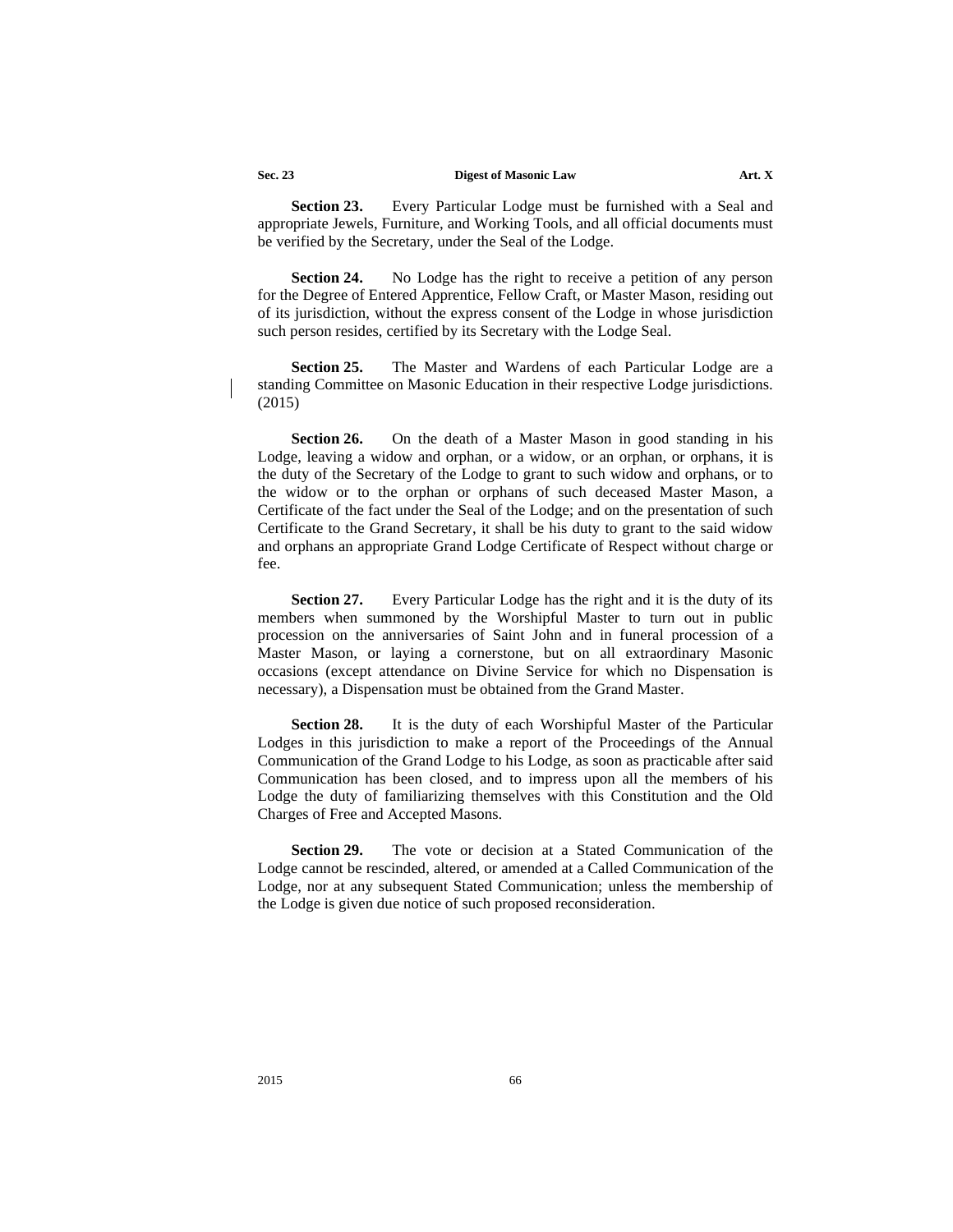#### Art. X **Constitution Sec. 30**

**Section 30.** Expulsion and suspension from the "higher Degrees" of Masonry do not necessarily work as such in Symbolic Masonry, but may be good cause for investigation by a Lodge.

**Section 31.** When all of the three principal Officers of a Particular Lodge are absent, the Lodge may be opened and presided over by the District Deputy Grand Master or by the Junior Past Master present.

# ARTICLE XI

## **AMENDMENTS**

**Section 1.** Any proposed Amendment or alteration of this Constitution shall be presented in writing to the Grand Lodge at an Annual Communication as provided by Regulation; and if sanctioned by written vote by a majority of the members of the Grand Lodge present and voting, it shall be published in the Proceedings as a subject for action at the next Annual Communication of Grand Lodge; and, if sanctioned by two-thirds written vote of the members present and voting at that Annual Communication, the same shall become a part of this Constitution. Alternatively, in the event such proposed Amendment or alteration of this Constitution is sanctioned by two-thirds written vote of the members of Grand Lodge present and voting, at its initial presentation, the same shall become part of this Constitution. (2009)

# ARTICLE XII

# **MASONIC HOME**

**Section 1.** The supervision of the Masonic Home including all Relief Programs, is hereby vested in a Board of Trustees constituted and organized as provided in Section 1(3) of Article IX of this Constitution and having the powers and duties and subject to the provisions of said Section. (1985)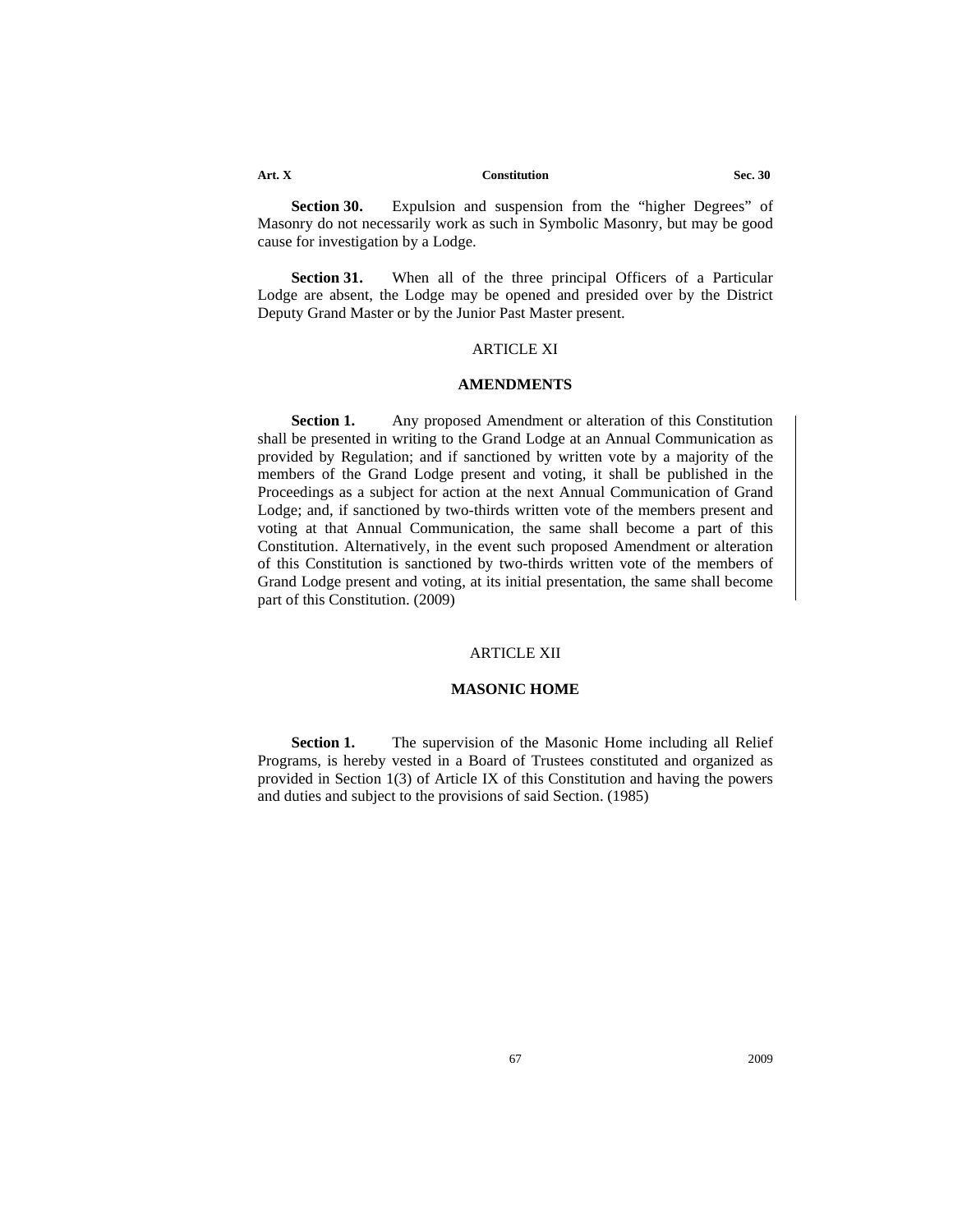**Digest of Masonic Law Art. XII**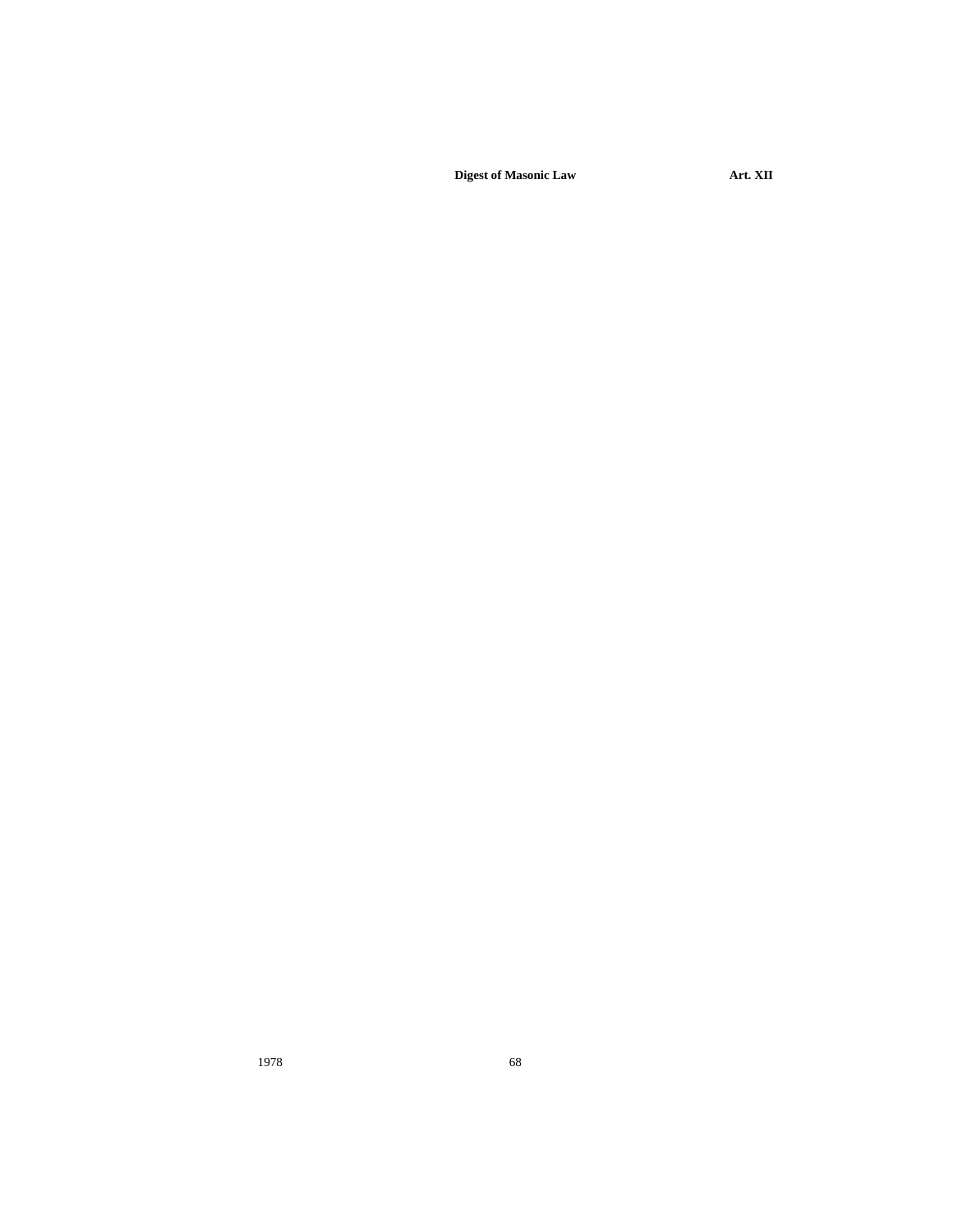# **Art. XII Constitution Sec. 2**

Section 2. The Board of Trustees shall meet not less than once a month, at the Home in St. Petersburg, Florida, on a day to be fixed by the Chairman of the Board; *provided* the Board may hold the monthly meeting at the same location as the Annual Grand Communication for the month of said Annual Grand Communication and at such other times and places as the Grand Master or the Chairman of the Board may designate. All actions taken by the Board must be approved by a majority of the membership of the Board. (2014)

**Section 3.** The Grand Treasurer of The Most Worshipful Grand Lodge of Florida and Grand Secretary thereof, shall respectively be the Treasurer and Secretary of the Board of Trustees. (2011)

**Section 4.** The Grand Lodge of Florida in Annual Grand Communication shall, by Regulation, adopt such Rules and Regulations as may be found necessary or desirable for the management, operation, and supervision of the Masonic Home and Relief Funds, relating to eligibility for admission to the Home or to receive Masonic Relief, and for the management of finances, and all operations and actions pertaining to the above shall be in strict accord with such Rules and Regulations.

**Section 5.** All the Rules and Regulations now in effect and not inconsistent with the provisions of this Article shall remain in full force and effect until amended or repealed as herein provided for.

## ARTICLE XIII

# **LANDMARKS AND CERTAIN LAWS OF FREEMASONRY**

**Section 1.** It being well known that for any concept, precept, or principle of Freemasonry to be recognized as being a Landmark, the same must be possessed of two (2) principal attributes, namely, Antiquity and Universality, the following definition of those terms are hereby adopted: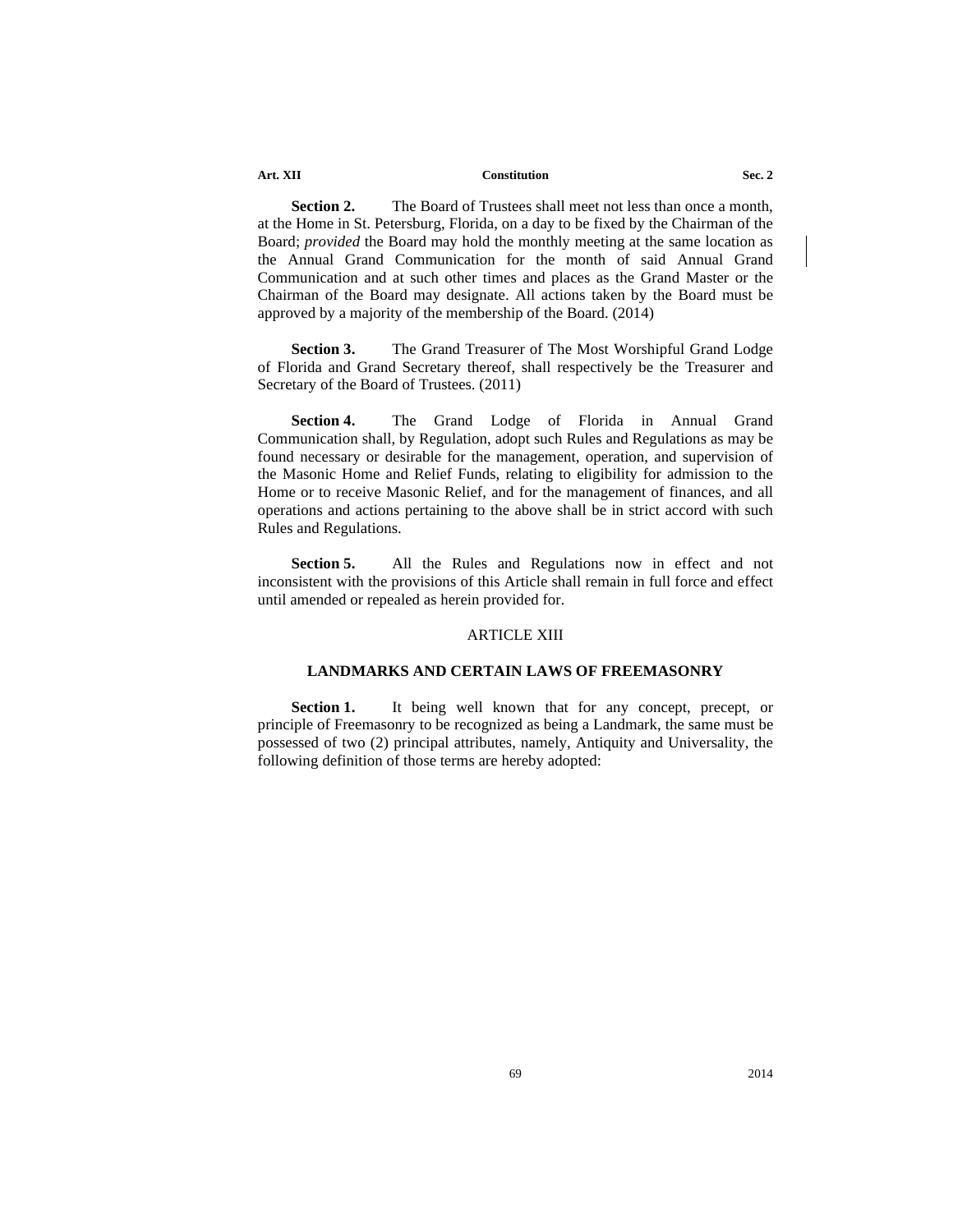#### **Sec. 2 Digest of Masonic Law Art. XIII**

"Antiquity: Those beliefs and those practices which were fixed at the time when Freemasonry emerged from its prehistoric era into the period of recorded Masonic history."

"Universality: A suggested Landmark has universality when it is one of the practices, principles, or beliefs which Masons everywhere accept, believe, and practice and without which there would be no Freemasonry."

**Section 2.** The Most Worshipful Grand Lodge of Free and Accepted Masons of Florida hereby recognizes, as being Landmarks of Freemasonry, the following:

- (a) A belief in the existence of one ever living and true God.
- (b) A belief in the immortality of the human soul and a resurrection thereof to a Future Life.
- (c) The Volume of the Sacred Law, open upon the Altar, is an indispensable furnishing of every regular Lodge while at labor.
- (d) The Legend of the Third Degree.
- (e) Secrecy, which includes: The necessary words, signs, and tokens, whereby one Mason may know another to be such, 'in darkness as in light,' that every regular Lodge must be tyled while at labor; that every visitor seeking admission to the Lodge must be examined and prove himself a Mason, unless duly and properly avouched for; those other matters which cannot be written in any language.
- (f) The symbolism of the Operative Art.
- (g) Every candidate for Freemasonry must be a man, free born, of lawful age, being under the tongue of good repute, and well recommended, and unless Dispensation is granted by the Grand Master, having no maim or defect of body that may render him incapable of learning the art or of being advanced to the Several Degrees. (1992)
- (h) The division of Ancient Craft Masonry into three (3) classifications, namely, Entered Apprentices, Fellow Crafts, and Master Masons, out of which classifications grew the present Three Degrees of Craft Masonry.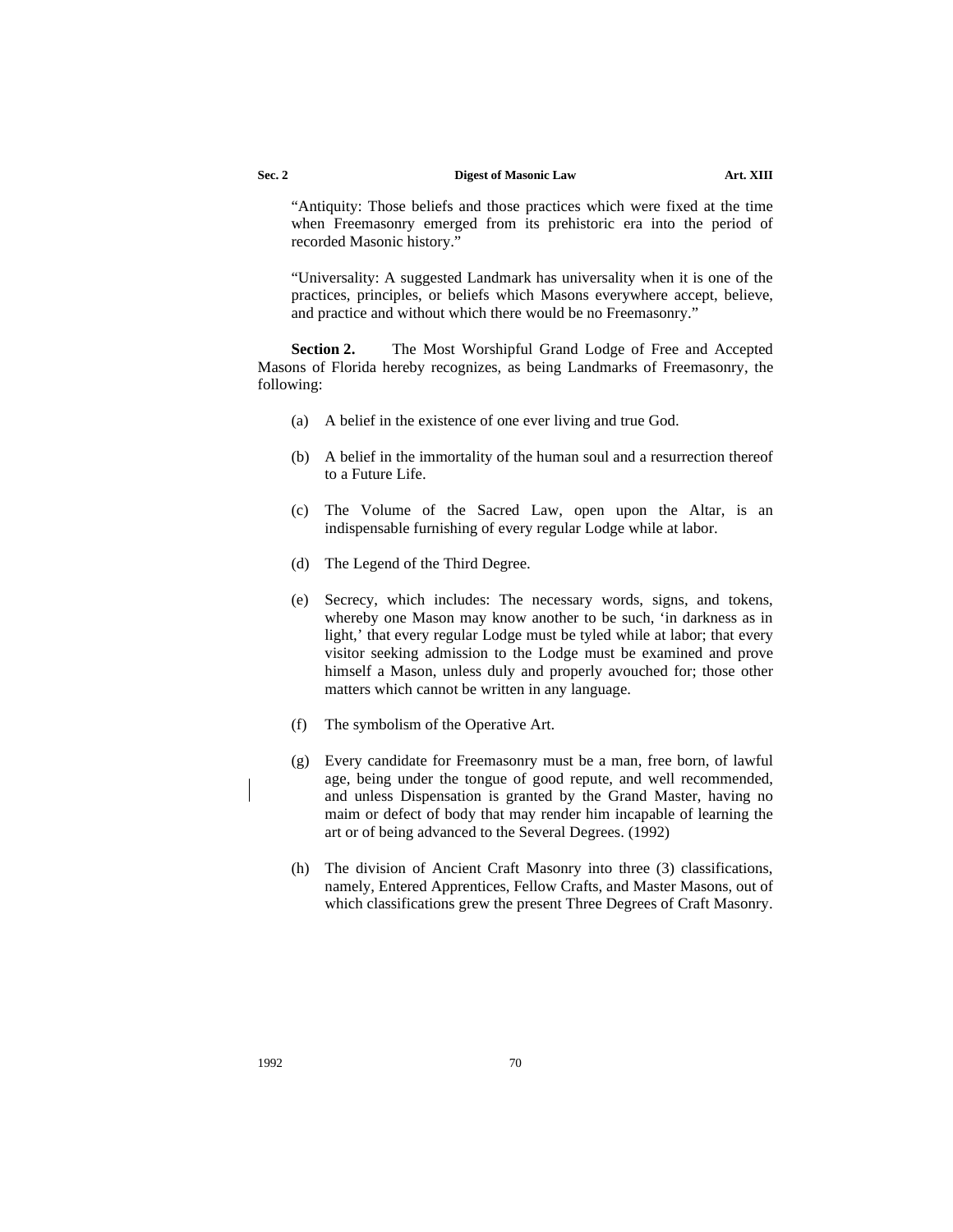#### **Art. XIII Constitution Sec. 3**

(i) The government of the Fraternity by a presiding Officer who, since the advent of Speculative Masonry, has borne the title of Grand Master and been elected from the body of the Craft, and the prerogatives inherent in that office, among which are:

> The prerogative of the Grand Master to enter into and preside over every assembly of Masons within his jurisdiction and, corollary thereto, to supervise and regulate the affairs of Masonry within that jurisdiction, between Communications of the Grand Lodge, subject to the Constitution and lawful Regulations duly enacted by the Grand Lodge.

> The prerogative of the Grand Master to grant his Dispensation.

> The prerogative of the Grand Master to make a Mason at sight in the body of a regularly constituted Lodge and by trial of the ballot.

(j) The necessity for Freemasons to congregate in Lodges.

The recognition of the above as Landmarks shall not be construed to mean or imply that this Grand Lodge is in any wise prohibited from recognizing, from time to time, hereafter, by appropriate amendment hereto, other principles, precepts, practices, or tenets, of Freemasonry as being Landmarks, nor is this Grand Lodge prohibited from reconsidering and, if deemed proper, withdrawing, this recognition of any of the above.

#### **Rulings and Decisions**

The Grand Lodges of the United States use the Holy Bible as the Volume of Sacred Law on their Altars (Mentor's Manual, 3.14.) Therefore, the Holy Bible with the Square and Compasses displayed is the only Volume of Sacred Law authorized to be displayed upon the Altar during Lodge, except that a candidate may seal his obligation upon the Volume of Sacred Law of his choice, e.g., a Muslim on the Koran or a Jew on the Torah. These other Volumes of Sacred Law may be present only during the Obligation and are to be removed immediately after the candidate has sealed his Obligation. At no time shall the Holy Bible, with the Square and Compasses displayed upon the Holy Bible, be absent from the Altar. (2008 Proc. 105)

**Section 3.** Although not recognized as being Landmarks, this Grand Lodge recognizes the following as being fundamental concepts, principles, precepts, practices, and tenets, of Freemasonry possessing the qualities and characteristics of Ancient Craft Masonic precedents and law, but not possessed of the immutable qualities of Landmarks:

- (a) The government of the Craft, when congregated in a Lodge, by a Master and two (2) Wardens.
- (b) The right of every Mason to be represented in all general meetings of the Craft and to instruct his representatives.

71 2008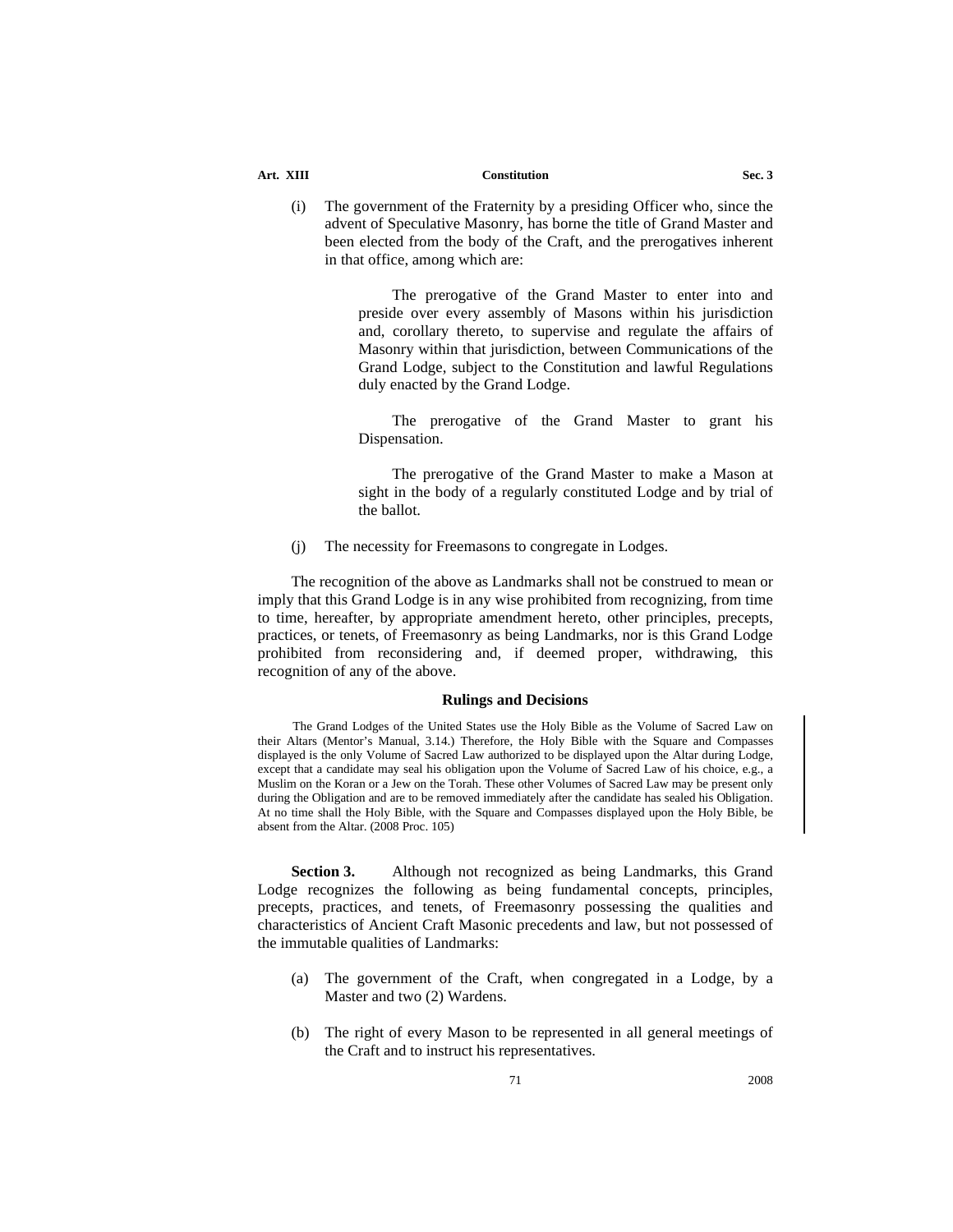#### **Sec. 1 Digest of Masonic Law Art. XIV**

- (c) The right of every Mason to appeal to the Grand Lodge from any decision affecting his status as a Mason.
- (d) The right of every Mason to visit and sit in every regular Lodge.
- (e) No Lodge can interfere with the business of another Lodge.
- (f) Every Freemason is amenable to the laws of the Masonic Jurisdiction in which he resides.
- (g) The equality of all Masons.

# ARTICLE XIV

# **GRAND LODGE FINANCES AND ACCOUNTS**

**Section 1.** Budget System Established-

- (a) The Funds and finances of the Grand Lodge shall be managed, invested, and expended in accordance with an annual budget adopted at each Annual Grand Communication. The budget shall be divided into Funds for each major operation, activity, or purposes of Grand Lodge and each of such Funds shall be divided into accounts and sub-accounts for detailed appropriations to accomplish the purpose of the Fund. Grand Lodge shall by Regulations further prescribe the form of the budget.
- (b) There shall be a Budget Manual that shall prescribe in detail the Funds by letter and accounts and sub-accounts of the budget by number with description as to the purposes, limitations, restrictions, and conditions relating to each of such funds, accounts, and sub-accounts, and such Budget Manual shall upon its approval by the Grand Lodge be and become a part by reference of each and every Annual Budget. (1985)

# **Section 2.** Corporate Board of Directors-

- (1) The Corporate Board of Directors as provided in this Constitution shall be and act as the Budget Commission of the Grand Lodge.
- (2) The Corporate Board of Directors shall meet at least once each month at such time and place as determined by the Board, and at call of the Grand Master.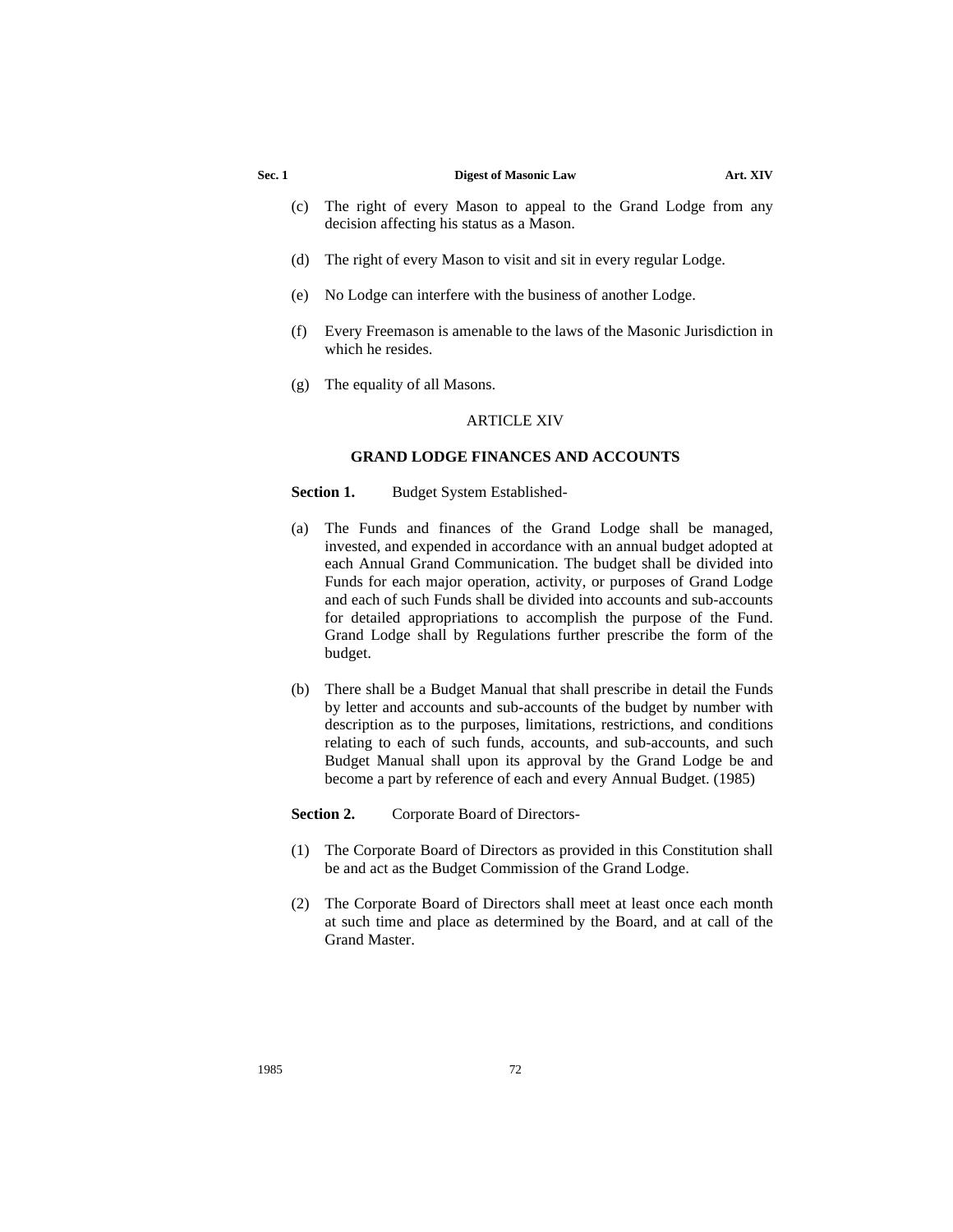#### **Art. XIV Constitution Sec. 3**

(3) A quorum of the Corporate Board shall be any three (3) members and the Grand Master. All decisions of the Board shall be by majority vote of members present which majority shall and must include the Grand Master. There shall be no proxy voting. (1985)

Section 3. Preparation of Budget-Each Officer, Board, Commission, and Committee of the Grand Lodge shall submit a request for appropriation of funds at such time and in such manner and in such form as may be prescribed by Grand Lodge Regulation. The Finance and Accounts Committee shall consider such requests and prepare a tentative Budget with such amendments, additions, and deletions made thereto or therefrom by the Corporate Board, together with a narrative statement of the general financial condition of the Grand Lodge shall be sent to each Particular Lodge at least thirty (30) days prior to the Grand Lodge Annual Communication each year. At the ensuing Grand Communication the proposed Budget shall be reviewed by the Finance and Accounts Committee and the Corporate Board and presented, with suggested changes, for final action by the Grand Lodge but any and all suggested changes shall be specifically recited in detail to the Representatives of the Particular Lodges when the Budget is presented for final adoption. The Grand Lodge by Regulation shall adopt such other provisions as shall be necessary to fully implement the purpose of intent of this Section. (2021)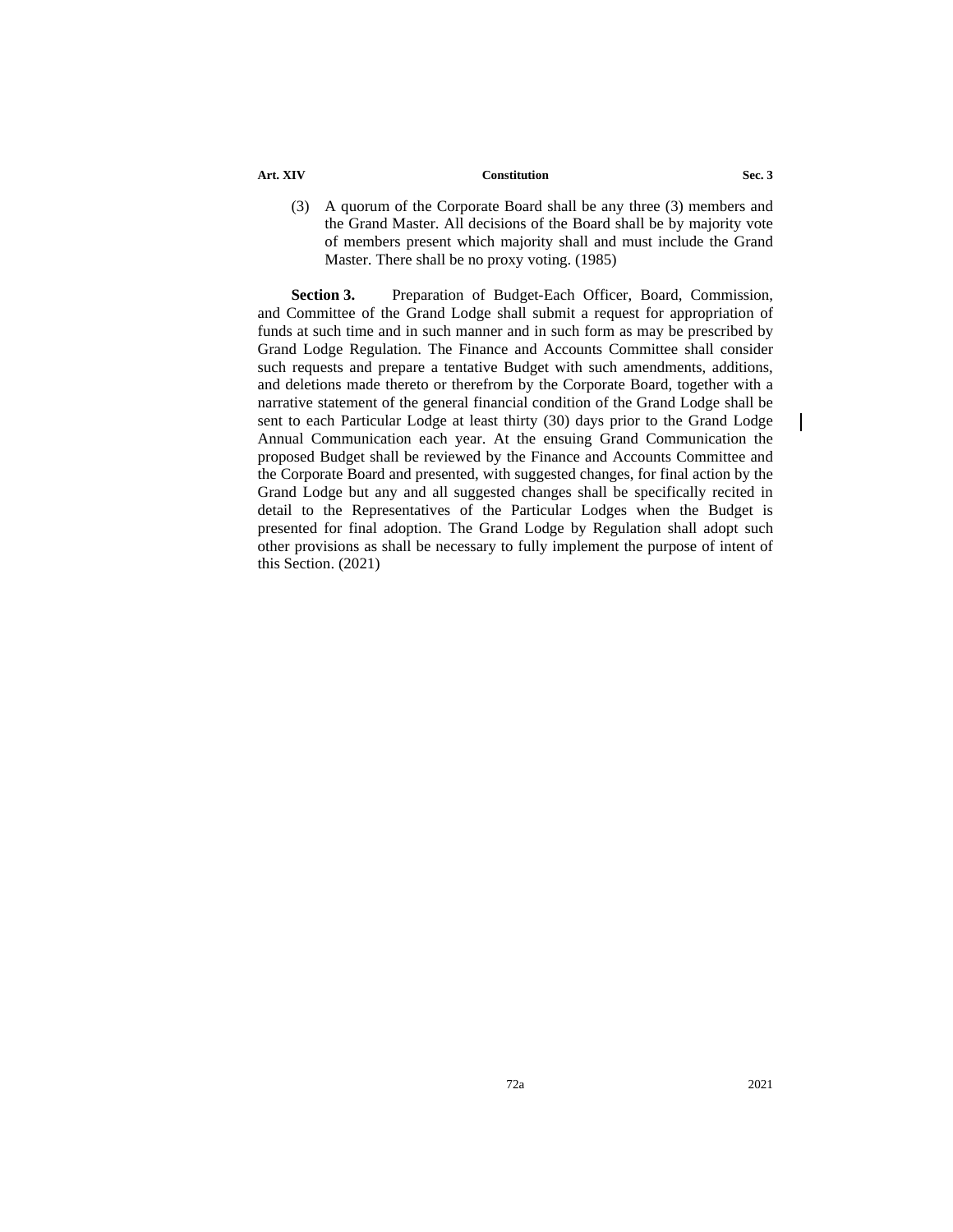**Digest of Masonic Law**

# **PAGE INTENTIONALLY LEFT BLANK**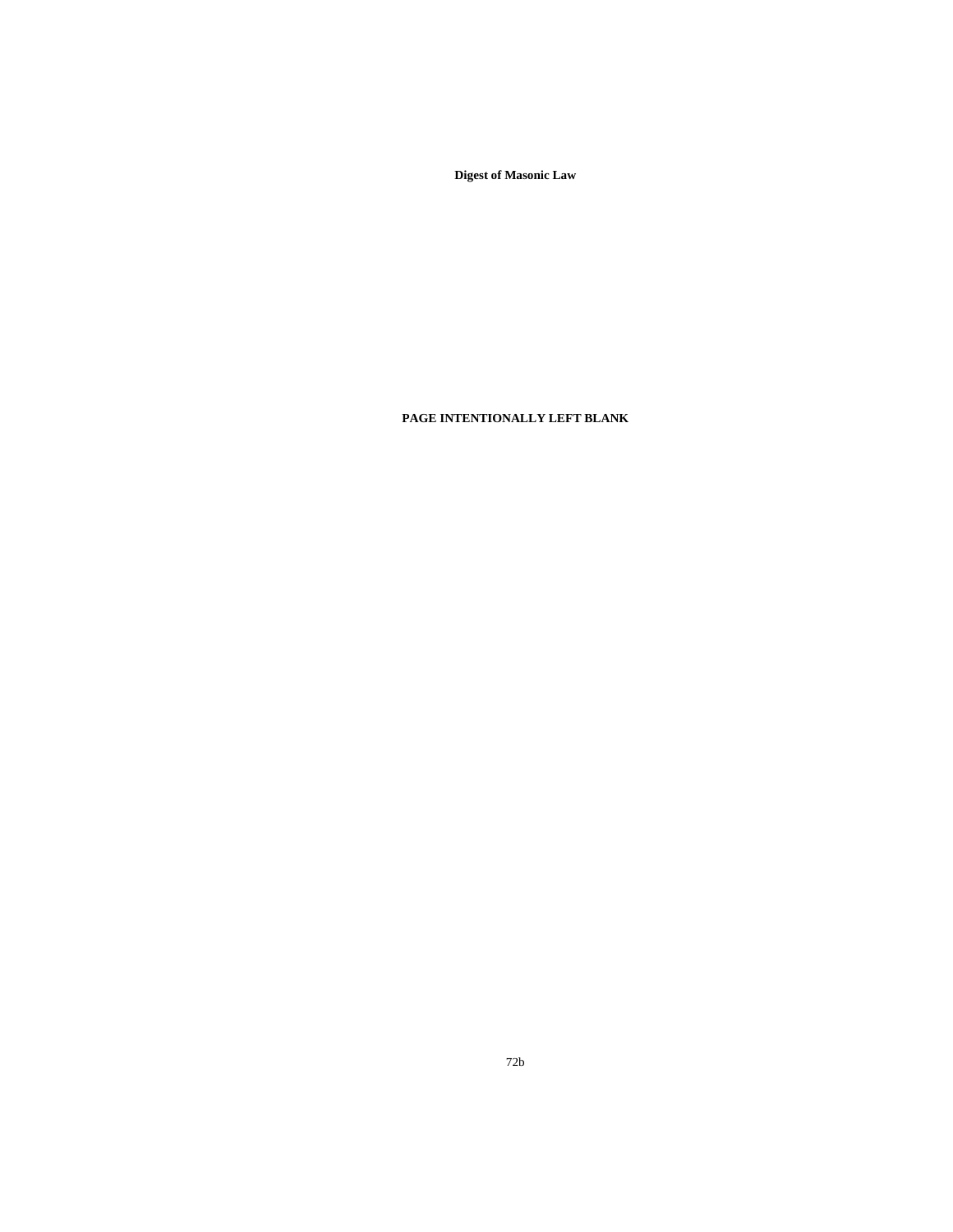### **Art. XIV Constitution Sec. 4**

Section 4. Adoption of Budget and Effect Thereof-The proposed Budget shall be submitted to the Grand Lodge at the Annual Grand Communication with such amendments thereto as may be approved by the Grand Lodge, after which such Budget shall be adopted. Upon the adoption of the budget by the Grand Lodge, the Budget shall control the expenditures for all departments of the Grand Lodge and the itemized estimates of the expenditures shall have the effect of fixed appropriations and shall not be amended, altered, or exceeded except as provided for herein. Transfers from one sub-account to another subaccount within the same Fund in the Budget shall be made upon Executive Order of the Grand Master. No Officer, agent, committee, or board shall make any expenditures in excess of the Budget appropriation except as may be authorized in accordance with the Constitution and Regulations of the Grand Lodge. The Grand Secretary shall compile a monthly statement of expenditures of each Budget account and a statement of disbursement of trust funds and mail or deliver a copy to each of the Elective Grand Officers, Past Grand Masters, and Chairmen of all Committees authorized to meet during the recess of the Grand Lodge.

**Section 5.** Duties and Powers of the Corporate Board-The Corporate Board is hereby vested with the following powers, duties, and authority over the finances of the Grand Lodge:

(1) During the recess of the Grand Lodge, the Corporate Board shall supervise the financial affairs of Grand Lodge and shall administer the same in accordance with the Budget provided for herein and the Constitution and Regulations of the Grand Lodge.

(2) The Corporate Board shall cause to be set up the Budget accounts in the books of the Grand Lodge immediately after the close of each Annual Grand Communication.

(3) The members of the Corporate Board and any authorized agent of such Board shall have access to the records of every Officer, agent, committee, and board handling moneys of the Grand Lodge, or having supervision of any Grand Lodge function with reference to finances.

(4) The Corporate Board shall have authority during the recess of the Grand Lodge to set up such temporary sub-accounts as may be necessary for the keeping of clear and accurate records of all receipts and disbursements for which an account is not already provided.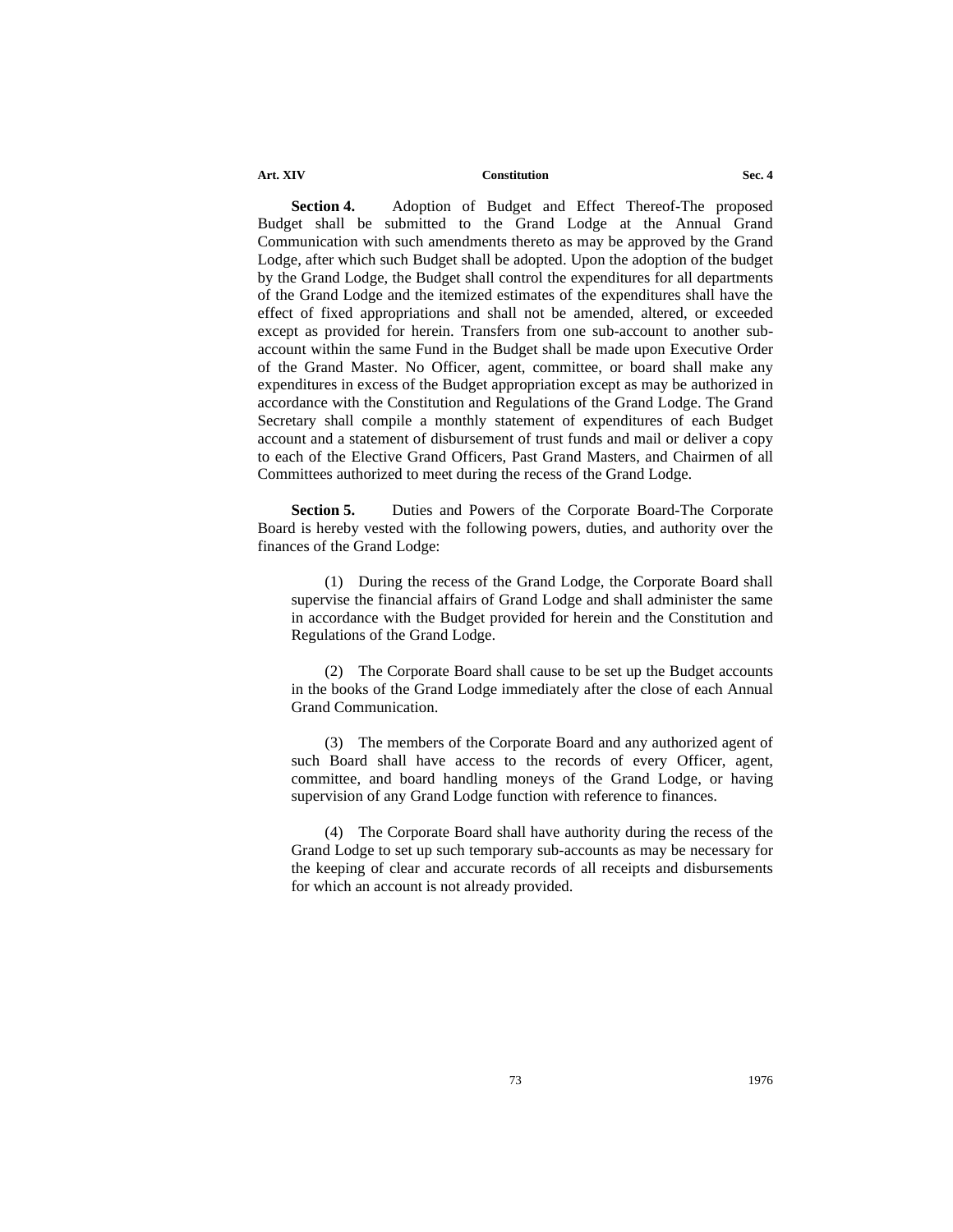#### **Sec. 5 Digest of Masonic Law Art. XIV**

(5) The Corporate Board is hereby vested with authority to invest and reinvest current income funds, budgeted funds, and reserve funds in savings accounts or in obligations of the United States of America, maintaining only sufficient checking account balance in the depositories to meet current demands.

(6) The Corporate Board shall develop and supervise insurance and retirement programs affecting Grand Lodge properties and employees and make arrangements to implement the same.

(7) The Corporate Board shall provide for minutes of every meeting to be properly recorded, which shall include copies of each and every order by number, as issued by them, and make written report to the Grand Lodge each year and shall attach a copy of all such minutes.

(8) The Corporate Board is hereby vested with the authority to do all things necessary and proper to the full exercise of the power and authority provided for herein.

**Section 6.** Emergency Expenditures-When in the recess of Grand Lodge an emergency that could not have reasonably been foreseen or anticipated and which requires immediate expenditure of funds, reserve or otherwise not budgeted for such emergency, that the Corporate Board may meet in called meeting and by vote of at least three members and the Grand Master, recorded in the minutes of the meeting together with full statement of the material facts as to the emergency, may transfer necessary funds of the Grand Lodge to a special and/or sub-account to meet the needs raised by the emergency. All records and facts relevant to such proceedings shall be reviewed by the Jurisprudence Committee and reported to the Craft thereon. (1985)

**Section 7.** Audit-There shall be an annual audit of the books, records, and accounts of the Grand Lodge. Special audits shall be made of all such books, records, and accounts or any part or portion thereof when ordered or directed by the Grand Lodge or the Grand Master or by the Corporate Board. The Grand Lodge may adopt other and further Regulations concerning the audit as may be appropriate. (1985)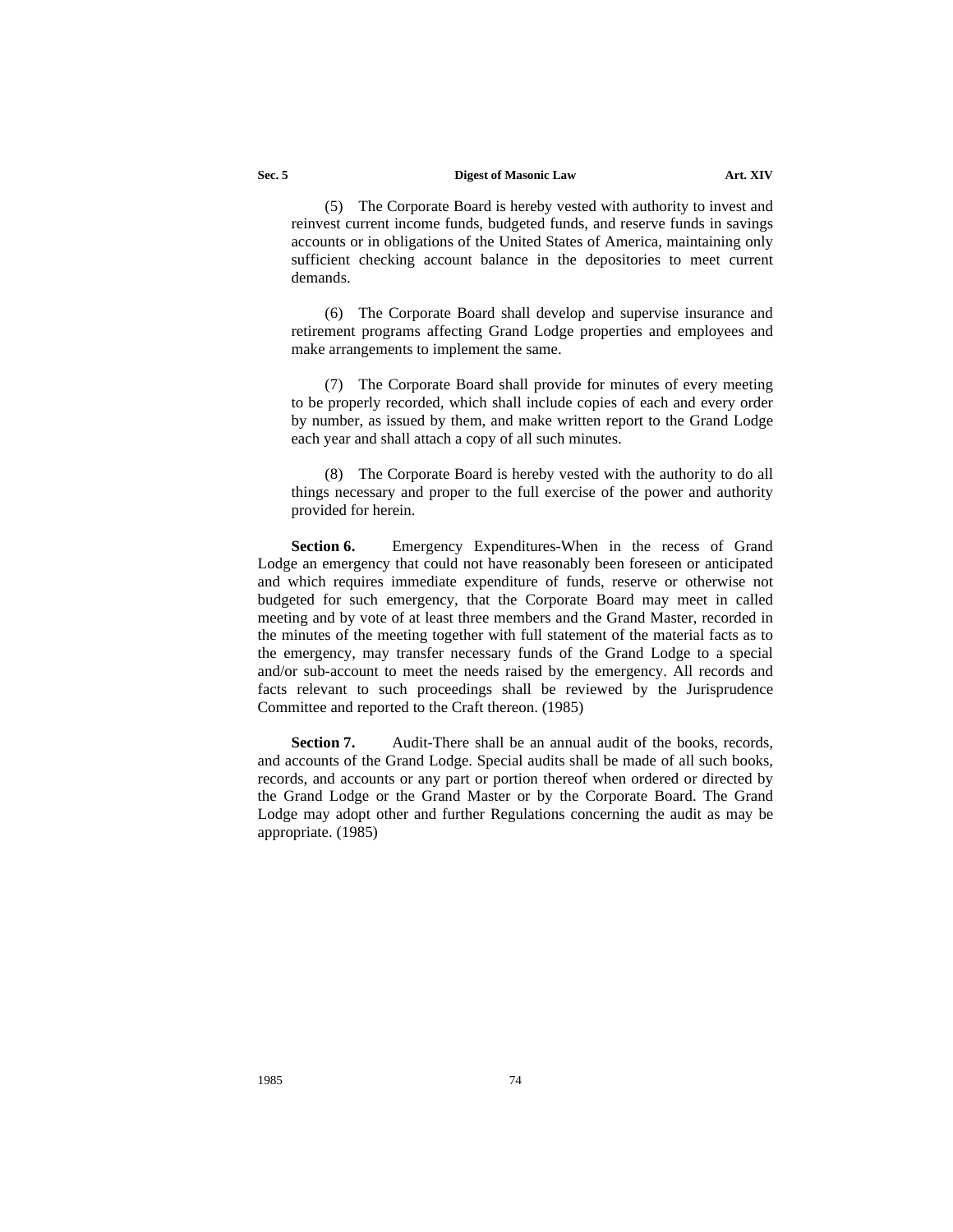#### **Art. XIV Constitution Sec. 8**

# **Section 8.** Masonic Home Endowment Fund-

(a) The Masonic Home Endowment Fund is hereby designated and dedicated as a sacred trust fund, the principal amount whereof may not be expended for any purpose or purposes whatsoever save for investment and reinvestment; the income therefrom to be expended for the uses and purposes of Masonic Charity and for no other purpose whatever save the payment of unexpended balances of such income into the Masonic Home Endowment Fund to further increase the said Fund.

(b) The Corporate Board is hereby empowered and directed to receive and hold all assets now or hereafter belonging to said Masonic Home Endowment Fund and which may have or may hereafter be given, devised, or bequeathed to or for the benefit of the Masonic Home; to invest and reinvest from time to time all moneys and assets in the said capital Fund in securities listed on recognized stock exchanges in the United States of America, or in bonds of the United States Government, or in direct obligations of the United States Government, or agencies which are fully guaranteed by the United States Government, or in securities issued by instrumentalities of the United States Government, or in corporate bonds having a rating of "A" or better by some nationally recognized rating institution, or in deposits in federal savings and loan associations of Florida or in banking institutions not to exceed the insurance limit provided by FDIC. (1999)

(c) The Corporate Board shall employ the services of Registered Investment Adviser(s) or Registered Representative(s) and shall make investments only on the advice of such Registered Investment Adviser(s) or Registered Representative(s) and by majority approval of the Corporate Board and the concurrence of the Grand Master; and *provided further* that the expressed wish of every donor as to the type or kind of investment shall be followed. The Corporate Board is hereby authorized to retain any property acquired by gift, bequest, or otherwise, for as long as is deemed advisable, even though such property may not qualify under the above and foregoing provisions for investment of capital and/or principal constituting such Fund. The Corporate Board shall receive the income from said Endowment Fund on or before the close of the Grand Lodge Fiscal year and pay over said income annually to the Grand Secretary to be used for such Masonic Charity as the Grand Lodge may direct. (1999)

(d) The Corporate Board shall authorize the Registered Investment Adviser(s) or Registered Representative's(s') broker-dealer or its clearing firm to act as custodian or custodians of said Fund and all capital and/or principal belonging to said Fund may be delivered to said Registered Investment Adviser(s) or Registered Representative's(s') broker-dealer or its clearing firm as custodian or custodians and said Registered Investment Adviser(s) or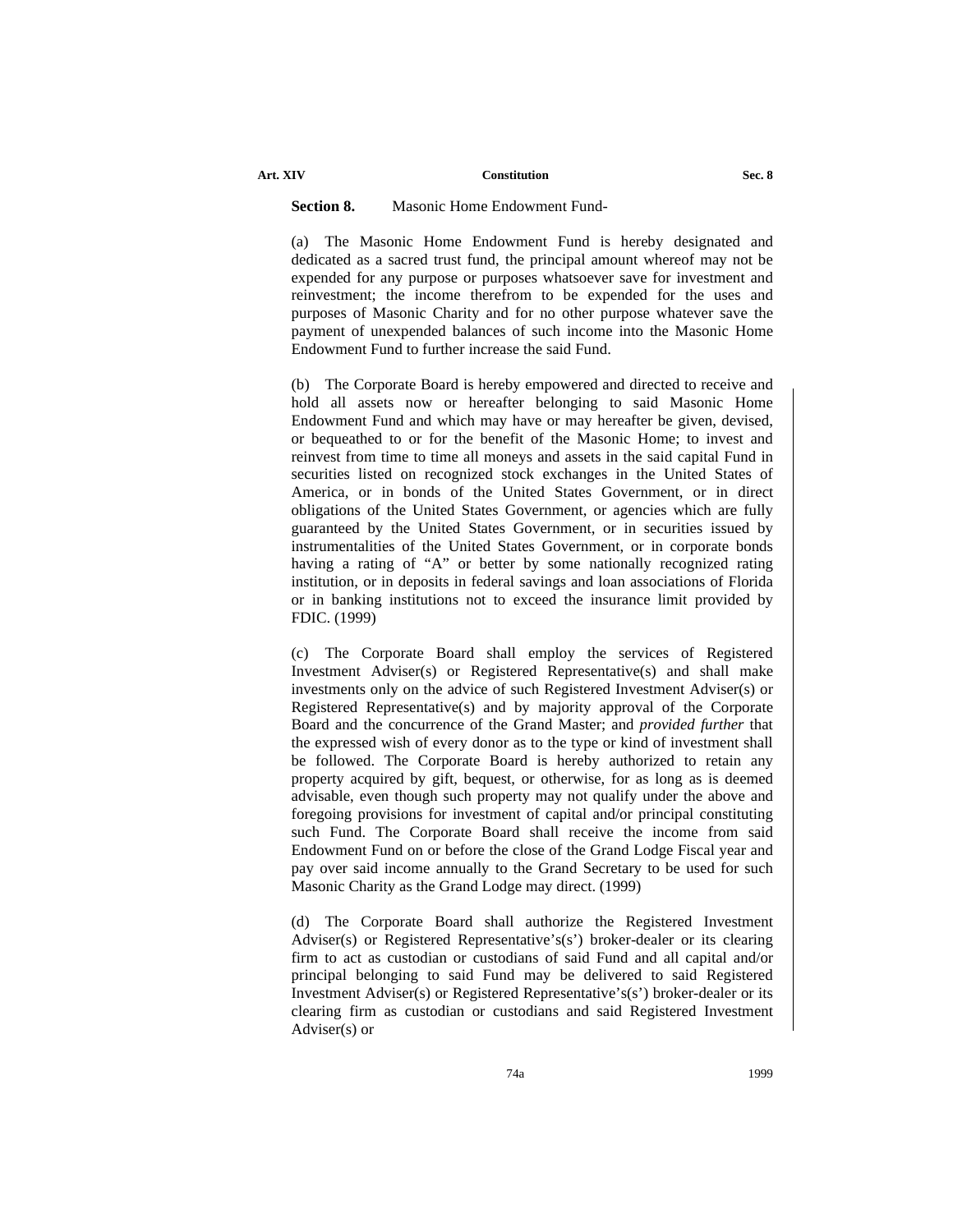#### **Sec. 9 Digest of Masonic Law Art. XIV**

Registered Representative's(s') broker-dealer or its clearing firm so authorized shall proceed to keep the assets of said Fund in Trust, holding all assets in the name of its nominee and be authorized by reason thereof to execute all stock powers, proxies, and other instruments pertaining to said assets and held by such Registered Investment Adviser(s) or Registered Representative's(s') broker-dealer or its clearing firm. No broker-dealer or its clearing firm may hold Grand Lodge securities or funds in excess of the amount of their respective insurance on accounts. (1999)

(e) The Corporate Board shall authorize the Registered Investment Adviser(s) or Registered Representative(s) selected as financial adviser(s) to make the decision as to the purchase and sales of securities according to prescribed limitations and guidelines approved by the Corporate Board but such guidelines shall conform to the requirements of this Constitution and Regulations of the Grand Lodge relating to investments of the Endowment Fund. (1999)

(f) The Corporate Board shall meet immediately after close of Grand Lodge and shall employ the Registered Investment Adviser(s) or Registered Representative's(s') broker-dealer above provided for and shall meet in regular meeting of at least once every quarter thereafter and at such other times as called by the Grand Master. (1999)

**Section 9.** There is hereby established a Grand Lodge Fund to be designated the Cumulative Depreciation Fund, which Fund and all monies deposited in or allocated to or appropriated for such Fund, shall be used exclusively for replacement of existing facility for administration of Grand Lodge affairs, or Masonic Home affairs, or for place of residence of or care for Residents of the Masonic Home.

Any monies deposited, allocated, or appropriated as aforesaid may be invested in same manner as investment of Masonic Home Endowment Fund and all interest and dividends earned by the Cumulative Depreciation Fund shall accrue to and be credited to such Fund.

Any monies deposited, allocated, or appropriated for such Fund shall not be withdrawn, except for investment purposes as aforesaid, nor expended for any other purpose whatsoever except by direct action by secret written ballot of Representatives of Particular Lodges, Elected Grand Lodge Officers, and Past Grand Masters in Annual Grand Communication after thirty (30) days written notice by the Corporate Board to all Particular Lodges, District Deputy Grand Masters then in office, and all Past Grand Masters. (2021)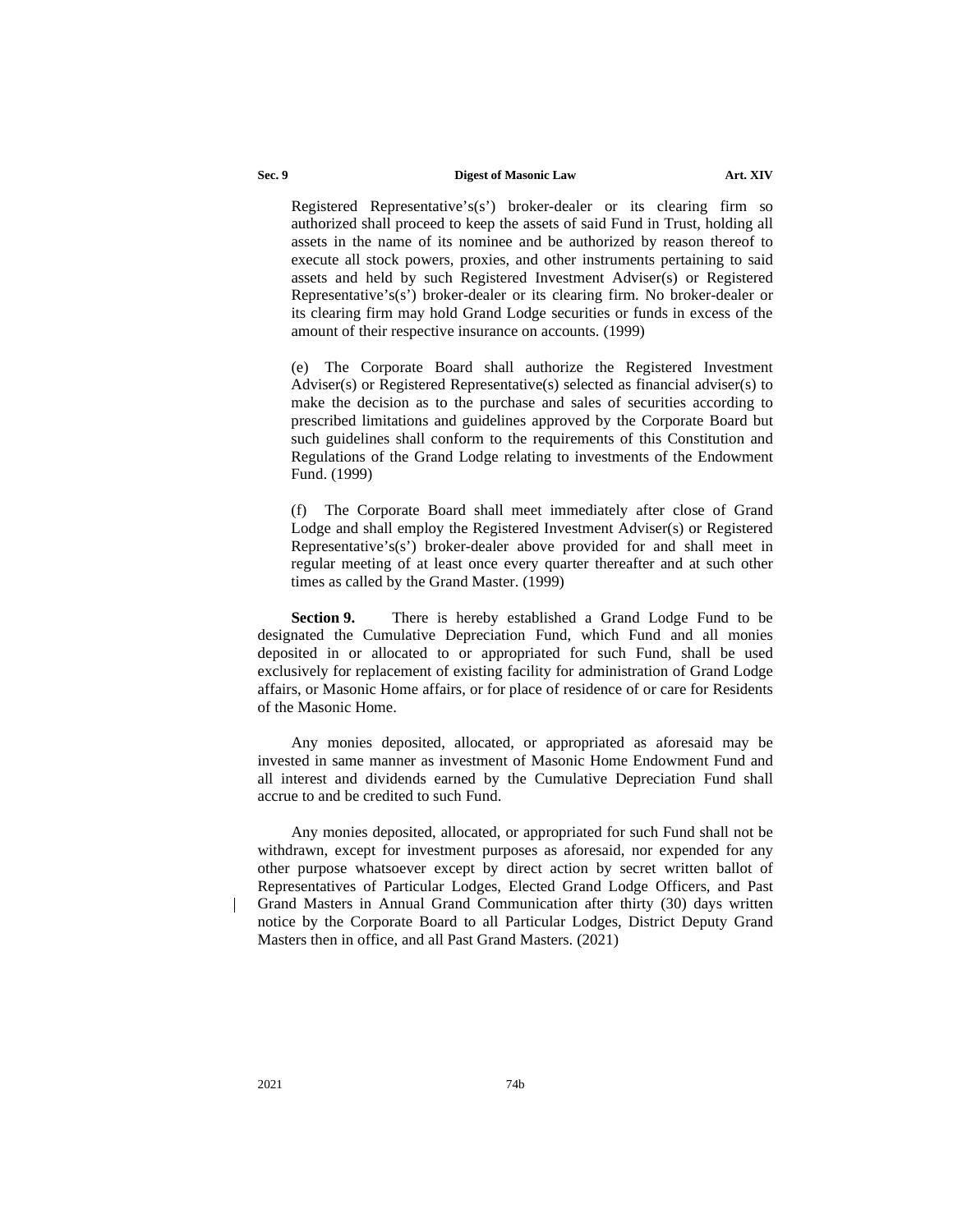#### **Art. XV Constitution Sec. 1**

The Grand Lodge shall by Regulation provide for funding of such Cumulative Depreciation Fund and designation thereof by appropriate letter with designation shown in Grand Lodge financial records.

Anything in this Constitution to the contrary notwithstanding this Section 9 of Article XIV of the Constitution may be amended only by two-thirds majority of secret written ballots of Representatives of Particular Lodges, Elected Grand Lodge Officers then in office, and Past Grand Masters in two consecutive Annual Grand Communications after written notice sixty (60) days before each Annual Grand Communication to all Particular Lodges, Elected Grand Lodge Officers, and Past Grand Masters. (1985)

**Section 10.** There is hereby established a Grand Lodge Fund to be designated the Masonic Museum Fund of The Most Worshipful Grand Lodge of Florida. Said fund is hereby designated and dedicated as a Sacred Trust Fund, the principal amount whereof may not be expended for any purpose or purposes whatsoever save for investment and reinvestment, the income therefrom to be expended for the use of capital improvement of the Masonic Museum of The Most Worshipful Grand Lodge of Florida. All expenditures are to be under the direction and supervision of the Corporate Board. (1989)

**Section 11**. There is hereby established a Grand Lodge Fund to be designated the Grand Lodge Administrative Endowment Fund of The Most Worshipful Grand Lodge of Free and Accepted Masons of Florida. Said fund is hereby designated and dedicated as a Sacred Trust Fund, the principal amount whereof shall not be expended for any purpose or purposes whatsoever save for investment and reinvestment. The income therefrom may be expended for the use of the Administrative Budget of The Most Worshipful Grand Lodge of Free and Accepted Masons of Florida. All monies received from the Grand Lodge proportion of the Perpetual Membership Program in excess of the current per capita shall be paid into this fund. (1993)

# ARTICLE XV

# **FORMS AND CEREMONIES**

**Section 1.** All ritualistic ceremonies, forms, services, and esoteric work of the Grand Lodge and all Subordinate, Particular, or Individual Lodges, hereinafter referred to as "Forms and Ceremonies" as transcribed and written and adopted in Annual Grand Communication, April 26, A.L. 5967, A.D. 1967, and on file in the office of the Grand Secretary, together with such changes, amendments, and deletions as from time to time may be duly authorized and made, is declared to be the true, authentic, and genuine Forms and Ceremonies of the Grand Jurisdiction of Florida, and are the only Forms and Ceremonies authorized for use in such Grand Jurisdiction, and no other Forms or Ceremonies shall be used by the Grand Lodge or any of the Subordinate, Particular, or Individual Lodges of said Grand Jurisdiction.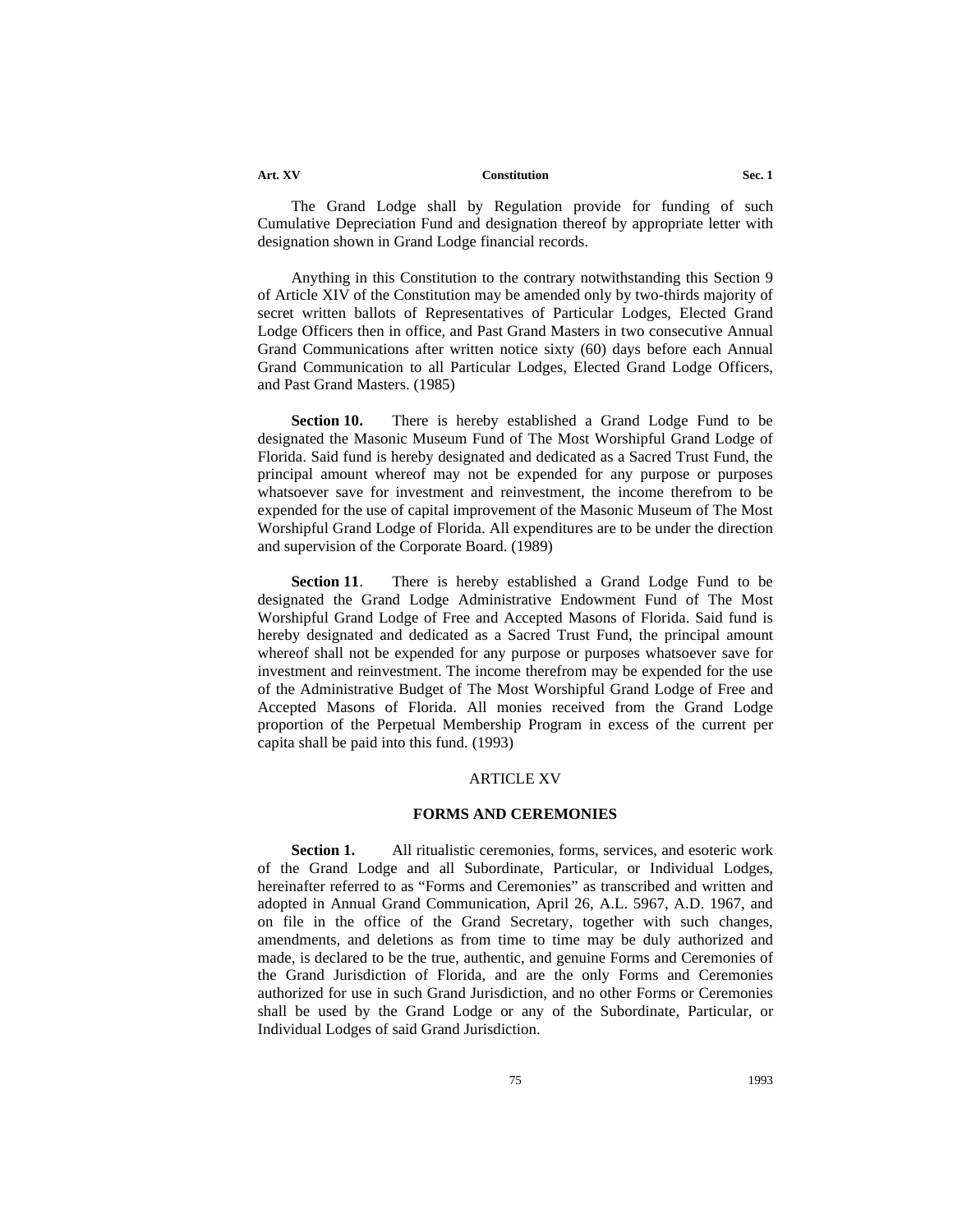# **Sec. 2 Digest of Masonic Law Art. XV**

**Section 2.** There shall be one (1) original and up to thirty-five (35) duplicate copies of the Forms and Ceremonies described herein. There shall also be one Spanish Translation and three (3) duplicate copies of the Spanish Translation of the Forms and Ceremonies. There shall also be one (1) digitized copy of the original and Spanish Translation of the Forms and Ceremonies. (2019)

The digitized copy shall be used for the purposes of updating, printing corrections, or replacement copies of the bound volumes of the Forms and Ceremonies as necessary and approved. The digitized copy shall only be accessed on a computer or printing device that, as applicable, 1) has received all operating system updates and 2) is running an updated version of virus protection software and 3) is not connected to any network (including the internet) either physically or wirelessly or through any other connection means and 4) does not have any form of removable media attached except the media containing the digitized copy. (2019)

The original shall be permanently bound in not more than three volumes and shall not be used unless such use is specifically authorized by appropriate Resolution of Grand Lodge, which Resolution shall specify in detail the use to be made of such original and the terms and conditions governing such use. (1989)

The duplicate copies of the Forms and Ceremonies shall be permanently bound in such number of volumes as the Grand Master may from time to time direct by Edict, and may be moved to a Committee room in the Grand Lodge Building, but shall not be removed to any other building or place except by direction of the Grand Master and only after the Lodge in the requesting District has signed a satisfactory contract and agreement with The Grand Lodge of Florida and agreed to pay the cost incurred in the reproduction of the duplicate copies and provides a safe to house the "Books." The duplicate copy of the "Forms and Ceremonies" retained at the Grand Lodge Building will be used as the "Master" for producing those duplicates. (2009)

There shall also be a First Letter Cipher of the Forms and Ceremonies, which shall be available to all Master Masons in good standing in a Particular Lodge in this Grand Jurisdiction. This Cipher shall contain the Opening and Closing Ceremonies of the Three Degrees, the Degree Work of the Three Degrees, the Lectures of the Three Degrees, and the Catechisms of the Three Degrees. There shall also be two untitled and uncredited booklets containing the First Letter Cipher of the Catechisms of the Entered Apprentice and Fellow Craft Degrees, which shall be available for use by the Particular Lodges of Florida to assist the candidates. (1997)

There shall also be a Grand Lodge Officers First Letter Cipher Code Book. Copies of this Grand Lodge Officers Code Book shall be prepared at no cost to the Grand Lodge; printed on  $8\frac{1}{2}$  X 11 inch sheets, mounted in a cover folder and kept with the Aprons of the Elected and Appointed Grand Lodge Officers having speaking parts for their use during the year. A master copy of said Grand Lodge Officers Code Book shall be prepared and held by the Grand Secretary in order to provide future replacement copies if necessary. (2001)

The Grand Lodge by Regulation may further regulate the use of such duplicate copies and Ciphers. (1995)<br>2019 2019 76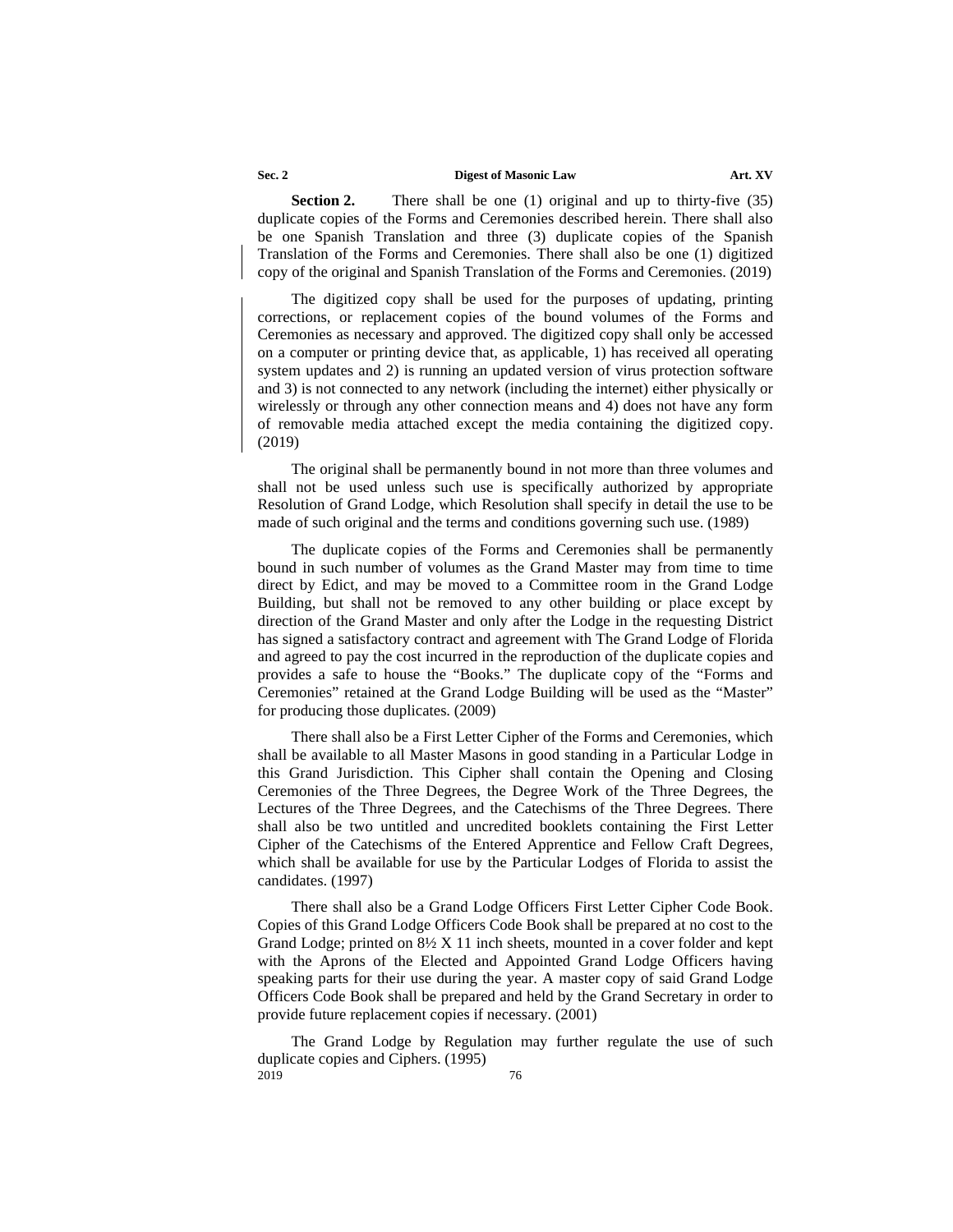# **Art. XV Constitution Sec. 3**

Section 3. The original and duplicate copies of the Forms and Ceremonies described herein shall be kept in a safety deposit box permanently anchored in the vault in the Grand Lodge Building, which safety deposit box shall be provided with lock which can only be opened by operation of two different keys, one of which keys shall be in the custody of the Grand Master except as hereinafter provided and the other of such keys in the custody of the Grand Secretary.

The safety deposit box herein above referred to shall not be opened except by the Grand Master and the Grand Secretary in the presence of at least one Past Grand Master and a member of the Committee on Work; *provided, however,* the Grand Master may be represented by the Deputy Grand Master, Senior Grand Warden, or Junior Grand Warden when he shall so direct in writing.

In the event of illness, incapacity, or unavoidable absence of the Grand Secretary, the Grand Master may designate, in writing, an additional Past Grand Master to act for the Grand Secretary. A record shall be provided and kept on file in said safety deposit box showing each time that said safety deposit box is opened, what was removed therefrom, the use made thereof of the original or duplicate copy, the persons present at the time of opening of said safety deposit box, and the time of return of anything removed therefrom.

**Section 4.** At no time and under no circumstances and by no person shall any copy be made of the secret work adopted by the Grand Lodge, nor any notes or memorandum made or prepared therefrom, nor any changes, amendments, or deletions made thereto or therefrom, unless authorized by Grand Lodge in Annual Grand Communication, and then only after sixty (60) days notice to the Particular Lodges of any proposed change, modification, abridgement, amendment, or repeal hereof.

At no time and under no circumstances and by no person shall any copy be made of the Ciphers authorized by Grand Lodge, nor any notes or memorandum made or prepared therefrom, nor any changes, amendments, or deletions made thereto or therefrom, unless authorized by the Grand Lodge. (1995)

**Section 5.** The provisions hereof shall not be changed, modified, abridged, amended, or repealed by any manner or means whatsoever except by direct action of the Grand Lodge in Annual Grand Communication after not less than sixty (60) days notice to all Particular Lodges of any proposed change, modification, abridgement, amendment, or repeal hereof.

#### **Rulings and Decisions**

Article XV, Section 3, requires that the Grand Master, the Grand Secretary, at least one other Elective Grand Lodge Officer, and at least one Past Grand Master be personally present at the opening and closing of the vault, wherein is kept the written Forms and Ceremonies. (1971 Proc. 301-302)